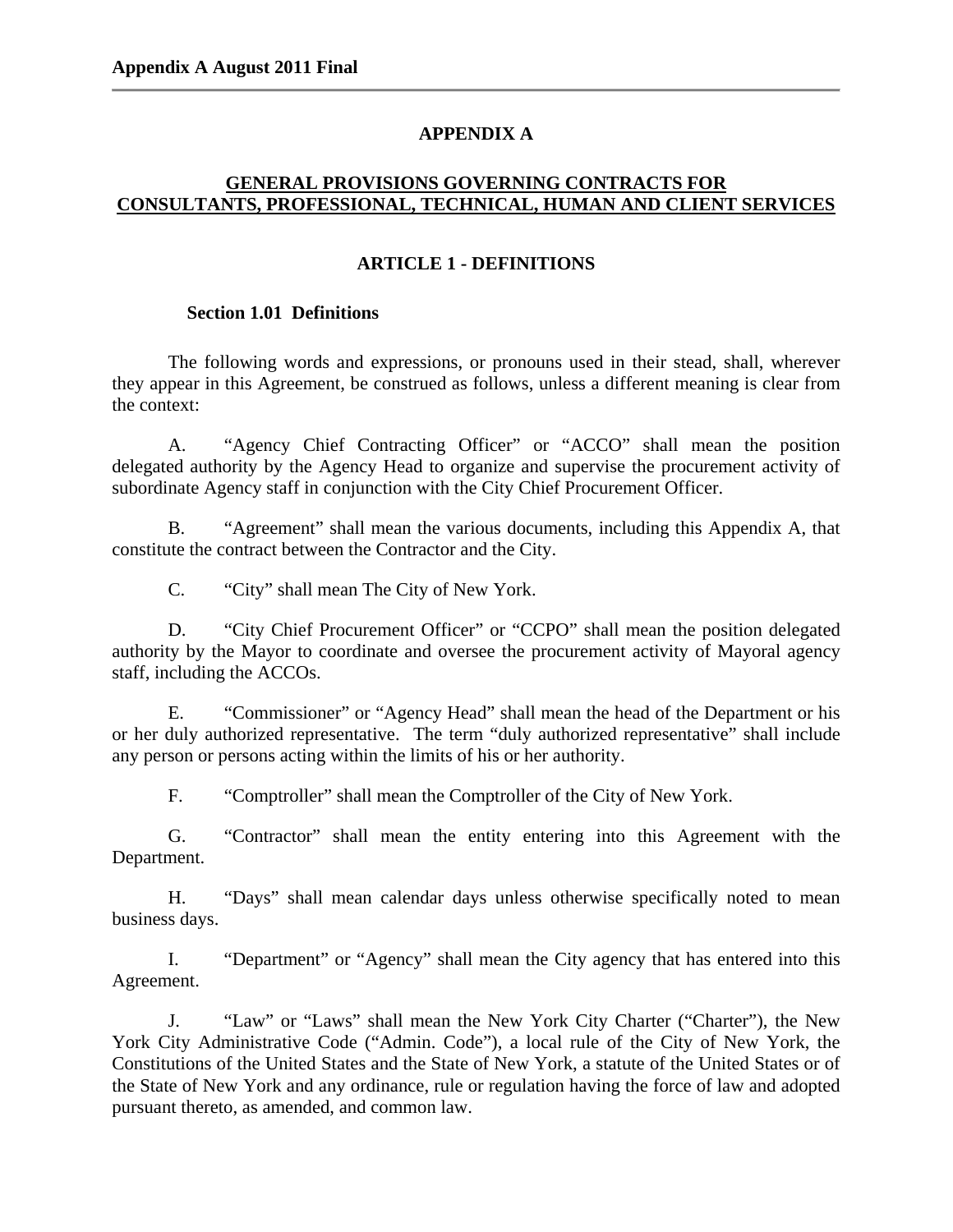K. "Procurement Policy Board" or "PPB" shall mean the board established pursuant to Charter § 311 whose function is to establish comprehensive and consistent procurement policies and rules which have broad application throughout the City.

L. "PPB Rules" shall mean the rules of the Procurement Policy Board as set forth in Title 9 of the Rules of the City of New York ("RCNY"), § 1-01 et seq.

M. "State" shall mean the State of New York.

# **ARTICLE 2 - REPRESENTATIONS AND WARRANTIES**

## **Section 2.01 Procurement of Agreement**

A. The Contractor represents and warrants that no person or entity (other than an officer, partner, or employee working solely for the Contractor) has been employed or retained to solicit or secure this Agreement upon any agreement or understanding for a commission, percentage, brokerage fee, contingent fee or any other direct or indirect compensation. Notwithstanding the preceding sentence, the Contractor may retain consultants to draft proposals, negotiate contracts, and perform other similar services. The Contractor further represents and warrants that no payment, gift, or thing of value has been made, given, or promised to obtain this or any other agreement between the parties. The Contractor makes such representations and warranties to induce the City to enter into this Agreement and the City relies upon such representations and warranties in the execution of this Agreement.

B. For any breach or violation of the representations and warranties set forth in Paragraph A above, the Commissioner shall have the right to annul this Agreement without liability, entitling the City to recover all monies paid to the Contractor; and the Contractor shall not make claim for, or be entitled to recover, any sum or sums due under this Agreement. The rights and remedies of the City provided in this Section are not exclusive and are in addition to all other rights and remedies allowed by Law or under this Agreement.

## **Section 2.02 Conflicts of Interest**

A. The Contractor represents and warrants that neither it nor any of its directors, officers, members, partners or employees, has any interest nor shall they acquire any interest, directly or indirectly, which conflicts in any manner or degree with the performance of this Agreement. The Contractor further represents and warrants that no person having such interest or possible interest shall be employed by or connected with the Contractor in the performance of this Agreement.

B. Consistent with Charter § 2604 and other related provisions of the Charter, the Admin. Code and the New York State Penal Law, no elected official or other officer or employee of the City, nor any person whose salary is payable, in whole or in part, from the City Treasury, shall participate in any decision relating to this Agreement which affects his or her personal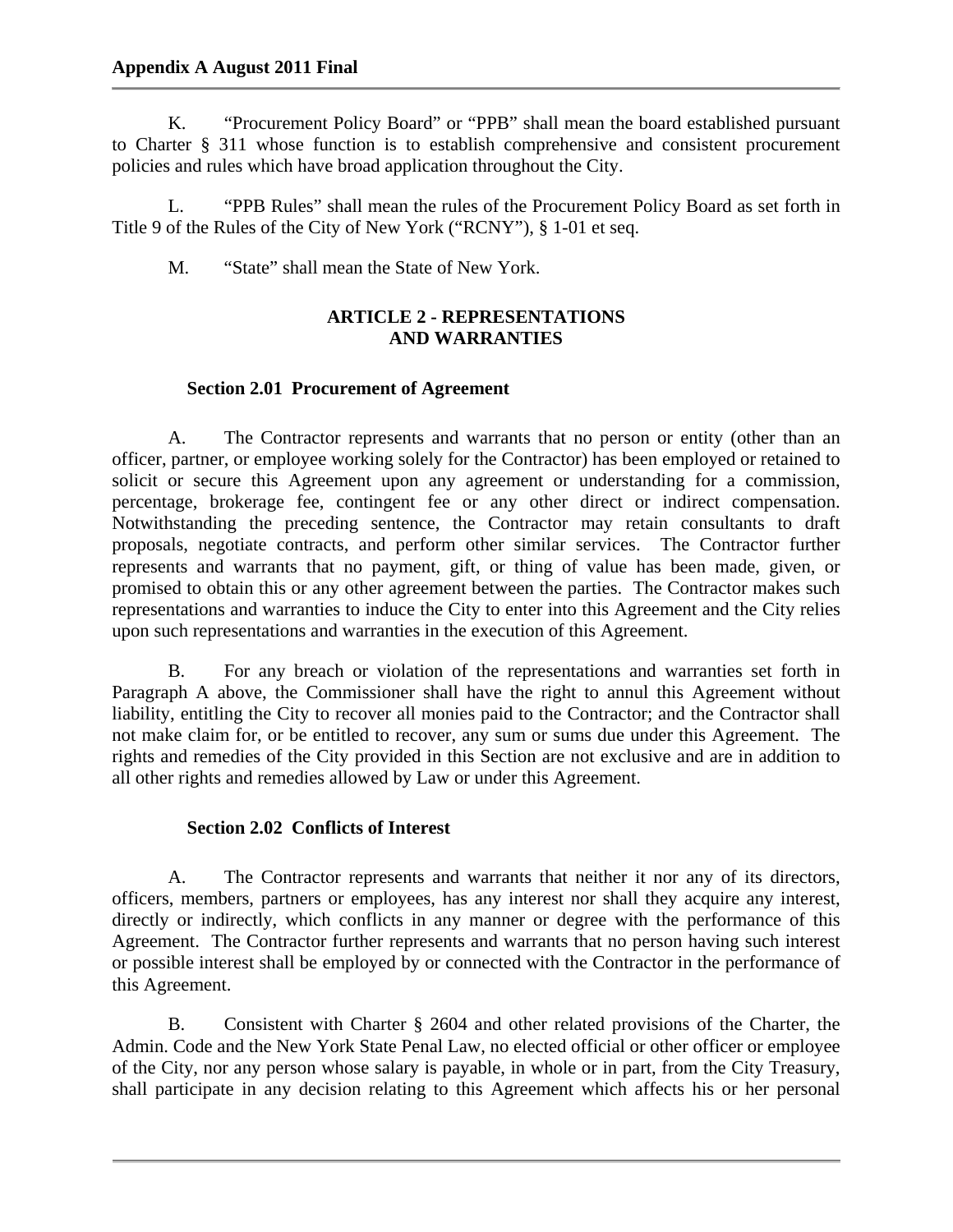interest or the interest of any corporation, partnership or other entity in which he or she is, directly or indirectly, interested; nor shall any such official, officer, employee, or person have any interest in, or in the proceeds of, this Agreement. This Paragraph B shall not prevent directors, officers, members, partners, or employees of the Contractor from participating in decisions relating to this Agreement where their sole personal interest is in the Contractor.

C. The Contractor shall not employ a person or permit a person to serve as a member of the Board of Directors or as an officer of the Contractor if such employment or service would violate Chapter 68 of the Charter.

# **Section 2.03 Fair Practices**

A. The Contractor and each person signing on its behalf certifies, under penalties of perjury, that to the best of its, his or her knowledge and belief:

1. The prices and other material terms set forth in this Agreement have been arrived at independently, without collusion, consultation, communication, or agreement with any other bidder or proposer or with any competitor as to any matter relating to such prices or terms for the purpose of restricting competition;

2. Unless otherwise required by Law or where a schedule of rates or prices is uniformly established by a government agency through regulation, policy or directive, the prices and other material terms set forth in this Agreement which have been quoted in this Agreement and on the bid or proposal submitted by the Contractor have not been knowingly disclosed by the Contractor, directly or indirectly, to any other bidder or proposer or to any competitor prior to the bid or proposal opening; and

3. No attempt has been made or will be made by the Contractor to induce any other person or entity to submit or not to submit a bid or proposal for the purpose of restricting competition.

B. The fact that the Contractor (i) has published price lists, rates, or tariffs covering items being procured, (ii) has informed prospective customers of proposed or pending publication of new or revised price lists for such items, or (iii) has sold the same items to other customers at the same prices and/or terms being bid or proposed, does not constitute, without more, a disclosure within the meaning of this Section.

## **Section 2.04 VENDEX**

The Contractor represents and warrants that it and its principals have duly executed and filed all required VENDEX Questionnaires and, if applicable, Certificates of No Change, pursuant to PPB Rule § 2-08 and in accordance with the policies and procedures of the Mayor's Office of Contract Services. The Contractor understands that the Department's reliance upon the completeness and veracity of the information stated therein is a material condition to the execution of this Agreement, and represents and warrants that the information it and its principals have provided is accurate and complete.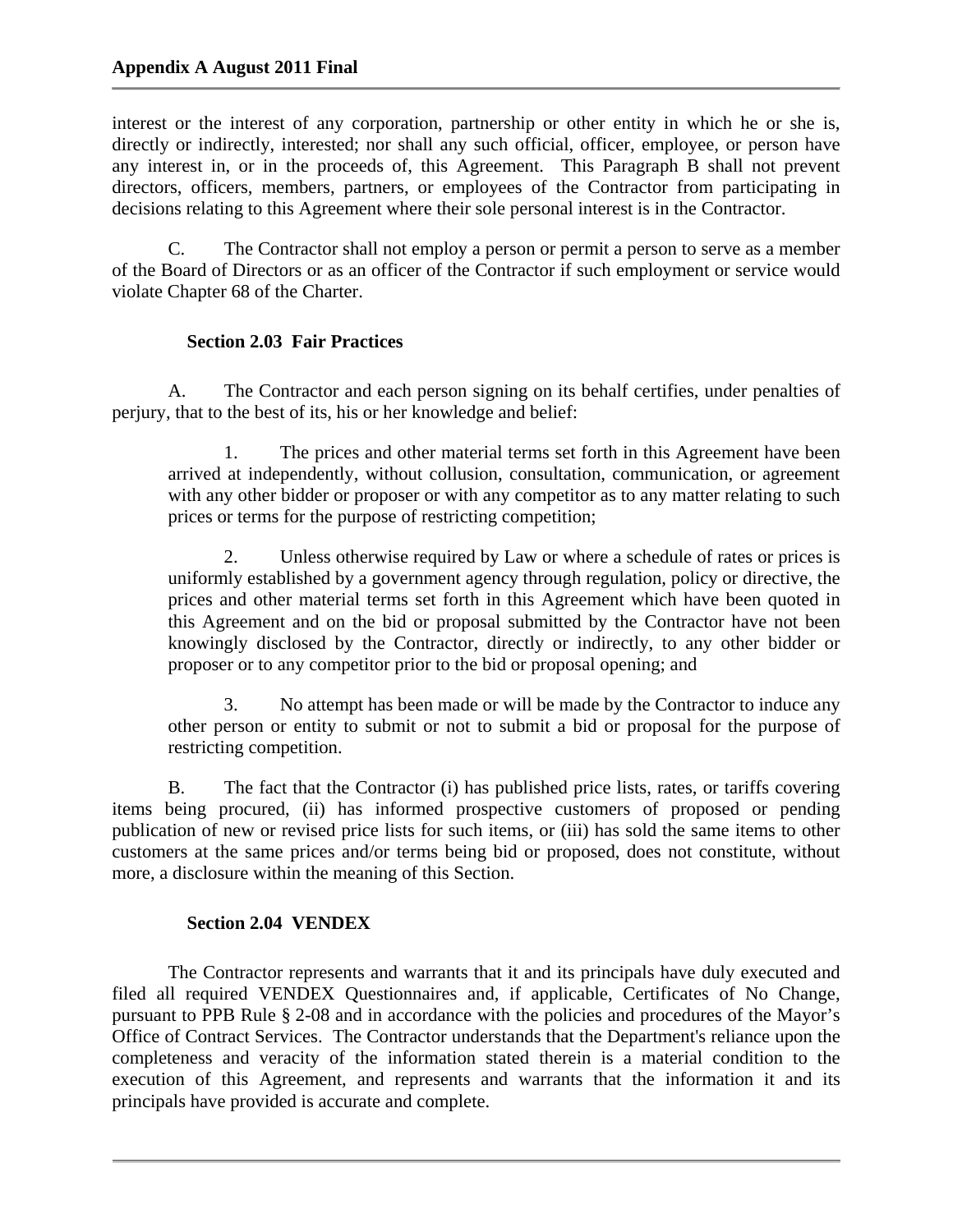### **Section 2.05 Political Activity**

The Contractor's provision of services under this Agreement shall not include any partisan political activity or any activity to further the election or defeat of any candidate for public, political, or party office, nor shall any of the funds provided under this Agreement be used for such purposes.

### **Section 2.06 Religious Activity**

There shall be no religious worship, instruction or proselytizing as part of or in connection with the Contractor's provision of services under this Agreement, nor shall any of the funds provided under this Agreement be used for such purposes.

## **Section 2.07 Unlawful Discriminatory Practices: Admin. Code § 6-123**

As required by Admin. Code § 6-123, the Contractor will not engage in any unlawful discriminatory practice as defined in and pursuant to the terms of Title 8 of the City Administrative Code. The Contractor shall include a provision in any agreement with a firstlevel subcontractor performing services under this Agreement for an amount in excess of Fifty Thousand Dollars (\$50,000) that such subcontractor shall not engage in any such unlawful discriminatory practice.

## **Section 2.08 Bankruptcy and Reorganization**

In the event that the Contractor files for bankruptcy or reorganization under Chapter Seven or Chapter Eleven of the United States Bankruptcy Code, the Contractor shall disclose such action to the Department within seven (7) days of filing.

## **ARTICLE 3 - ASSIGNMENT AND SUBCONTRACTING**

## **Section 3.01 Assignment**

A. The Contractor shall not assign, transfer, convey or otherwise dispose of this Agreement, or the right to execute it, or the right, title or interest in or to it or any part of it, or assign, by power of attorney or otherwise, any of the monies due or to become due under this Agreement, without the prior written consent of the Commissioner. The giving of any such consent to a particular assignment shall not dispense with the necessity of such consent to any further or other assignments. Any such assignment, transfer, conveyance or other disposition without such written consent shall be void.

B. Before entering into any such assignment, transfer, conveyance or other disposal of this Agreement, the Contractor shall submit a written request for approval to the Department giving the name and address of the proposed assignee. The proposed assignee's VENDEX questionnaire must be submitted within thirty (30) Days after the ACCO has granted preliminary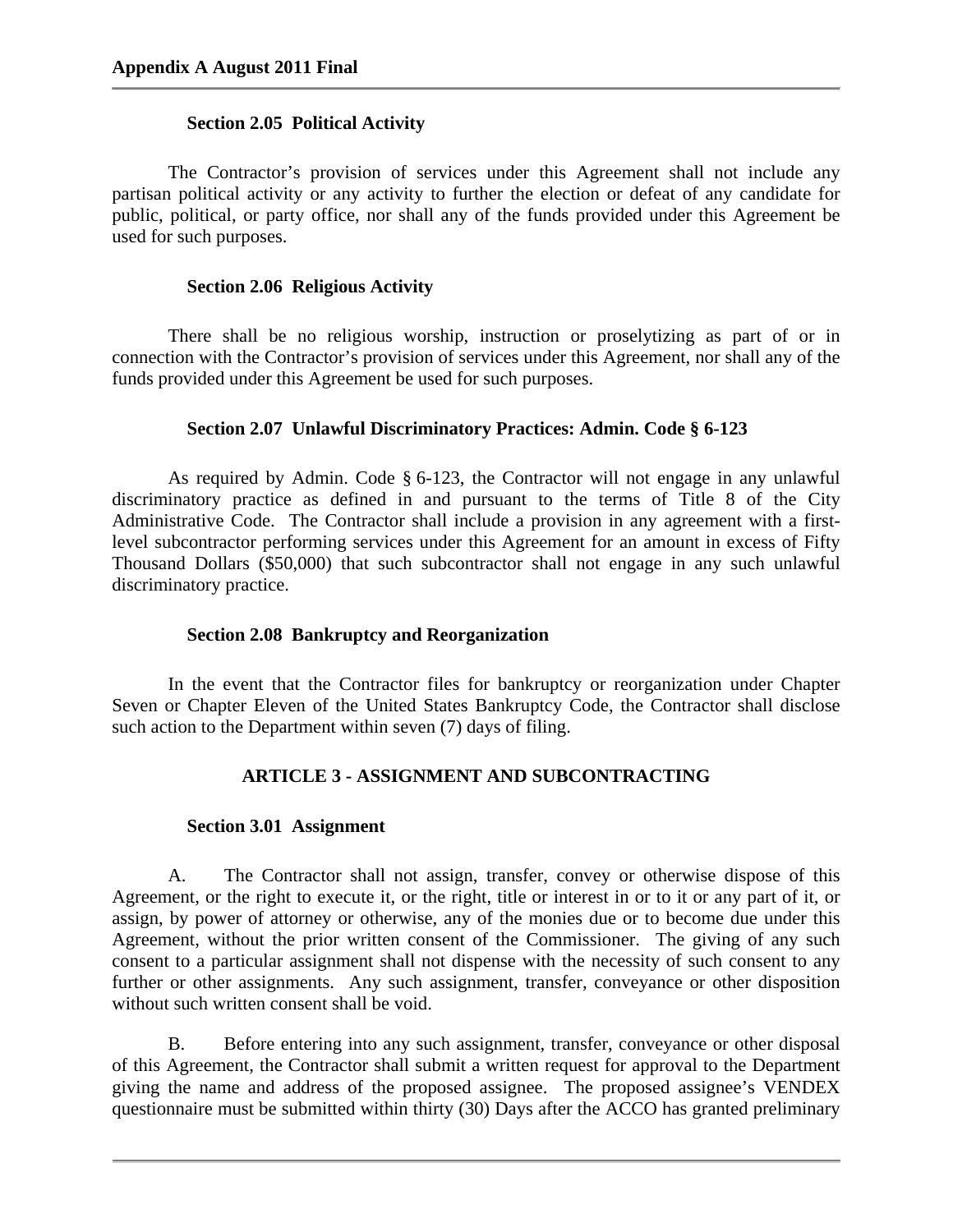written approval of the proposed assignee, if required. Upon the request of the Department, the Contractor shall provide any other information demonstrating that the proposed assignee has the necessary facilities, skill, integrity, past experience and financial resources to perform the specified services in accordance with the terms and conditions of this Agreement. The Agency shall make a final determination in writing approving or disapproving the assignee after receiving all requested information.

C. Failure to obtain the prior written consent to such an assignment, transfer, conveyance, or other disposition may result in the revocation and annulment of this Agreement, at the option of the Commissioner. The City shall thereupon be relieved and discharged from any further liability and obligation to the Contractor, its assignees, or transferees, who shall forfeit all monies earned under this Agreement, except so much as may be necessary to pay the Contractor's employees.

D. The provisions of this Section shall not hinder, prevent, or affect an assignment by the Contractor for the benefit of its creditors made pursuant to the Laws of the State.

E. This Agreement may be assigned, in whole or in part, by the City to any corporation, agency, or instrumentality having authority to accept such assignment. The City shall provide the Contractor with written notice of any such assignment.

# **Section 3.02 Subcontracting**

A. The Contractor shall not enter into any subcontract for an amount greater than Five Thousand Dollars (\$5,000) for the performance of its obligations, in whole or in part, under this Agreement without the prior approval by the Department of the subcontractor. The Department hereby grants approval for all subcontracts for an amount that does not exceed Five Thousand Dollars (\$5,000). The Contractor must submit monthly reports to the Department indicating all such subcontractors. All subcontracts must be in writing.

B. Prior to entering into any subcontract for an amount greater than Five Thousand Dollars (\$5,000), the Contractor shall submit a written request for the approval of the proposed subcontractor to the Department giving the name and address of the proposed subcontractor and the portion of the services that it is to perform and furnish. At the request of the Department, a copy of the proposed subcontract shall be submitted to the Department. The proposed subcontractor's VENDEX Questionnaire must be submitted, if required, within thirty (30) Days after the ACCO has granted preliminary approval of the proposed subcontractor. Upon the request of the Department, the Contractor shall provide any other information demonstrating that the proposed subcontractor has the necessary facilities, skill, integrity, past experience and financial resources to perform the specified services in accordance with the terms and conditions of this Agreement. The Agency shall make a final determination in writing approving or disapproving the subcontractor after receiving all requested information. For proposed subcontracts that do not exceed Twenty-five Thousand Dollars (\$25,000), the Department's approval shall be deemed granted if the Department does not issue a written approval or disapproval within forty-five (45) Days of the Department's receipt of the written request for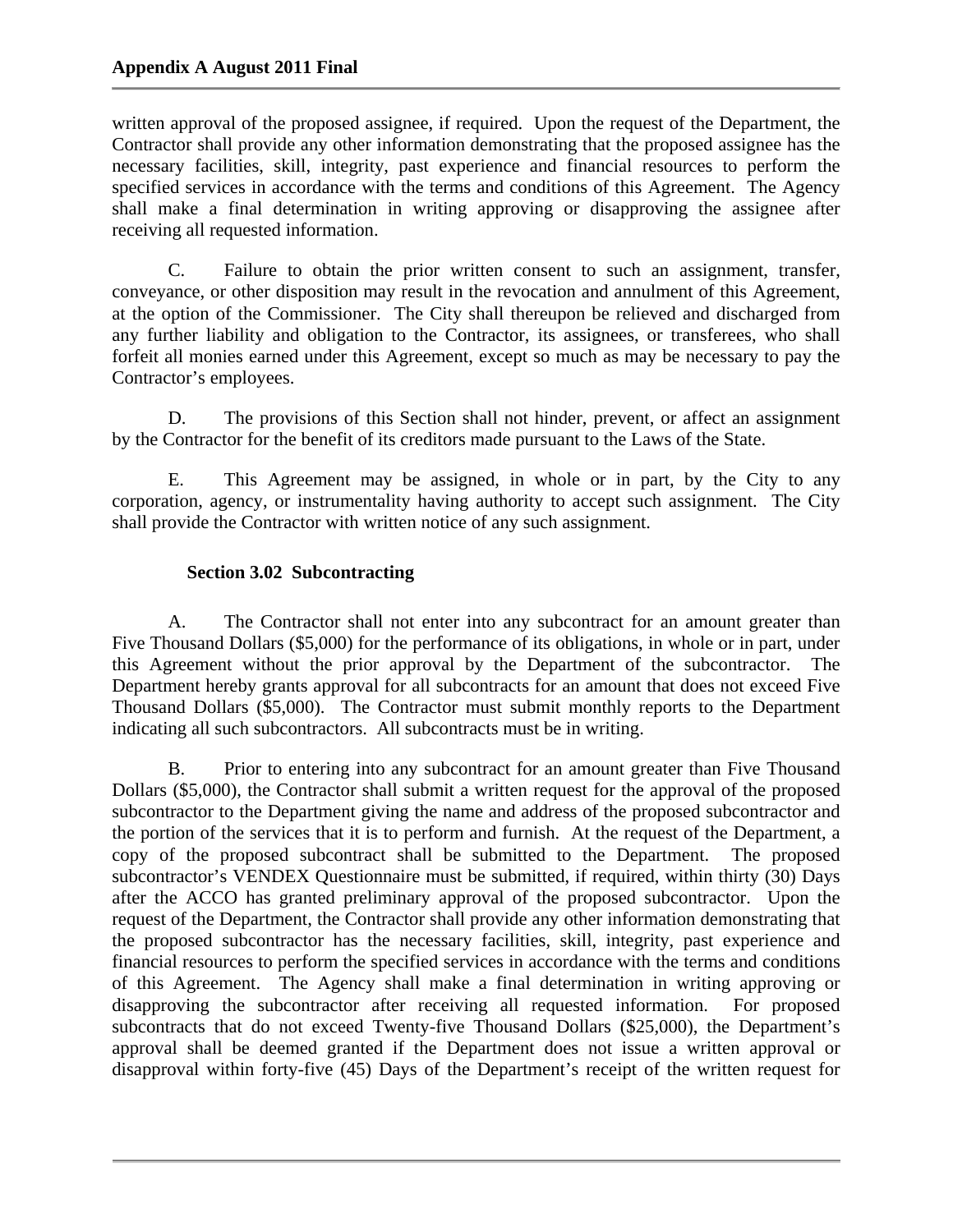approval or, if applicable, within forty-five (45) Days of the Department's acknowledged receipt of fully completed VENDEX Questionnaires for the subcontractor.

C. All subcontracts shall contain provisions specifying that:

1. The work performed by the subcontractor must be in accordance with the terms of the agreement between the City and the Contractor;

2. Nothing contained in the agreement between the Contractor and the subcontractor shall impair the rights of the City;

3. Nothing contained in the agreement between the Contractor and the subcontractor, or under the agreement between the City and the Contractor, shall create any contractual relation between the subcontractor and the City; and

4. The subcontractor specifically agrees to be bound by Section 4.07 and Article 5 of this Appendix A and specifically agrees that the City may enforce such provisions directly against the subcontractor as if the City were a party to the subcontract.

D. The Contractor agrees that it is as fully responsible to the Department for the acts and omissions of its subcontractors and of persons either directly or indirectly employed by such subcontractors as it is for the acts and omissions of any person directly employed by it.

E. For determining the value of a subcontract, all subcontracts with the same subcontractor shall be aggregated.

F. The Department may revoke the approval of a subcontractor granted or deemed granted pursuant to Paragraphs (A) and (B) of this section if revocation is deemed to be in the interest of the City in writing on no less than ten (10) Days notice unless a shorter period is warranted by considerations of health, safety, integrity issues or other similar factors. Upon the effective date of such revocation, the Contractor shall cause the subcontractor to cease all work under the Agreement. The City shall not incur any further obligation for services performed by such subcontractor pursuant to this Agreement beyond the effective date of the revocation. The City shall pay for services provided by the subcontractor in accordance with this Agreement prior to the effective date of revocation.

G. The Department's approval of a subcontractor shall not relieve the Contractor of any of its responsibilities, duties and liabilities under this Agreement. At the request of the Department, the Contractor shall provide the Department a copy of any subcontract.

H. Individual employer-employee contracts are not subcontracts subject to the requirements of this Section.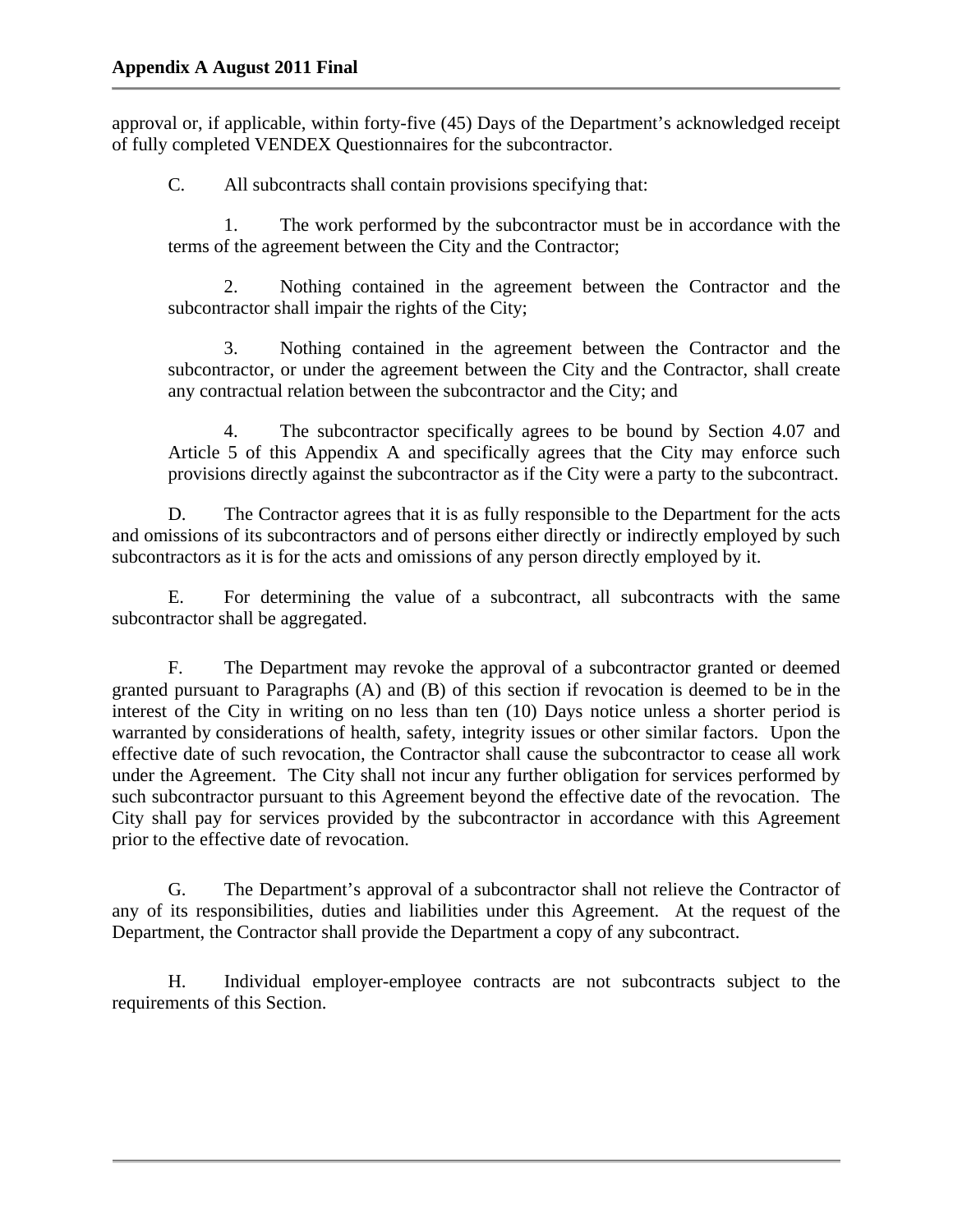### **ARTICLE 4 - LABOR PROVISIONS**

#### **Section 4.01 Independent Contractor Status**

The Contractor and the Department agree that the Contractor is an independent contractor and not an employee of the Department or the City. Accordingly, neither the Contractor nor its employees or agents will hold themselves out as, or claim to be, officers or employees of the City, or of any department, agency or unit of the City, by reason of this Agreement, and they will not, by reason of this Agreement, make any claim, demand or application to or for any right or benefit applicable to an officer or employee of the City, including, but not limited to, Workers' Compensation coverage, Disability Benefits coverage, Unemployment Insurance benefits, Social Security coverage or employee retirement membership or credit.

#### **Section 4.02 Employees**

All persons who are employed by the Contractor and all consultants or independent contractors who are retained by the Contractor to perform services under this Agreement are neither employees of the City nor under contract with the City. The Contractor, and not the City, is responsible for their work, direction, compensation, and personal conduct while engaged under this Agreement. Nothing in the Agreement shall impose any liability or duty on the City for the acts, omissions, liabilities or obligations of the Contractor, or any officer, employee, or agent of the Contractor, or for taxes of any nature, or for any right or benefit applicable to an officer or employee of the City, including, but not limited to, Workers' Compensation coverage, Disability Benefits coverage, Unemployment Insurance benefits, Social Security coverage or employee retirement membership or credit. Except as specifically stated in this Agreement, nothing in this Agreement shall impose any liability or duty on the City to any person or entity.

#### **Section 4.03 Removal of Individuals Performing Work**

The Contractor shall not have anyone perform work under this Agreement who is not competent, faithful and skilled in the work for which he or she shall be employed. Whenever the Commissioner shall inform the Contractor, in writing, that any individual is, in his or her opinion, incompetent, unfaithful, or unskilled, such individual shall no longer perform work under this Agreement. Prior to making a determination to direct a Contractor that an individual shall no longer perform work under this Agreement, the Commissioner shall provide the Contractor an opportunity to be heard on no less than five (5) Days' written notice. The Commissioner may direct the Contractor not to allow the individual from performing work under the Agreement pending the opportunity to be heard and the Commissioner's determination.

#### **Section 4.04 Minimum Wage**

Except for those employees whose minimum wage is required to be fixed pursuant to Sections 220 or 230 of the New York State Labor Law or by City Administrative Code § 6-109, all persons employed by the Contractor in the performance of this Agreement shall be paid,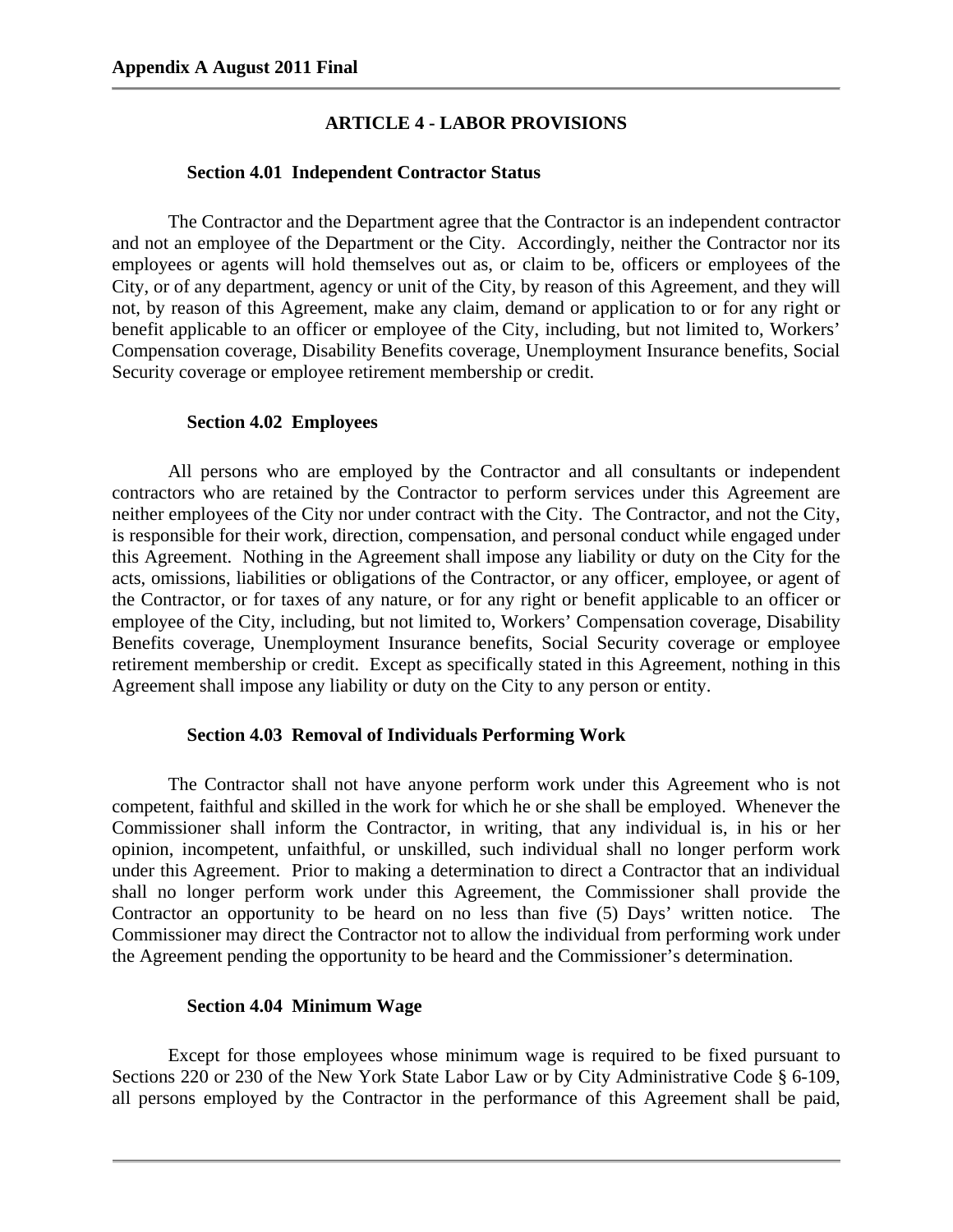without subsequent deduction or rebate, unless expressly authorized by Law, not less than the minimum wage as prescribed by Law. Any breach of this Section shall be deemed a material breach of this Agreement.

## **Section 4.05 Non-Discrimination: New York State Labor Law § 220-e**

A. If this Agreement is for the construction, alteration or repair of any public building or public work or for the manufacture, sale, or distribution of materials, equipment, or supplies, the Contractor agrees, as required by New York State Labor Law § 220-e, that:

1. In the hiring of employees for the performance of work under this Agreement or any subcontract hereunder, neither the Contractor, subcontractor, nor any person acting on behalf of such Contractor or subcontractor, shall by reason of race, creed, color, disability, sex or national origin discriminate against any citizen of the State of New York who is qualified and available to perform the work to which the employment relates;

2. Neither the Contractor, subcontractor, nor any person on his or her behalf shall, in any manner, discriminate against or intimidate any employee hired for the performance of work under this Agreement on account of race, creed, color, disability, sex or national origin;

3. There may be deducted from the amount payable to the Contractor by the City under this Agreement a penalty of Fifty Dollars (\$50) for each person for each calendar day during which such person was discriminated against or intimidated in violation of the provisions of this Agreement; and

4. This Agreement may be terminated by the City, and all monies due or to become due hereunder may be forfeited, for a second or any subsequent violation of the terms or conditions of this Section.

B. The provisions of this Section shall be limited to operations performed within the territorial limits of the State of New York.

## **Section 4.06 Non-Discrimination: Admin. Code § 6-108**

If this Agreement is for the construction, alteration or repair of buildings or the construction or repair of streets or highways, or for the manufacture, sale, or distribution of materials, equipment or supplies, the Contractor agrees, as required by New York City Administrative Code § 6-108, that:

A. It shall be unlawful for any person engaged in the construction, alteration or repair of buildings or engaged in the construction or repair of streets or highways pursuant to a contract with the City or engaged in the manufacture, sale or distribution of materials, equipment or supplies pursuant to a contract with the City to refuse to employ or to refuse to continue in any employment any person on account of the race, color or creed of such person.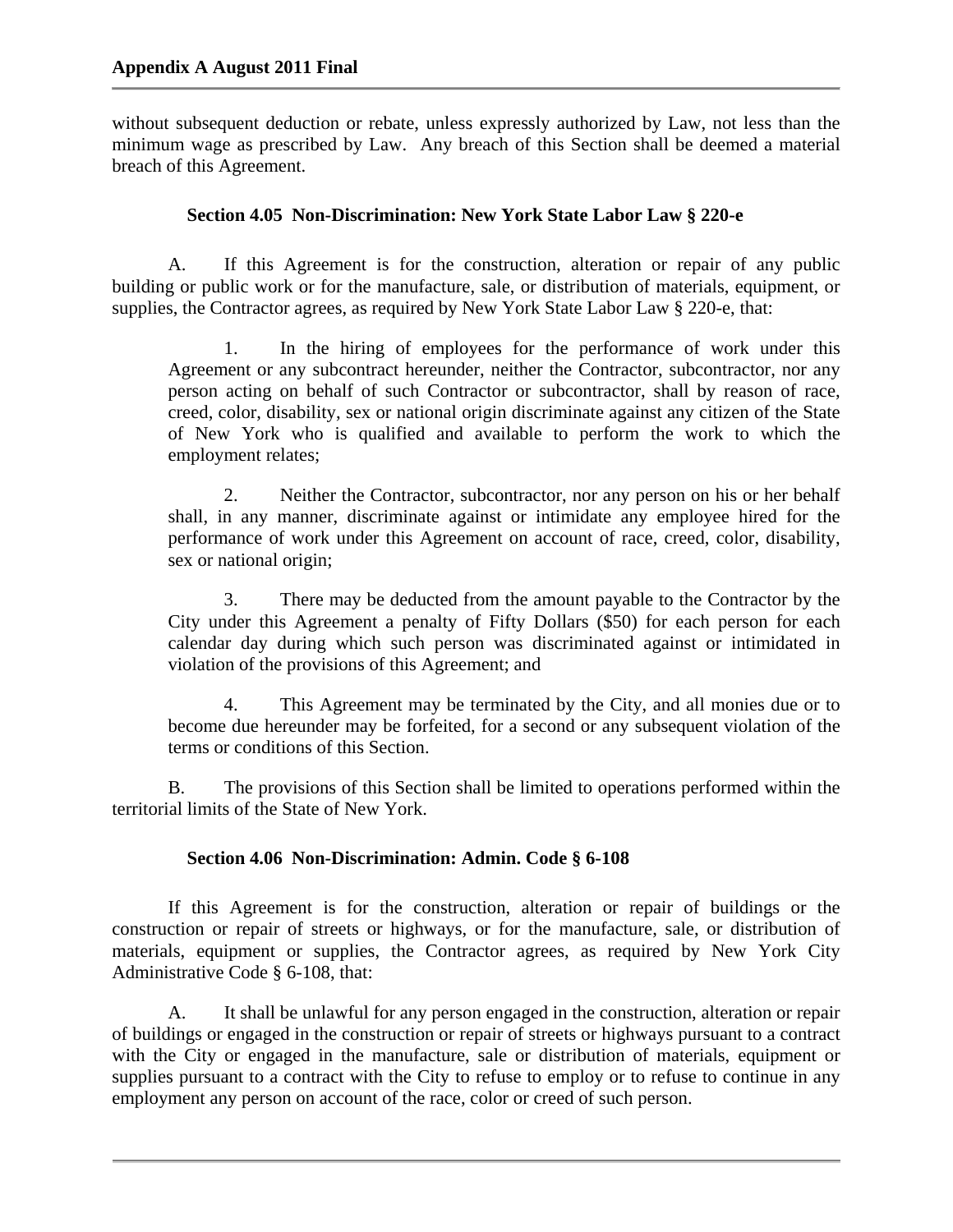## **Appendix A August 2011 Final**

B. It shall be unlawful for any person or any servant, agent or employee of any person, described in Paragraph A above, to ask, indicate or transmit, orally or in writing, directly or indirectly, the race, color, creed or religious affiliation of any person employed or seeking employment from such person, firm or corporation.

C. Breach of the foregoing provisions shall be deemed a breach of a material provision of this Agreement.

D. Any person, or the employee, manager or owner of or officer of such firm or corporation who shall violate any of the provisions of this Section shall, upon conviction thereof, be punished by a fine of not more than One Hundred Dollars (\$100) or by imprisonment for not more than thirty (30) Days, or both.

## **Section 4.07 Non-Discrimination: E.O. 50 -- Equal Employment Opportunity**

A. This Agreement is subject to the requirements of City Executive Order No. 50 (1980) ("E.O. 50"), as revised, and the rules set forth at 66 RCNY § 10-01 et seq. No agreement will be awarded unless and until these requirements have been complied with in their entirety. The Contractor agrees that it:

1. Will not discriminate unlawfully against any employee or applicant for employment because of race, creed, color, national origin, sex, age, disability, marital status, sexual orientation or citizenship status with respect to all employment decisions including, but not limited to, recruitment, hiring, upgrading, demotion, downgrading, transfer, training, rates of pay or other forms of compensation, layoff, termination, and all other terms and conditions of employment;

2. Will not discriminate unlawfully in the selection of subcontractors on the basis of the owners', partners' or shareholders' race, color, creed, national origin, sex, age, disability, marital status, sexual orientation, or citizenship status;

3. Will state in all solicitations or advertisements for employees placed by or on behalf of the Contractor that all qualified applicants will receive consideration for employment without unlawful discrimination based on race, color, creed, national origin, sex, age, disability, marital status, sexual orientation or citizenship status, and that it is an equal employment opportunity employer;

4. Will send to each labor organization or representative of workers with which it has a collective bargaining agreement or other contract or memorandum of understanding, written notification of its equal employment opportunity commitments under E.O. 50 and the rules and regulations promulgated thereunder;

5. Will furnish before this Agreement is awarded all information and reports including an Employment Report which are required by E.O. 50, the rules and regulations promulgated thereunder, and orders of the City Department of Small Business Services, Division of Labor Services ("DLS"); and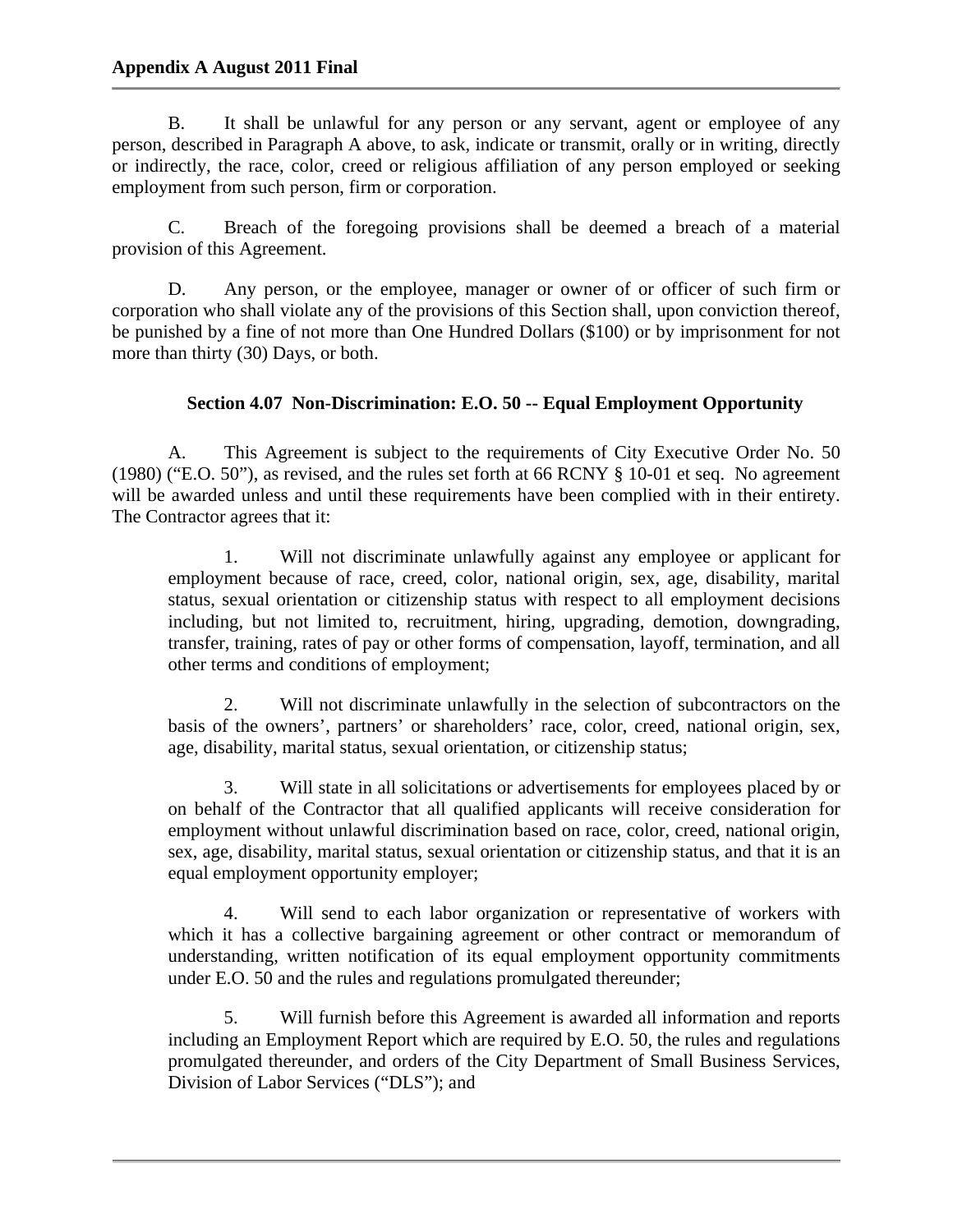6. Will permit DLS to have access to all relevant books, records, and accounts for the purposes of investigation to ascertain compliance with such rules, regulations, and orders.

B. The Contractor understands that in the event of its noncompliance with the nondiscrimination clauses of this Agreement or with any of such rules, regulations, or orders, such noncompliance shall constitute a material breach of this Agreement and noncompliance with E.O. 50 and the rules and regulations promulgated thereunder. After a hearing held pursuant to the rules of DLS, the Director of DLS may direct the Commissioner to impose any or all of the following sanctions:

- 1. Disapproval of the Contractor; and/or
- 2. Suspension or termination of the Agreement; and/or
- 3. Declaring the Contractor in default; and/or

4. In lieu of any of the foregoing sanctions, imposition of an employment program.

C. Failure to comply with E.O. 50 and the rules and regulations promulgated thereunder in one or more instances may result in the Department declaring the Contractor to be non-responsible.

D. The Contractor agrees to include the provisions of the foregoing Paragraphs in every subcontract or purchase order in excess of One Hundred Thousand Dollars (\$100,000) to which it becomes a party unless exempted by E.O. 50 and the rules and regulations promulgated thereunder, so that such provisions will be binding upon each subcontractor or vendor. The Contractor will take such action with respect to any subcontract or purchase order as may be directed by the Director of DLS as a means of enforcing such provisions including sanctions for noncompliance. A supplier of unfinished products to the Contractor needed to produce the item contracted for shall not be considered a subcontractor or vendor for purposes of this Paragraph.

E. The Contractor further agrees that it will refrain from entering into any subcontract or modification thereof subject to E.O. 50 and the rules and regulations promulgated thereunder with a subcontractor who is not in compliance with the requirements of E.O. 50 and the rules and regulations promulgated thereunder. A supplier of unfinished products to the Contractor needed to produce the item contracted for shall not be considered a subcontractor for purposes of this Paragraph.

F. Nothing contained in this Section shall be construed to bar any religious or denominational institution or organization, or any organization operated for charitable or educational purposes, that is operated, supervised or controlled by or in connection with a religious organization, from lawfully limiting employment or lawfully giving preference to persons of the same religion or denomination or from lawfully making such selection as is calculated by such organization to promote the religious principles for which it is established or maintained.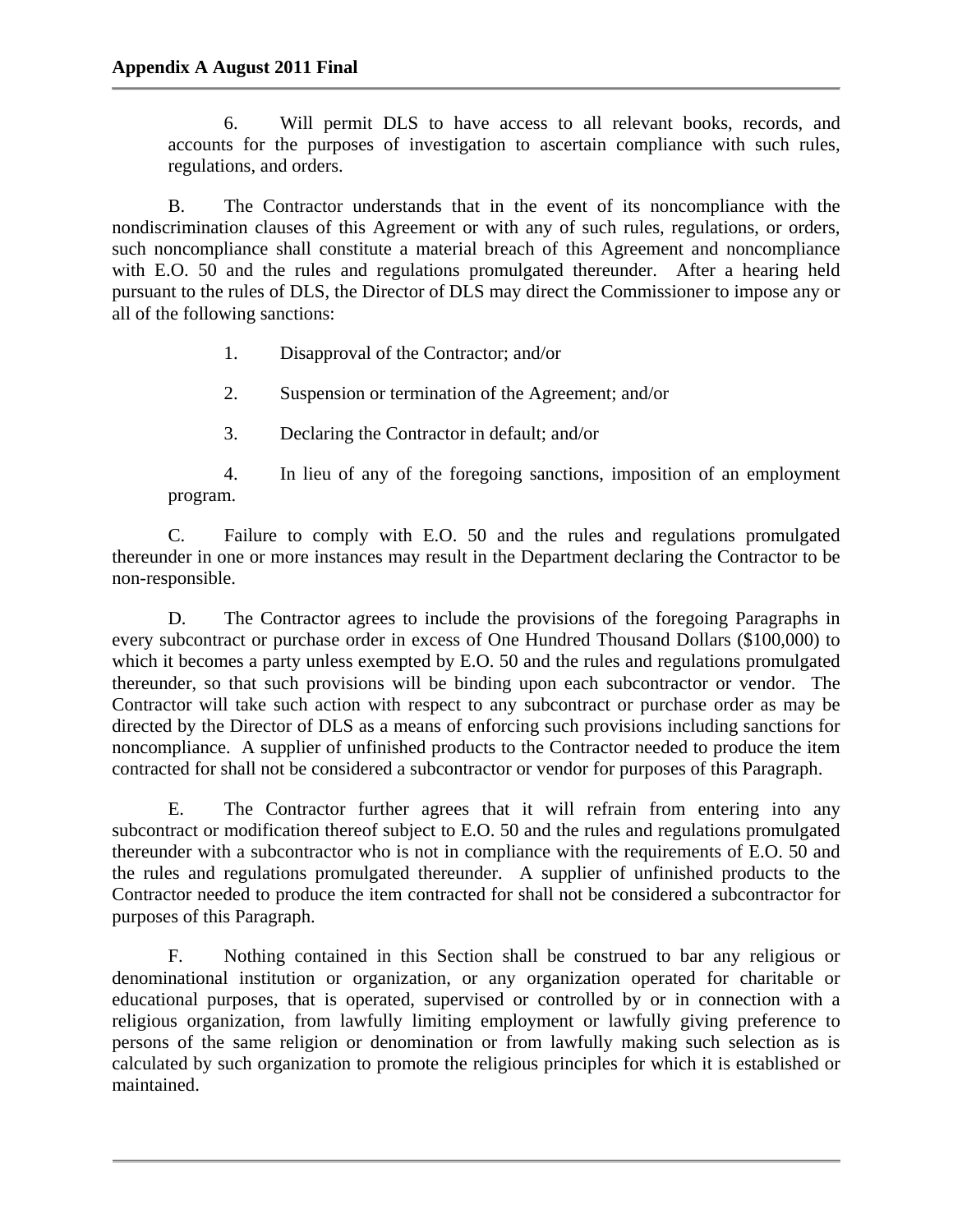## **ARTICLE 5 - RECORDS, AUDITS, REPORTS, AND INVESTIGATIONS**

### **Section 5.01 Books and Records**

The Contractor agrees to maintain separate and accurate books, records, documents and other evidence, and to utilize appropriate accounting procedures and practices, which sufficiently and properly reflect all direct and indirect costs of any nature expended in the performance of this Agreement.

### **Section 5.02 Retention of Records**

The Contractor agrees to retain all books, records, and other documents relevant to this Agreement, including those required pursuant to Section 5.01, for six years after the final payment or expiration or termination of this Agreement, or for a period otherwise prescribed by Law, whichever is later. In addition, if any litigation, claim, or audit concerning this Agreement has commenced before the expiration of the six-year period, the records must be retained until the completion of such litigation, claim, or audit. Any books, records and other documents that are created in an electronic format in the regular course of business may be retained in an electronic format. Any books, records, and other documents that are created in the regular course of business as a paper copy may be retained in an electronic format provided that the records satisfy the requirements of New York Civil Practice Law and Rules ("CPLR") 4539(b), including the requirement that the reproduction is created in a manner "which does not permit additions, deletions, or changes without leaving a record of such additions, deletions, or changes." Furthermore, the Contractor agrees to waive any objection to the admissibility of any such books, records or other documents on the grounds that such documents do not satisfy CPLR 4539(b).

## **Section 5.03 Inspection**

A. At any time during the Agreement or during the record retention period set forth in section 5.02, the City, including the Department and the Department's Office of the Inspector General, as well as City, State and federal auditors and any other persons duly authorized by the City shall, upon reasonable notice, have full access to and the right to examine and copy all books, records, and other documents maintained or retained by or on behalf of the Contractor pursuant to this Article. Notwithstanding any provision herein regarding notice of inspection, all books, records and other documents of the Contractor kept pursuant to this Agreement shall be subject to immediate inspection, review, and copying by the Department's Office of the Inspector General and/or the Comptroller without prior notice and at no additional cost to the City. The Contractor shall make such books, records and other documents available for inspection in the City of New York or shall reimburse the City for expenses associated with the out-of-City inspection.

B. The Department shall have the right to have representatives of the Department or of the City, State or federal government present to observe the services being performed.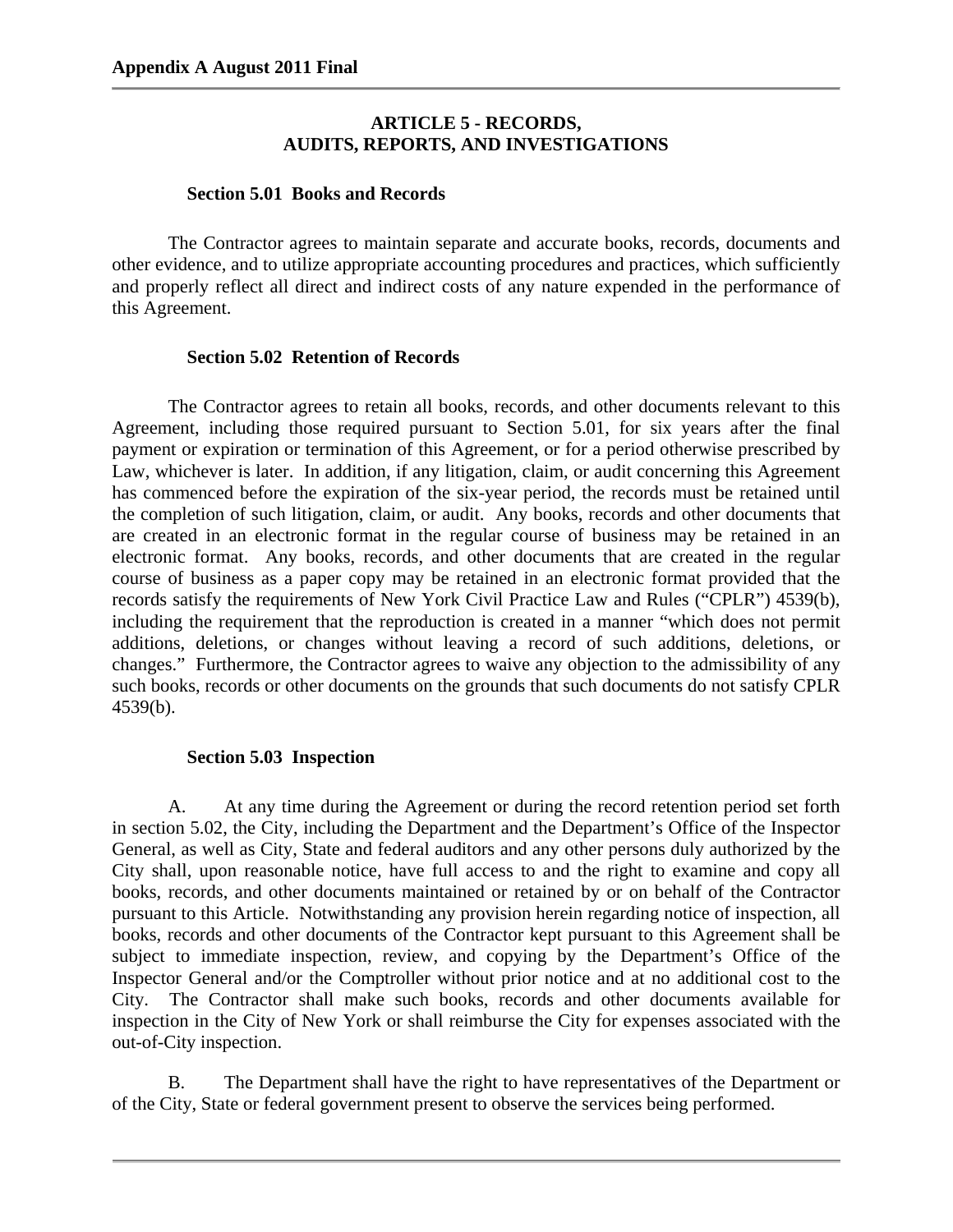C. The Contractor shall not be entitled to final payment until the Contractor has complied with any request for inspection or access given under this Section.

## **Section 5.04 Audit**

A. This Agreement and all books, records, documents, and other evidence required to be maintained or retained pursuant to this Agreement, including all vouchers or invoices presented for payment and the books, records, and other documents upon which such vouchers or invoices are based (e.g., reports, cancelled checks, accounts, and all other similar material), are subject to audit by (i) the City, including the Comptroller, the Department, and the Department's Office of the Inspector General, (ii) the State, (iii) the federal government, and (iv) other persons duly authorized by the City. Such audits may include examination and review of the source and application of all funds whether from the City, the State, the federal government, private sources or otherwise.

B. Audits by the City, including the Comptroller, the Department, and the Department's Office of the Inspector General, are performed pursuant to the powers and responsibilities conferred by the Charter and the Admin. Code, as well as all orders, rules, and regulations promulgated pursuant to the Charter and Admin. Code.

C. The Contractor shall submit any and all documentation and justification in support of expenditures or fees under this Agreement as may be required by the Department and by the Comptroller in the exercise of his/her powers under Law.

D. The Contractor shall not be entitled to final payment until the Contractor has complied with the requirements of this Section.

# **Section 5.05 No Removal of Records from Premises**

Where performance of this Agreement involves use by the Contractor of any City books, records, documents, or data (in hard copy, or electronic or other format now known or developed in the future) at City facilities or offices, the Contractor shall not remove any such data (in the format in which it originally existed, or in any other converted or derived format) from such facility or office without the prior written approval of the Department's designated official. Upon the request by the Department at any time during the Agreement or after the Agreement has expired or terminated, the Contractor shall return to the Department any City books, records, documents, or data that has been removed from City premises.

## **Section 5.06 Electronic Records**

As used in this Appendix A, the terms books, records, documents, and other data refer to electronic versions as well as hard copy versions.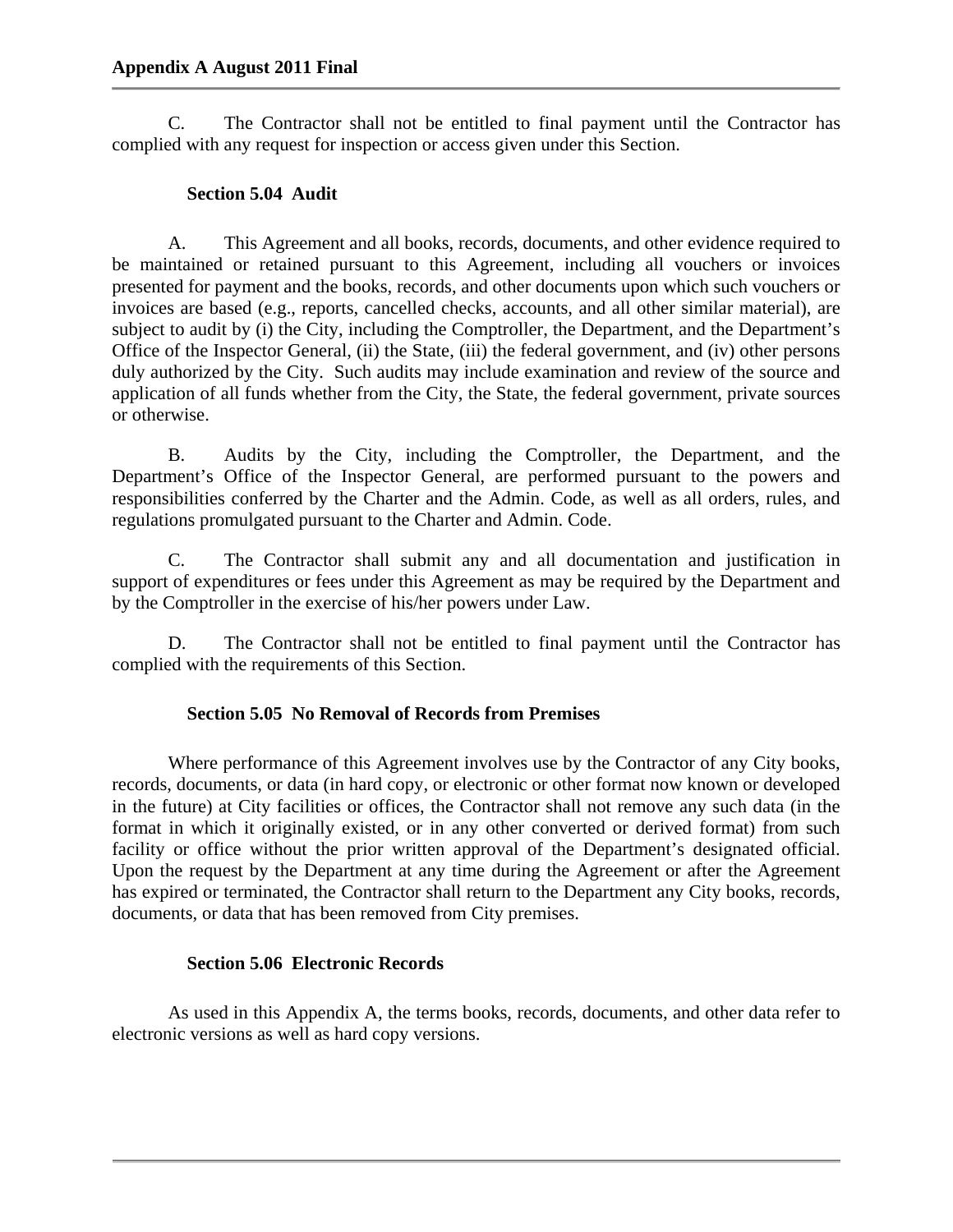## **Section 5.07 Investigations Clause**

A. The Contractor agrees to cooperate fully and faithfully with any investigation, audit or inquiry conducted by a State or City agency or authority that is empowered directly or by designation to compel the attendance of witnesses and to examine witnesses under oath, or conducted by the Inspector General of a governmental agency that is a party in interest to the transaction, submitted bid, submitted proposal, contract, lease, permit, or license that is the subject of the investigation, audit or inquiry.

B. 1. If any person who has been advised that his or her statement, and any information from such statement, will not be used against him or her in any subsequent criminal proceeding refuses to testify before a grand jury or other governmental agency or authority empowered directly or by designation to compel the attendance of witnesses and to examine witnesses under oath concerning the award of or performance under any transaction, agreement, lease, permit, contract, or license entered into with the City, or State, or any political subdivision or public authority thereof, or the Port Authority of New York and New Jersey, or any local development corporation within the City, or any public benefit corporation organized under the Laws of the State, or;

2. If any person refuses to testify for a reason other than the assertion of his or her privilege against self-incrimination in an investigation, audit or inquiry conducted by a City or State governmental agency or authority empowered directly or by designation to compel the attendance of witnesses and to take testimony under oath, or by the Inspector General of the governmental agency that is a party in interest in, and is seeking testimony concerning the award of, or performance under, any transaction, agreement, lease, permit, contract, or license entered into with the City, the State, or any political subdivision thereof or any local development corporation within the City, then;

C. 1. The Commissioner or Agency Head whose agency is a party in interest to the transaction, submitted bid, submitted proposal, contract, lease, permit, or license shall convene a hearing, upon not less than five (5) Days written notice to the parties involved to determine if any penalties should attach for the failure of a person to testify.

2. If any non-governmental party to the hearing requests an adjournment, the Commissioner or Agency Head who convened the hearing may, upon granting the adjournment, suspend any contract, lease, permit, or license pending the final determination pursuant to Paragraph E below without the City incurring any penalty or damages for delay or otherwise.

D. The penalties that may attach after a final determination by the Commissioner or Agency Head may include but shall not exceed:

1. The disqualification for a period not to exceed five (5) years from the date of an adverse determination for any person, or any entity of which such person was a member at the time the testimony was sought, from submitting bids for, or transacting business with, or entering into or obtaining any contract, lease, permit or license with or from the City; and/or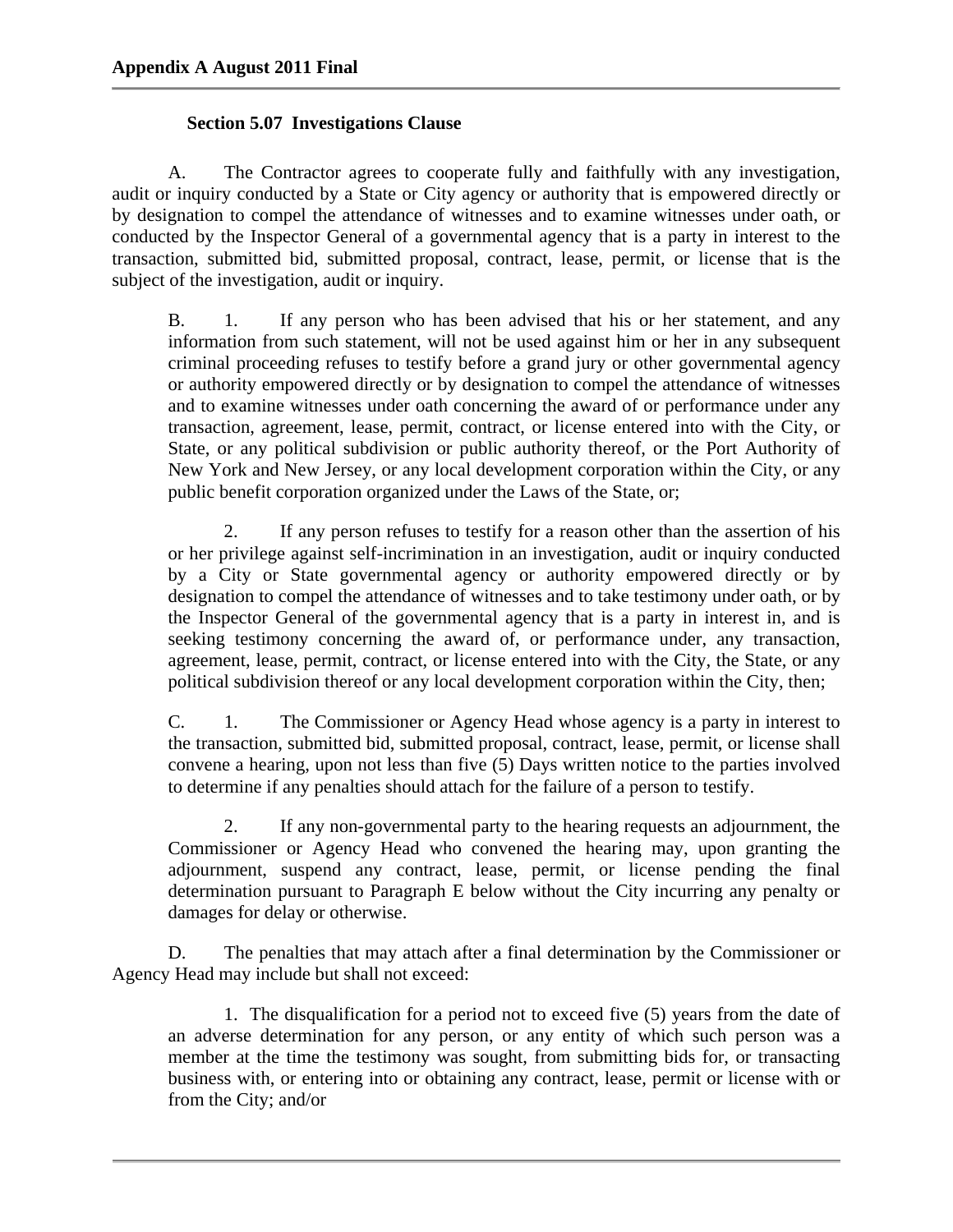2. The cancellation or termination of any and all such existing City contracts, leases, permits or licenses that the refusal to testify concerns and that have not been assigned as permitted under this Agreement, nor the proceeds of which pledged, to an unaffiliated and unrelated institutional lender for fair value prior to the issuance of the notice scheduling the hearing, without the City incurring any penalty or damages on account of such cancellation or termination; monies lawfully due for goods delivered, work done, rentals, or fees accrued prior to the cancellation or termination shall be paid by the City.

E. The Commissioner or Agency Head shall consider and address in reaching his or her determination and in assessing an appropriate penalty the factors in Paragraphs (1) and (2) below. He or she may also consider, if relevant and appropriate, the criteria established in Paragraphs (3) and (4) below, in addition to any other information that may be relevant and appropriate:

1. The party's good faith endeavors or lack thereof to cooperate fully and faithfully with any governmental investigation or audit, including but not limited to the discipline, discharge, or disassociation of any person failing to testify, the production of accurate and complete books and records, and the forthcoming testimony of all other members, agents, assignees or fiduciaries whose testimony is sought.

2. The relationship of the person who refused to testify to any entity that is a party to the hearing, including, but not limited to, whether the person whose testimony is sought has an ownership interest in the entity and/or the degree of authority and responsibility the person has within the entity.

3. The nexus of the testimony sought to the subject entity and its contracts, leases, permits or licenses with the City.

4. The effect a penalty may have on an unaffiliated and unrelated party or entity that has a significant interest in an entity subject to penalties under Paragraph D above, provided that the party or entity has given actual notice to the Commissioner or Agency Head upon the acquisition of the interest, or at the hearing called for in Paragraph (C)(1) above gives notice and proves that such interest was previously acquired. Under either circumstance, the party or entity must present evidence at the hearing demonstrating the potential adverse impact a penalty will have on such person or entity.

F. Definitions

1. The term "license" or "permit" as used in this Section shall be defined as a license, permit, franchise, or concession not granted as a matter of right.

2. The term "person" as used in this Section shall be defined as any natural person doing business alone or associated with another person or entity as a partner, director, officer, principal or employee.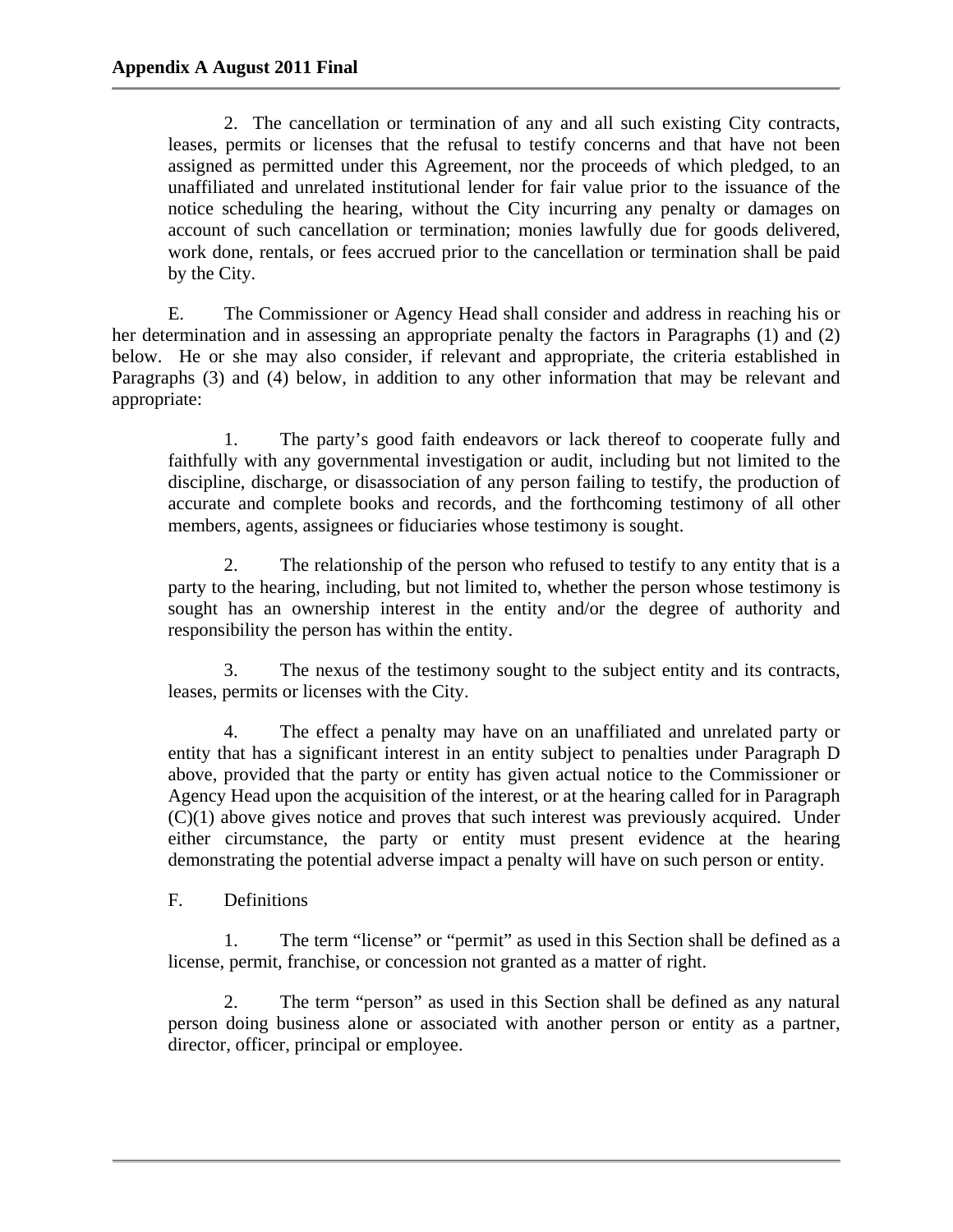3. The term "entity" as used in this Section shall be defined as any firm, partnership, corporation, association, or person that receives monies, benefits, licenses, leases, or permits from or through the City, or otherwise transacts business with the City.

4. The term "member" as used in this Section shall be defined as any person associated with another person or entity as a partner, director, officer, principal, or employee.

G. In addition to and notwithstanding any other provision of this Agreement, the Commissioner or Agency Head may in his or her sole discretion terminate this Agreement upon not less than three (3) Days written notice in the event the Contractor fails to promptly report in writing to the City Commissioner of Investigation any solicitation of money, goods, requests for future employment or other benefits or thing of value, by or on behalf of any employee of the City or other person or entity for any purpose that may be related to the procurement or obtaining of this Agreement by the Contractor, or affecting the performance of this Agreement.

## **Section 5.08 Confidentiality**

A. The Contractor agrees to hold confidential, both during and after the completion or termination of this Agreement, all of the reports, information, or data, furnished to, or prepared, assembled or used by, the Contractor under this Agreement. The Contractor agrees that such reports, information, or data shall not be made available to any person or entity without the prior written approval of the Department. The Contractor agrees to maintain the confidentiality of such reports, information, or data by using a reasonable degree of care, and using at least the same degree of care that the Contractor uses to preserve the confidentiality of its own confidential information. In the event that the data contains social security numbers or other Personal Identifying Information, as such term is defined in Paragraph B of this Section, the Contractor shall utilize best practice methods (e.g., encryption of electronic records) to protect the confidentiality of such data. The obligation under this Section to hold reports, information or data confidential shall not apply where the City would be required to disclose such reports, information or data pursuant to the State Freedom of Information Law ("FOIL"), provided that the Contractor provides advance notice to the City, in writing or by e-mail, that it intends to disclose such reports, information or data and the City does not inform the contractor, in writing or by e-mail, that such reports, information, or data are not subject to disclosure under FOIL.

B. The Contractor shall provide notice to the Department within three (3) days of the discovery by the Contractor of any breach of security, as defined in Admin. Code § 10-501(b), of any data, encrypted or otherwise, in use by the Contractor that contains social security numbers or other personal identifying information as defined in Admin. Code § 10-501 ("Personal Identifying Information"), where such breach of security arises out of the acts or omissions of the Contractor or its employees, subcontractors, or agents. Upon the discovery of such security breach, the Contractor shall take reasonable steps to remediate the cause or causes of such breach, and shall provide notice to the Department of such steps. In the event of such breach of security, without limiting any other right of the City, the City shall have the right to withhold further payments under this Agreement for the purpose of set-off in sufficient sums to cover the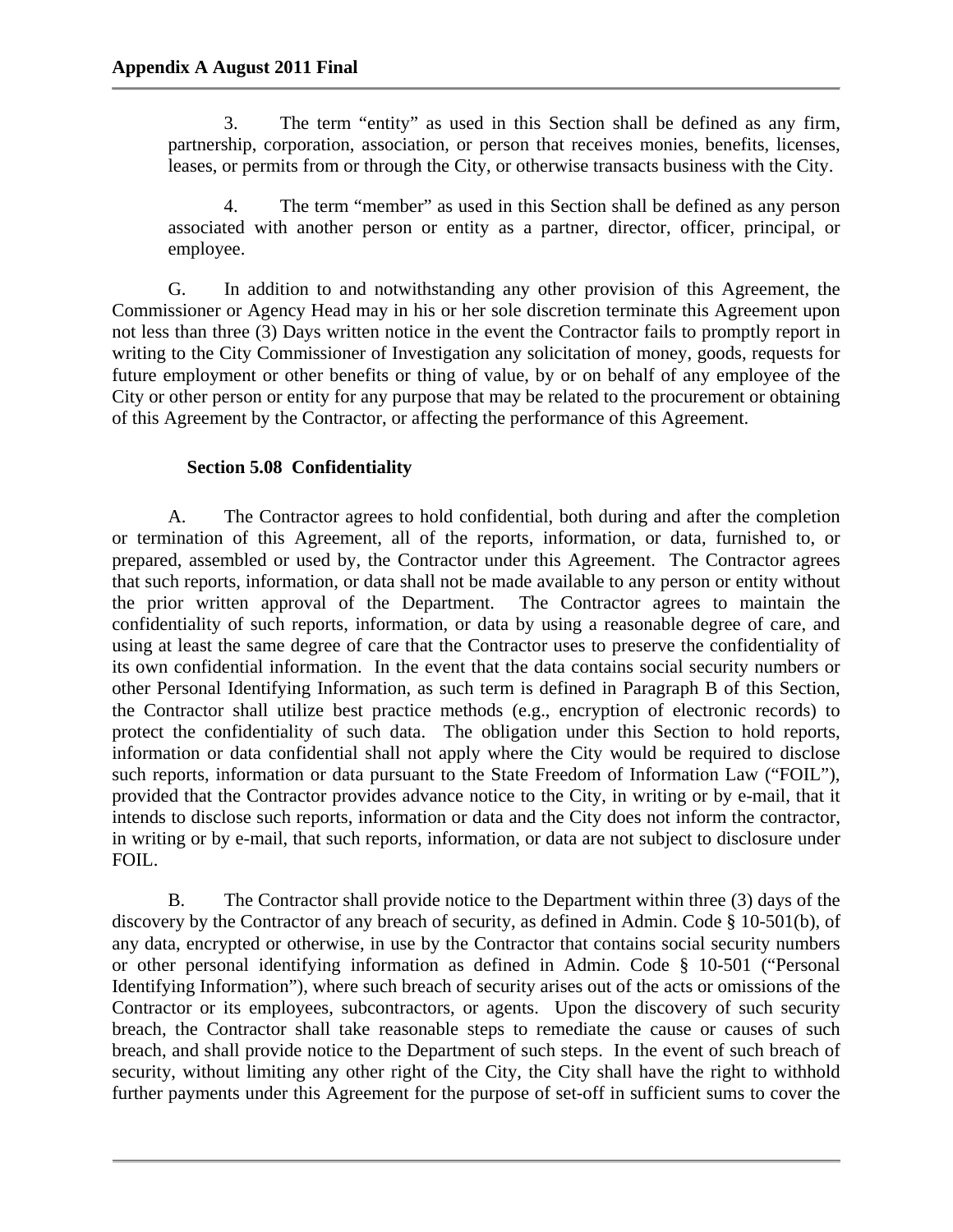costs of notifications and/or other actions mandated by any Law, or administrative or judicial order, to address the breach, and including any fines or disallowances imposed by the State or federal government as a result of the disclosure. The City shall also have the right to withhold further payments hereunder for the purpose of set-off in sufficient sums to cover the costs of credit monitoring services for the victims of such a breach of security by a national credit reporting agency, and/or any other commercially reasonable preventive measure. The Department shall provide the Contractor with written notice and an opportunity to comment on such measures prior to implementation. Alternatively, at the City's discretion, or if monies remaining to be earned or paid under this Agreement are insufficient to cover the costs detailed above, the Contractor shall pay directly for the costs, detailed above, if any.

C. The Contractor shall restrict access to confidential information to persons who have a legitimate work related purpose to access such information. The Contractor agrees that it will instruct its officers, employees, and agents to maintain the confidentiality of any and all information required to be kept confidential by this Agreement.

D. The Contractor, and its officers, employees, and agents shall notify the Department, at any time either during or after completion or termination of this Agreement, of any intended statement to the press or any intended issuing of any material for publication in any media of communication (print, news, television, radio, Internet, etc.) regarding the services provided or the data collected pursuant to this Agreement at least twenty-four (24) hours prior to any statement to the press or at least five (5) business Days prior to the submission of the material for publication, or such shorter periods as are reasonable under the circumstances. The Contractor may not issue any statement or submit any material for publication that includes confidential information as prohibited by this Section 5.08.

E. At the request of the Department, the Contractor shall return to the Department any and all confidential information in the possession of the Contractor or its subcontractors. If the Contractor or its subcontractors are legally required to retain any confidential information, the Contractor shall notify the Department in writing and set forth the confidential information that it intends to retain and the reasons why it is legally required to retain such information. The Contractor shall confer with the Department, in good faith, regarding any issues that arise from the Contractor retaining such confidential information. If the Department does not request such information, or the Law does not require otherwise, such information shall be maintained in accordance with the requirements set forth in Section 5.02.

F. A breach of this Section shall constitute a material breach of this Agreement for which the Department may terminate this Agreement pursuant to Article 10. The Department reserves any and all other rights and remedies in the event of unauthorized disclosure.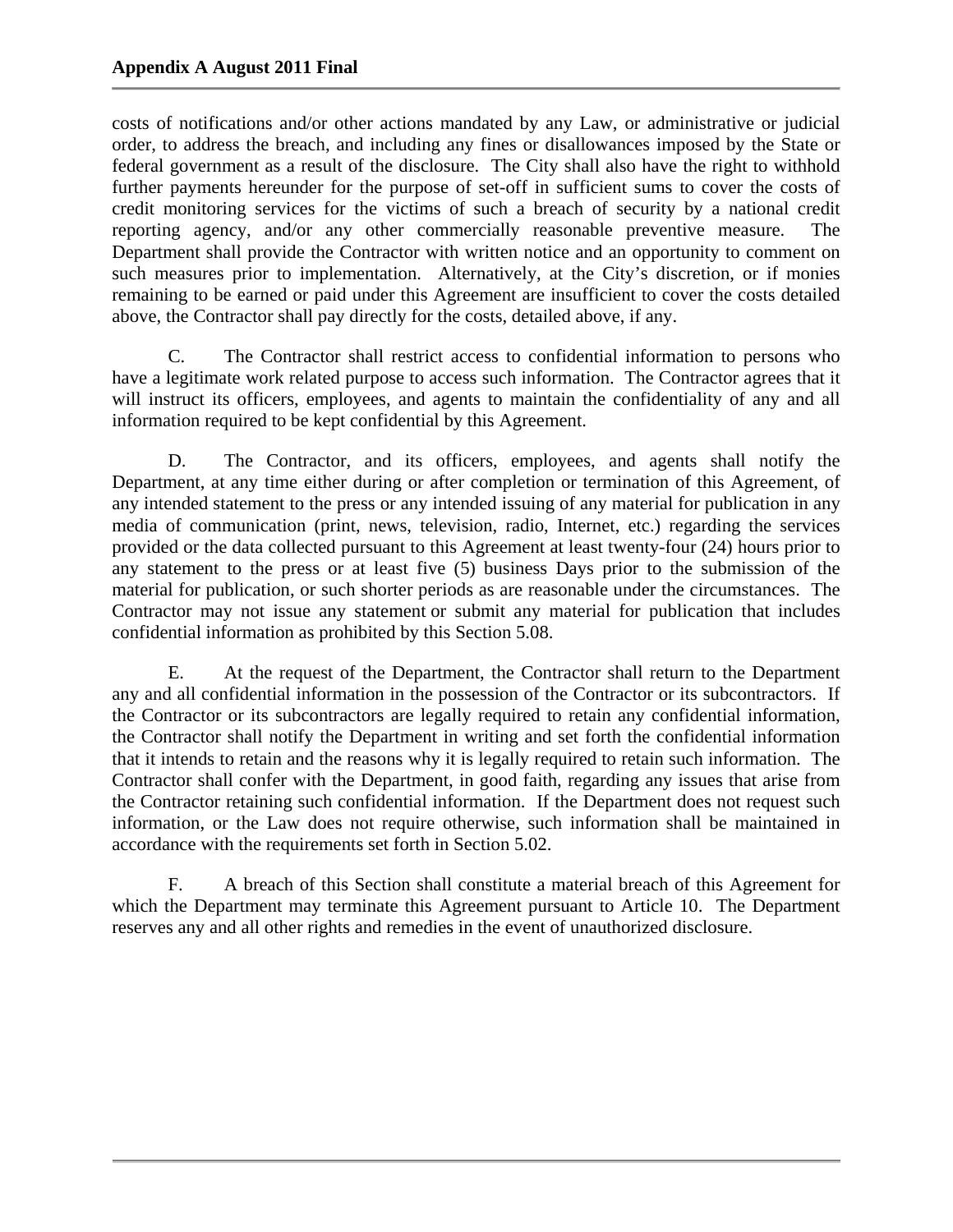## **ARTICLE 6 - COPYRIGHTS, PATENTS, INVENTIONS, AND ANTITRUST**

## **Section 6.01 Copyrights**

A. Any reports, documents, data, photographs, deliverables, and/or other materials produced pursuant to this Agreement, and any and all drafts and/or other preliminary materials in any format related to such items produced pursuant to this Agreement, shall upon their creation become the exclusive property of the City.

B. Any reports, documents, data, photographs, deliverables, and/or other materials provided pursuant to this Agreement ("Copyrightable Materials") shall be considered "workmade-for-hire" within the meaning and purview of Section 101 of the United States Copyright Act, 17 U.S.C. § 101, and the City shall be the copyright owner thereof and of all aspects, elements and components thereof in which copyright protection might exist. To the extent that the Copyrightable Materials do not qualify as "work-made-for-hire," the Contractor hereby irrevocably transfers, assigns and conveys exclusive copyright ownership in and to the Copyrightable Materials to the City, free and clear of any liens, claims, or other encumbrances. The Contractor shall retain no copyright or intellectual property interest in the Copyrightable Materials. The Copyrightable Materials shall be used by the Contractor for no purpose other than in the performance of this Agreement without the prior written permission of the City. The Department may grant the Contractor a license to use the Copyrightable Materials on such terms as determined by the Department and set forth in the license.

C. The Contractor acknowledges that the City may, in its sole discretion, register copyright in the Copyrightable Materials with the United States Copyright Office or any other government agency authorized to grant copyright registrations. The Contractor shall fully cooperate in this effort, and agrees to provide any and all documentation necessary to accomplish this.

D. The Contractor represents and warrants that the Copyrightable Materials: (i) are wholly original material not published elsewhere (except for material that is in the public domain); (ii) do not violate any copyright Law; (iii) do not constitute defamation or invasion of the right of privacy or publicity; and (iv) are not an infringement, of any kind, of the rights of any third party. To the extent that the Copyrightable Materials incorporate any non-original material, the Contractor has obtained all necessary permissions and clearances, in writing, for the use of such non-original material under this Agreement, copies of which shall be provided to the City upon execution of this Agreement.

E. If the services under this Agreement are supported by a federal grant of funds, the federal and State government reserves a royalty-free, non-exclusive irrevocable license to reproduce, publish, or otherwise use and to authorize others to use, for federal or State government purposes, the copyright in any Copyrightable Materials developed under this Agreement.

F. If the Contractor publishes a work dealing with any aspect of performance under this Agreement, or with the results of such performance, the City shall have a royalty-free, non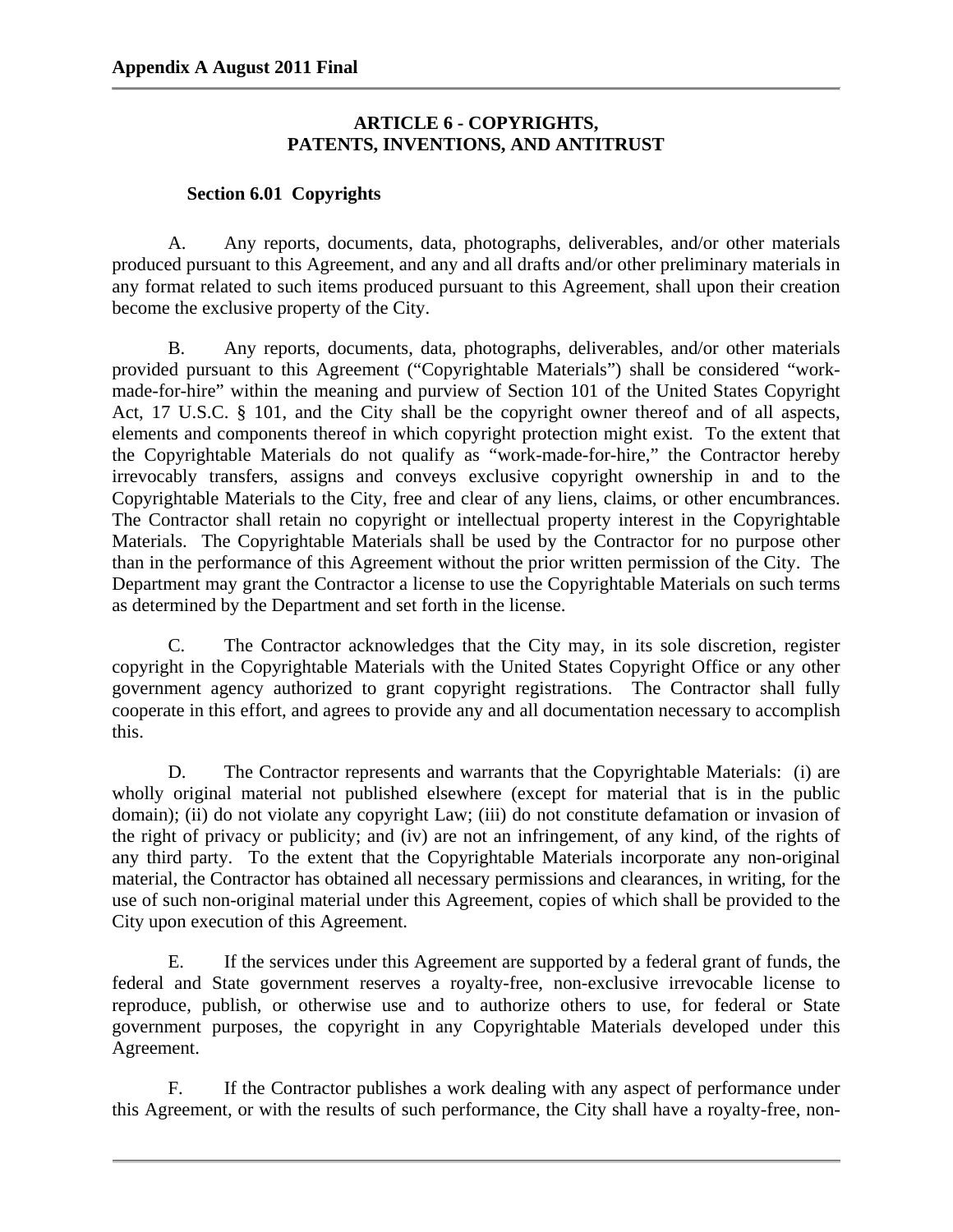exclusive irrevocable license to reproduce, publish, or otherwise use such work for City governmental purposes.

### **Section 6.02 Patents and Inventions**

The Contractor shall promptly and fully report to the Department any discovery or invention arising out of or developed in the course of performance of this Agreement. If the services under this Agreement are supported by a federal grant of funds, the Contractor shall promptly and fully report to the federal government for the federal government to make a determination as to whether patent protection on such invention shall be sought and how the rights in the invention or discovery, including rights under any patent issued thereon, shall be disposed of and administered in order to protect the public interest.

### **Section 6.03 Pre-existing Rights**

In no case shall Sections 6.01 and 6.02 apply to, or prevent the Contractor from asserting or protecting its rights in any discovery, invention, report, document, data, photograph, deliverable, or other material in connection with or produced pursuant to this Agreement that existed prior to or was developed or discovered independently from the activities directly related to this Agreement.

### **Section 6.04 Antitrust**

The Contractor hereby assigns, sells, and transfers to the City all right, title and interest in and to any claims and causes of action arising under the antitrust laws of the State or of the United States relating to the particular goods or services procured by the City under this Agreement.

## **ARTICLE 7 - INSURANCE**

#### **Section 7.01 Agreement to Insure**

The Contractor shall not commence performing services under this Agreement unless and until all insurance required by this Article is in effect, and shall ensure continuous insurance coverage in the manner, form, and limits required by this Article throughout the term of the Agreement.

## **Section 7.02 Commercial General Liability Insurance**

A. The Contractor shall maintain Commercial General Liability Insurance covering the Contractor as Named Insured and the City as an Additional Insured in the amount of at least One Million Dollars (\$1,000,000) per occurrence. Such insurance shall protect the City and the Contractor from claims for property damage and/or bodily injury, including death that may arise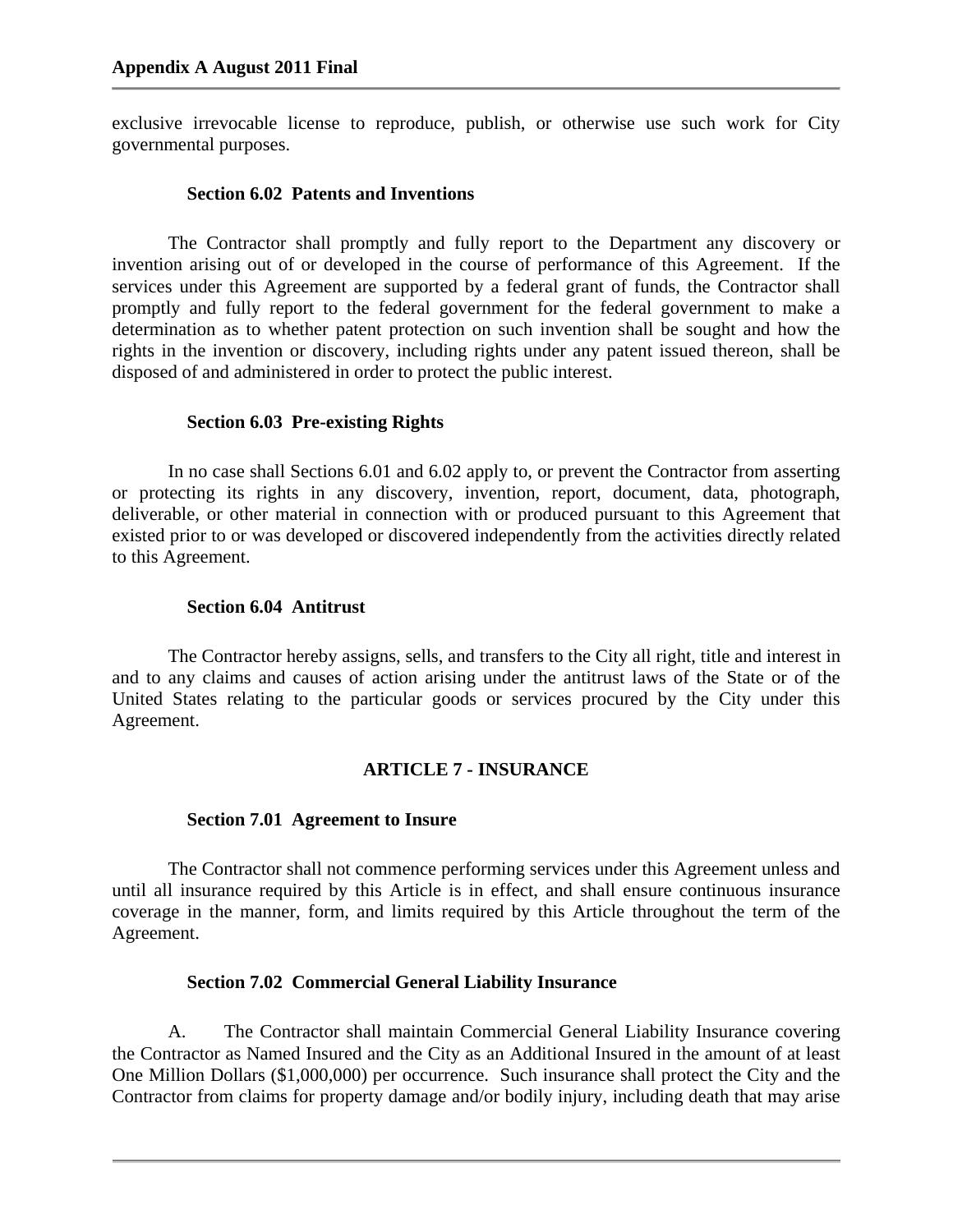from any of the operations under this Agreement. Coverage under this insurance shall be at least as broad as that provided by the most recently issued Insurance Services Office ("ISO") Form CG 0001, and shall be "occurrence" based rather than "claims-made."

B. Such Commercial General Liability Insurance shall name the City, together with its officials and employees, as an Additional Insured with coverage at least as broad as the most recently issued ISO Form CG 20 10.

## **Section 7.03 Professional Liability Insurance**

A. At the Department's direction, if professional services are provided pursuant to this Agreement, the Contractor shall maintain and submit evidence of Professional Liability Insurance appropriate to the type(s) of such services to be provided under this Agreement in the amount of at least One Million Dollars (\$1,000,000) per claim. The policy or policies shall include an endorsement to cover the liability assumed by the Contractor under this Agreement arising out of the negligent performance of professional services or caused by an error, omission or negligent act of the Contractor or anyone employed by the Contractor.

B. All subcontractors of the Contractor providing professional services under this Agreement for which Professional Liability Insurance is reasonably commercially available shall also maintain such insurance in the amount of at least One Million Dollars (\$1,000,000) per claim, and the Contractor shall provide to the Department, at the time of the request for subcontractor approval, evidence of such Professional Liability Insurance on forms acceptable to the Department.

C. Claims-made policies will be accepted for Professional Liability Insurance. All such policies shall have an extended reporting period option or automatic coverage of not less than two (2) years. If available as an option, the Contractor shall purchase extended reporting period coverage effective on cancellation or termination of such insurance unless a new policy is secured with a retroactive date, including at least the last policy year.

# **Section 7.04 Workers' Compensation, Disability Benefits, and Employer's Liability Insurance**

The Contractor shall maintain, and ensure that each subcontractor maintains, Workers' Compensation Insurance, Disability Benefits Insurance, and Employer's Liability Insurance in accordance with the Laws of the State on behalf of, or with regard to, all employees providing services under this Agreement.

# **Section 7.05 Unemployment Insurance**

To the extent required by Law, the Contractor shall provide Unemployment Insurance for its employees.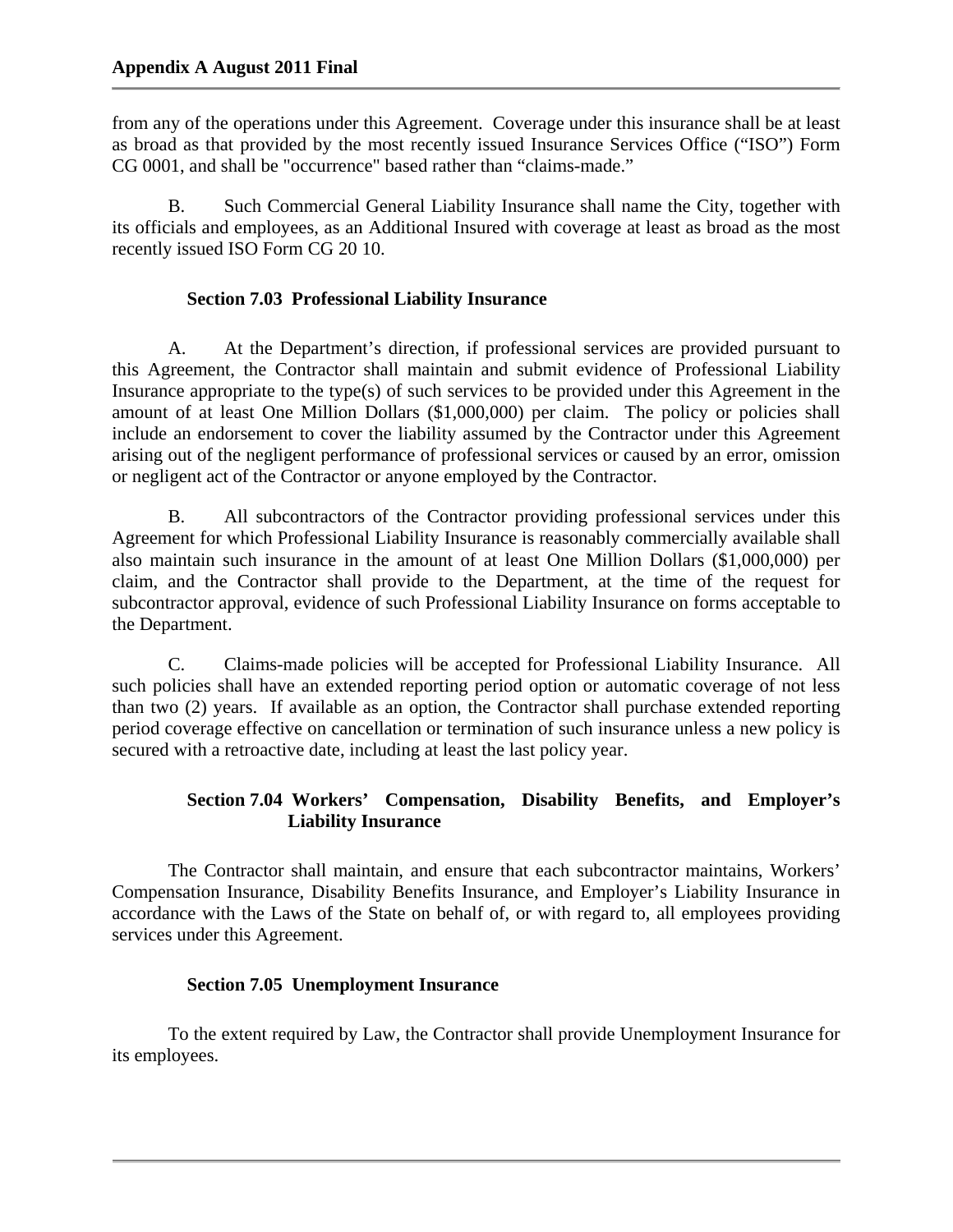## **Section 7.06 Business Automobile Liability Insurance**

 A. If vehicles are used in the provision of services under this Agreement, then the Contractor shall maintain Business Automobile Liability insurance in the amount of at least One Million Dollars (\$1,000,000) each accident combined single limit for liability arising out of ownership, maintenance or use of any owned, non-owned, or hired vehicles to be used in connection with this Agreement. Coverage shall be at least as broad as the most recently issued ISO Form CA0001.

B. If vehicles are used for transporting hazardous materials, the Business Automobile Liability Insurance shall be endorsed to provide pollution liability broadened coverage for covered vehicles (endorsement CA 99 48) as well as proof of MCS-90.

## **Section 7.07 General Requirements for Insurance Coverage and Policies**

 A. All required insurance policies shall be maintained with companies that may lawfully issue the required policy and have an A.M. Best rating of at least A- / "VII" or a Standard and Poor's rating of at least A, unless prior written approval is obtained from the City Law Department.

 B. All insurance policies shall be primary (and non-contributing) to any insurance or self-insurance maintained by the City.

 C. The Contractor shall be solely responsible for the payment of all premiums for all required insurance policies and all deductibles or self-insured retentions to which such policies are subject, whether or not the City is an insured under the policy.

 D. There shall be no self-insurance program with regard to any insurance required under this Article unless approved in writing by the Commissioner. Any such self-insurance program shall provide the City with all rights that would be provided by traditional insurance required under this Article, including but not limited to the defense obligations that insurers are required to undertake in liability policies.

 E. The City's limits of coverage for all types of insurance required under this Article shall be the greater of (i) the minimum limits set forth in this Article or (ii) the limits provided to the Contractor as Named Insured under all primary, excess, and umbrella policies of that type of coverage.

# **Section 7.08 Proof of Insurance**

 A. For Workers' Compensation Insurance, Disability Benefits Insurance, and Employer's Liability Insurance, the Contractor shall file one of the following within ten (10) Days of award of this Agreement. ACORD forms are not acceptable proof of workers' compensation coverage.

1. C-105.2 Certificate of Workers' Compensation Insurance;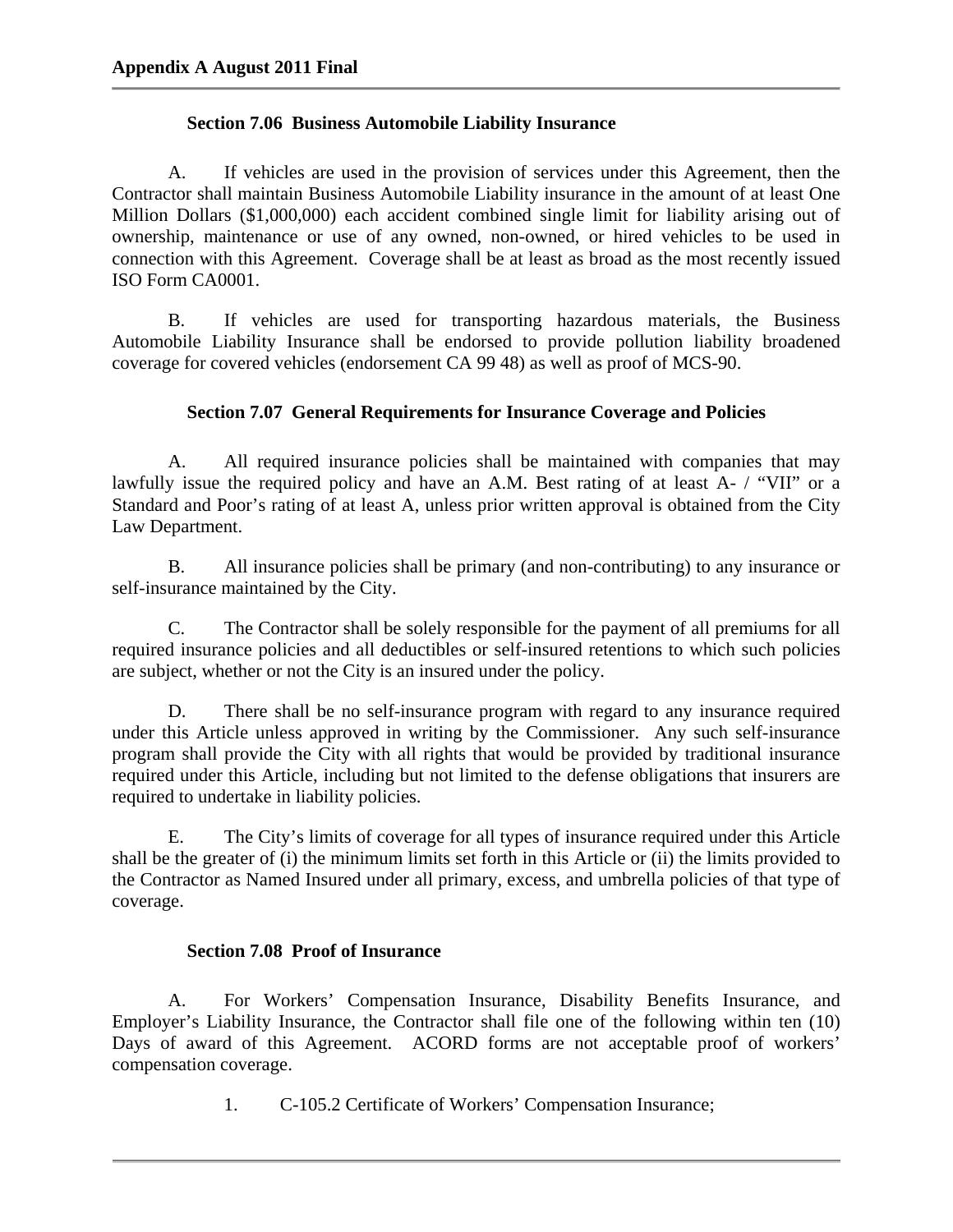2. U-26.3 -- State Insurance Fund Certificate of Workers' Compensation Insurance;

3. Request for WC/DB Exemption (Form CE-200);

4. Equivalent or successor forms used by the New York State Workers' Compensation Board; or

5. Other proof of insurance in a form acceptable to the City.

B. For each policy required under this Agreement, except for Workers' Compensation Insurance, Disability Benefits Insurance, Employer's Liability Insurance, and Unemployment Insurance, the Contractor shall file a Certificate of Insurance with the Department within ten (10) Days of award of this Agreement. All Certificates of Insurance shall be (a) in a form acceptable to the City and certify the issuance and effectiveness of such policies of insurance, each with the specified minimum limits; and (b) accompanied by the endorsement in the Contractor's general liability policy by which the City has been made an additional insured pursuant to Section 7.02(B). All Certificate(s) of Insurance shall be accompanied by either a duly executed "Certification by Broker" in the form attached to this Appendix A or copies of all policies referenced in the Certificate of Insurance. If complete policies have not yet been issued, binders are acceptable, until such time as the complete policies have been issued, at which time such policies shall be submitted.

C. Certificates of Insurance confirming renewals of insurance shall be submitted to the Commissioner prior to the expiration date of coverage of policies required under this Article. Such Certificates of Insurance shall comply with the requirements of Section 7.08 (A) and Section 7.08(B), as applicable.

D. The Contractor shall provide the City with a copy of any policy required under this Article upon the demand for such policy by the Commissioner or the New York City Law Department.

E. Acceptance by the Commissioner of a certificate or a policy does not excuse the Contractor from maintaining policies consistent with all provisions of this Article (and ensuring that subcontractors maintain such policies) or from any liability arising from its failure to do so.

 F. In the event the Contractor receives notice, from an insurance company or other person, that any insurance policy required under this Article shall expire or be cancelled or terminated for any reason, the Contractor shall immediately forward a copy of such notice to both the Commissioner [insert Agency name and appropriate address], and the New York City Comptroller, Attn: Office of Contract Administration, Municipal Building, One Centre Street, Room 1005, New York, New York 10007.

## **Section 7.09 Miscellaneous**

A. Whenever notice of loss, damage, occurrence, accident, claim or suit is required under a general liability policy maintained in accordance with this Article, the Contractor shall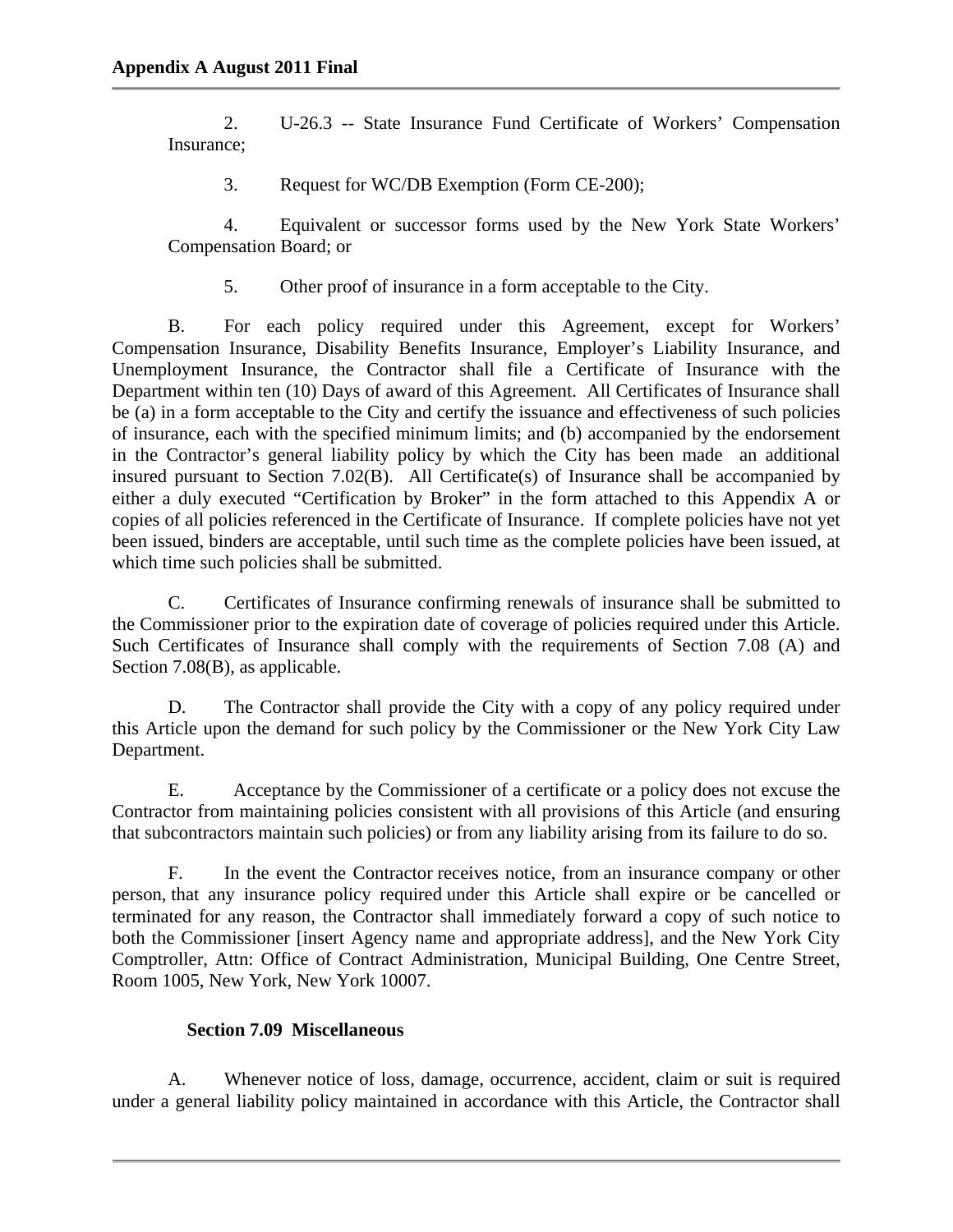provide the insurer with timely notice thereof on behalf of the City. Such notice shall be given even where the Contractor may not have coverage under such policy (for example, where one of Contractor's employees was injured). Such notice shall expressly specify that "this notice is being given on behalf of the City of New York as Additional Insured" and contain the following information: the number of the insurance policy; the name of the named insured; the date and location of the damage, occurrence, or accident; the identity of the persons or things injured, damaged, or lost; and the title of the claim or suit, if applicable. The Contractor shall simultaneously send a copy of such notice to the City of New York c/o Insurance Claims Specialist, Affirmative Litigation Division, New York City Law Department, 100 Church Street, New York, New York 10007. If the Contractor fails to comply with the requirements of this paragraph, the Contractor shall indemnify the City for all losses, judgments, settlements and expenses, including reasonable attorneys' fees, arising from an insurer's disclaimer of coverage citing late notice by or on behalf of the City.

B. The Contractor's failure to maintain any of the insurance required by this Article shall constitute a material breach of this Agreement. Such breach shall not be waived or otherwise excused by any action or inaction by the City at any time.

C. Insurance coverage in the minimum amounts required in this Article shall not relieve the Contractor or its subcontractors of any liability under this Agreement, nor shall it preclude the City from exercising any rights or taking such other actions as are available to it under any other provisions of this Agreement or Law.

D. The Contractor waives all rights against the City, including its officials and employees for any damages or losses that are covered under any insurance required under this Article (whether or not such insurance is actually procured or claims are paid thereunder) or any other insurance applicable to the operations of the Contractor and/or its subcontractors in the performance of this Agreement.

E. In the event the Contractor requires any subcontractor to procure insurance with regard to any operations under this Agreement and requires such subcontractor to name the Contractor as an additional insured under such insurance, the Contractor shall ensure that such entity also name the City, including its officials and employees, as an additional insured with coverage at least as broad as the most recently issued ISO form CG 20 26.

# **ARTICLE 8 - PROTECTION OF PERSONS AND PROPERTY AND INDEMNIFICATION**

## **Section 8.01 Reasonable Precautions**

The Contractor shall take all reasonable precautions to protect all persons and the property of the City and of others from damage, loss or injury resulting from the Contractor's and/or its subcontractors' operations under this Agreement.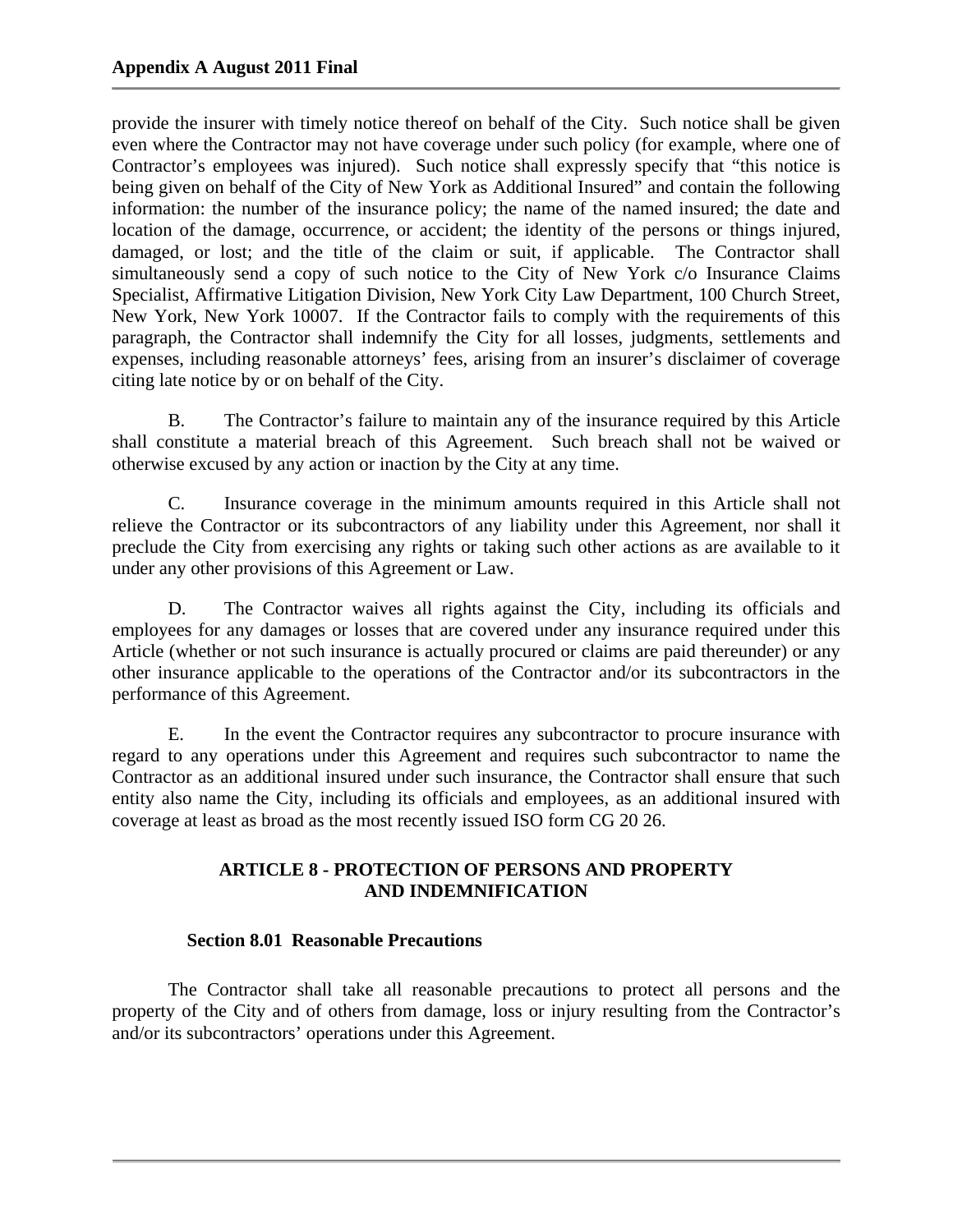#### **Section 8.02 Protection of City Property**

The Contractor assumes the risk of, and shall be responsible for, any loss or damage to City property, including property and equipment leased by the City, used in the performance of this Agreement, where such loss or damage is caused by any tortious act, or failure to comply with the provisions of this Agreement or of Law by the Contractor, its officers, employees, agents or subcontractors.

### **Section 8.03 Indemnification**

The Contractor shall defend, indemnify and hold the City, its officers and employees harmless from any and all claims (even if the allegations of the lawsuit are without merit) or judgments for damages on account of any injuries or death to any person or damage to any property and from costs and expenses to which the City, its officers and employees may be subjected or which it may suffer or incur allegedly arising out of or in connection with any operations of the Contractor and/or its subcontractors to the extent resulting from any negligent act of commission or omission, any intentional tortious act, or failure to comply with the provisions of this Agreement or of the Laws. Insofar as the facts or Law relating to any claim would preclude the City from being completely indemnified by the Contractor, the City shall be partially indemnified by the Contractor to the fullest extent permitted by Law.

#### **Section 8.04 Infringement Indemnification**

The Contractor shall defend, indemnify and hold the City harmless from any and all claims (even if the allegations of the lawsuit are without merit) or judgments for damages and from costs and expenses to which the City may be subject to or which it may suffer or incur allegedly arising out of or in connection with any infringement by the Contractor of any copyright, trade secrets, trademark or patent rights or any other property or personal right of any third party by the Contractor and/or its subcontractors in the performance of this Agreement. The Contractor shall defend, indemnify, and hold the City harmless regardless of whether or not the alleged infringement arises out of compliance with the Agreement's scope of services/scope of work. Insofar as the facts or Law relating to any claim would preclude the City from being completely indemnified by the Contractor, the City shall be partially indemnified by the Contractor to the fullest extent permitted by Law.

#### **Section 8.05 Indemnification Obligations Not Limited By Insurance Obligation**

The indemnification provisions set forth in this Article shall not be limited in any way by the Contractor's obligations to obtain and maintain insurance as provided in this Agreement.

#### **Section 8.06 Actions By or Against Third Parties**

A. In the event any claim is made or any action brought in any way relating to Agreement, other than an action between the City and the Contractor, the Contractor shall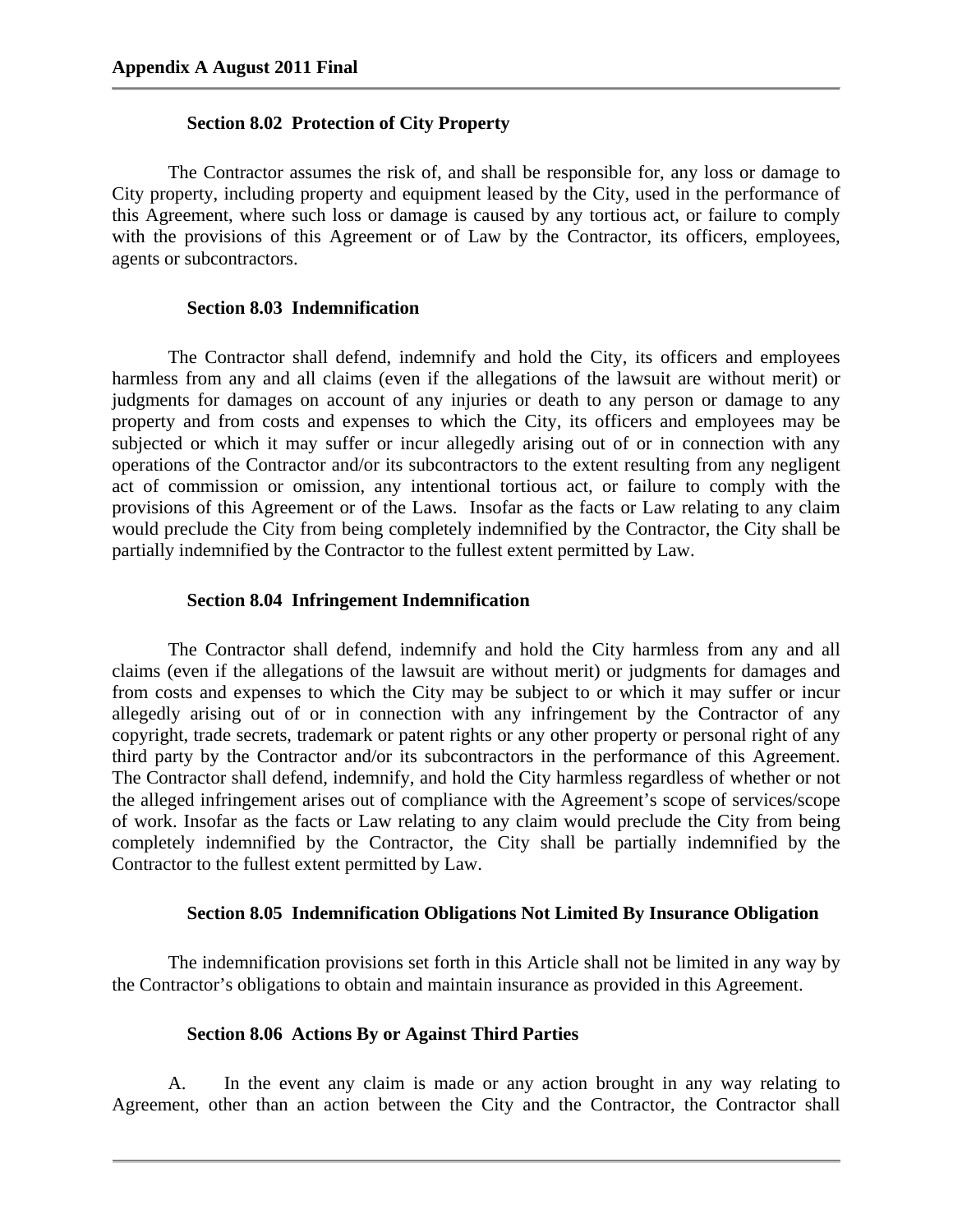diligently render to the City without additional compensation all assistance which the City may reasonably require of the Contractor.

B. The Contractor shall report to the Department in writing within five (5) business Days of the initiation by or against the Contractor of any legal action or proceeding in connection with or relating to this Agreement.

## **Section 8.07 Withholding of Payments**

A. In the event that any claim is made or any action is brought against the City for which the Contractor may be required to indemnify the City pursuant to this Agreement, the City shall have the right to withhold further payments under this Agreement for the purpose of set-off in sufficient sums to cover the said claim or action.

B. In the event that any City property is lost or damaged as set forth in Section 8.02, except for normal wear and tear, the City shall have the right to withhold further payments under this Agreement for the purpose of set-off in sufficient sums to cover such loss or damage.

C. The City shall not, however, impose a setoff in the event that an insurance company that provided liability insurance pursuant to Article 7 above has accepted the City's tender of the claim or action without a reservation of rights.

D. The Department may, at its option, withhold for purposes of set-off any monies due to the Contractor under this Agreement up to the amount of any disallowances or questioned costs resulting from any audits of the Contractor or to the amount of any overpayment to the Contractor with regard to this Agreement.

E. The rights and remedies of the City provided for in this Section shall not be exclusive and are in addition to any other rights and remedies provided by Law or this Agreement.

## **Section 8.08 No Third Party Rights**

The provisions of this Agreement shall not be deemed to create any right of action in favor of third parties against the Contractor or the City or their respective officers and employees.

# **ARTICLE 9 - CONTRACT CHANGES**

# **Section 9.01 Contract Changes**

Changes to this Agreement may be made only as duly authorized by the ACCO or his or her designee and in accordance with the PPB Rules. Any amendment or change to this Agreement shall not be valid unless made in writing and signed by authorized representatives of both parties. Contractors deviating from the requirements of this Agreement without a duly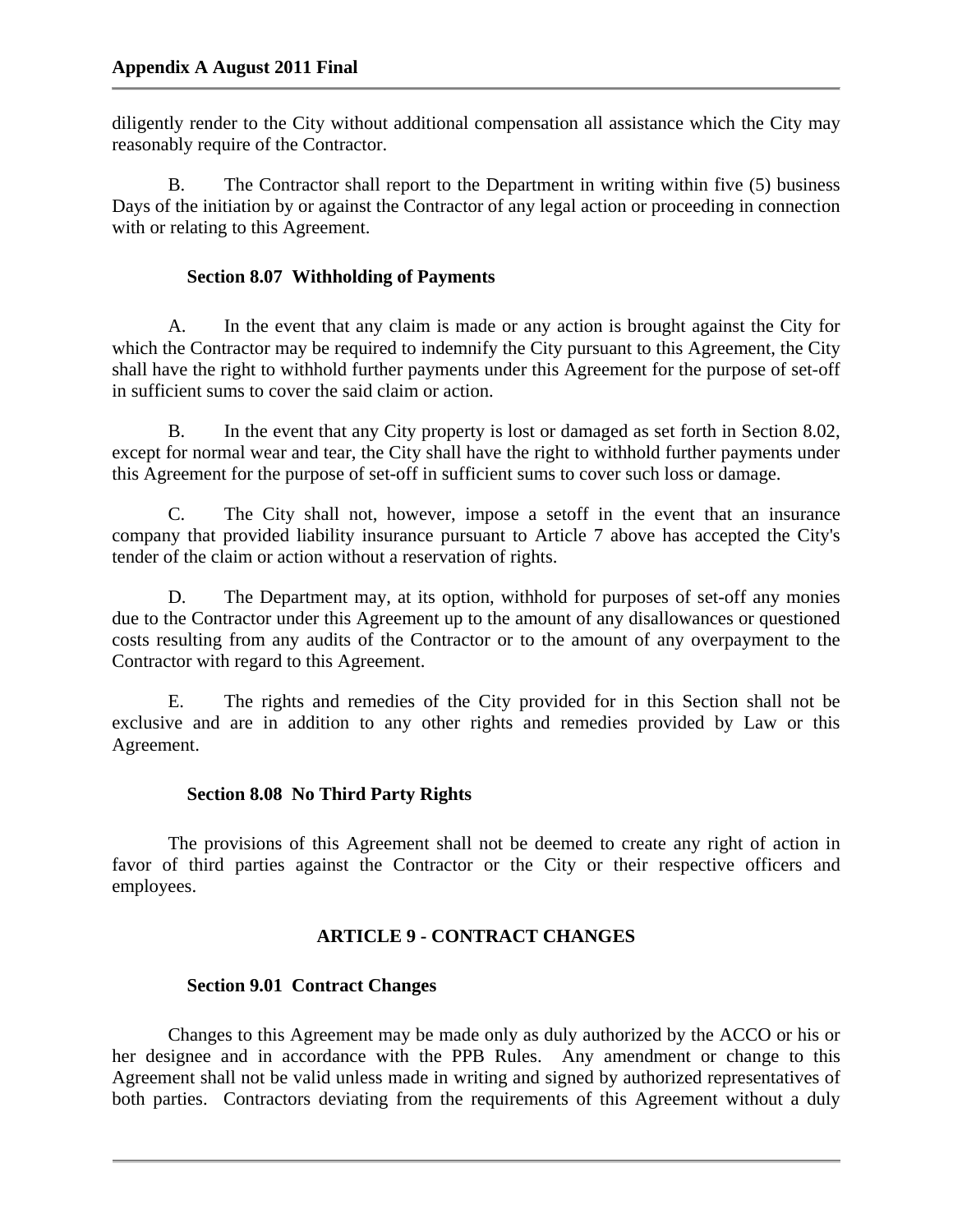approved and executed change order document, or written contract modification or amendment, do so at their own risk.

## **Section 9.02 Changes Through Fault of Contractor**

In the event that any change is required in the data, documents, deliverables, or other services to be provided under this Agreement because of negligence or error of the Contractor, no additional compensation shall be paid to the Contractor for making such change, and the Contractor is obligated to make such change without additional compensation.

## **ARTICLE 10 - TERMINATION, DEFAULT, AND REDUCTIONS IN FUNDING**

# **Section 10.01 Termination by the City Without Cause**

A. The City shall have the right to terminate this Agreement, in whole or in part, without cause, in accordance with the provisions of Section 10.05.

B. If the City terminates this Agreement pursuant to this Section, the following provisions apply. The City shall not incur or pay any further obligation pursuant to this Agreement beyond the termination date set by the City pursuant to Section 10.05. The City shall pay for services provided in accordance with this Agreement prior to the termination date. In addition, any obligation necessarily incurred by the Contractor on account of this Agreement prior to receipt of notice of termination and falling due after the termination date shall be paid by the City in accordance with the terms of this Agreement. In no event shall such obligation be construed as including any lease or other occupancy agreement, oral or written, entered into between the Contractor and its landlord.

# **Section 10.02 Reductions in Federal, State and/or City Funding**

A. This Agreement is funded in whole or in part by funds secured from the federal, State and/or City governments. Should there be a reduction or discontinuance of such funds by action of the federal, State and/or City governments, the City shall have, in its sole discretion, the right to terminate this Agreement in whole or in part, or to reduce the funding and/or level of services of this Agreement caused by such action by the federal, State and/or City governments, including, in the case of the reduction option, but not limited to, the reduction or elimination of programs, services or service components; the reduction or elimination of contract-reimbursable staff or staff-hours, and corresponding reductions in the budget of this Agreement and in the total amount payable under this Agreement. Any reduction in funds pursuant to this Section shall be accompanied by an appropriate reduction in the services performed under this Agreement.

B. In the case of the reduction option referred to in Paragraph A, above, any such reduction shall be effective as of the date set forth in a written notice thereof to the Contractor, which shall be not less than thirty (30) Days from the date of such notice. Prior to sending such notice of reduction, the Department shall advise the Contractor that such option is being exercised and afford the Contractor an opportunity to make within seven (7) Days any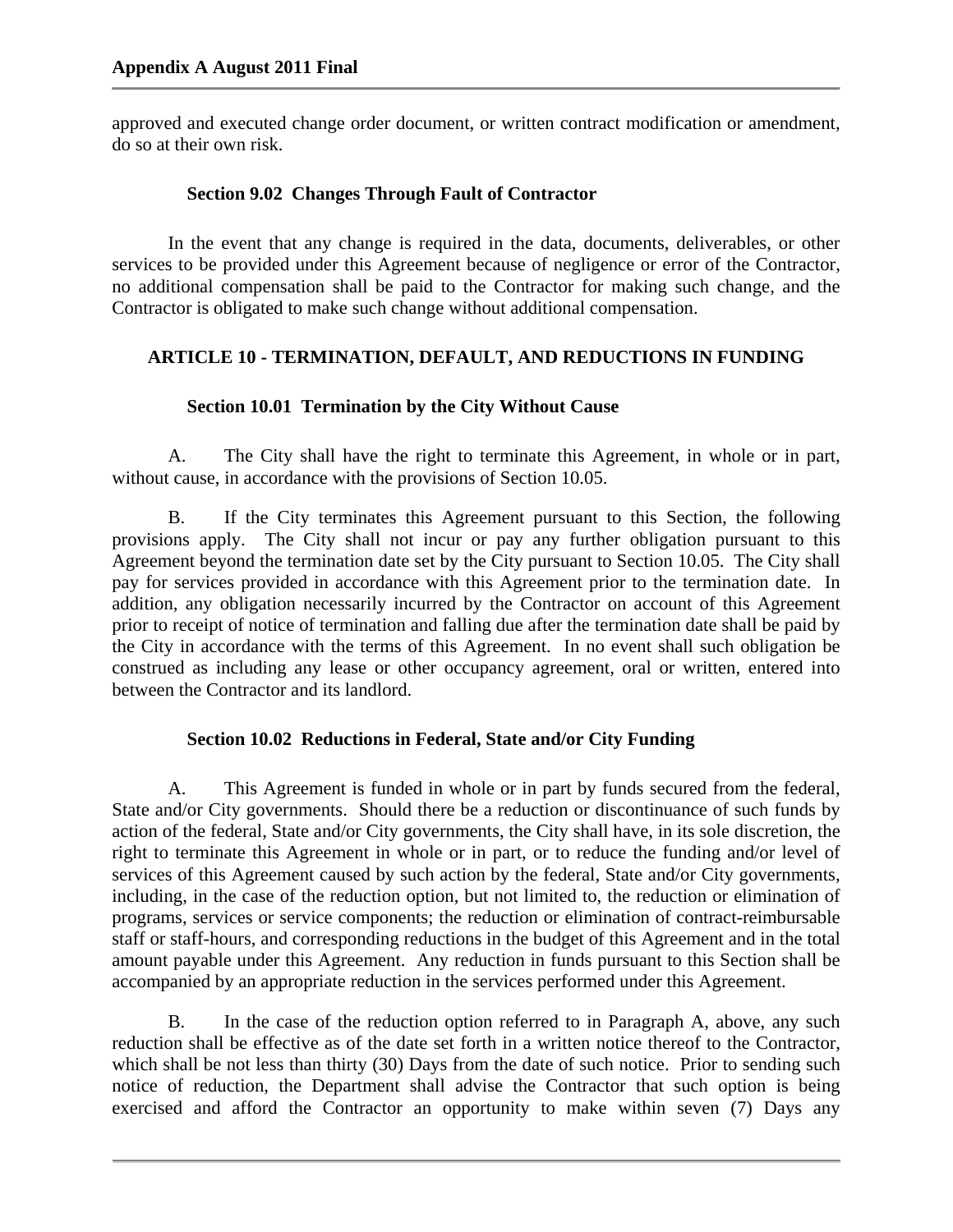suggestion(s) it may have as to which program(s), service(s), service component(s), staff or staffhours might be reduced or eliminated, provided, however, that the Department shall not be bound to utilize any of the Contractor's suggestions and that the Department shall have sole discretion as to how to effectuate the reductions.

C. If the City reduces funding pursuant to this Section, the following provisions apply. The City shall pay for services provided in accordance with this Agreement prior to the reduction date. In addition, any obligation necessarily incurred by the Contractor on account of this Agreement prior to receipt of notice of reduction and falling due after the reduction date shall be paid by the City in accordance with the terms of this Agreement. In no event shall such obligation be construed as including any lease or other occupancy agreement, oral or written, entered into between the Contractor and its landlord.

D. To the extent that the reduction in public funds is a result of the State determining that the Contractor may receive medical assistance funds pursuant to title eleven of article five of the Social Services Law to fund the services contained within the scope of a program under this Agreement, then the notice and effective date provisions of this section shall not apply, and the Department may reduce such public funds authorized under this Agreement by informing the Contractor of the amount of the reduction and revising attachments to this agreement as appropriate.

# **Section 10.03 Contractor Default**

A. The City shall have the right to declare the Contractor in default:

1. Upon a breach by the Contractor of a material term or condition of this Agreement, including unsatisfactory performance of the services;

2. Upon insolvency or the commencement of any proceeding by or against the Contractor, either voluntarily or involuntarily, under the Bankruptcy Code or relating to the insolvency, receivership, liquidation, or composition of the Contractor for the benefit of creditors;

3. If the Contractor refuses or fails to proceed with the services under the Agreement when and as directed by the Commissioner;

4. If the Contractor or any of its officers, directors, partners, five percent (5%) or greater shareholders, principals, or other employee or person substantially involved in its activities are indicted or convicted after execution of the Agreement under any state or federal law of any of the following:

a. a criminal offense incident to obtaining or attempting to obtain or performing a public or private contract;

b. fraud, embezzlement, theft, bribery, forgery, falsification, or destruction of records, or receiving stolen property;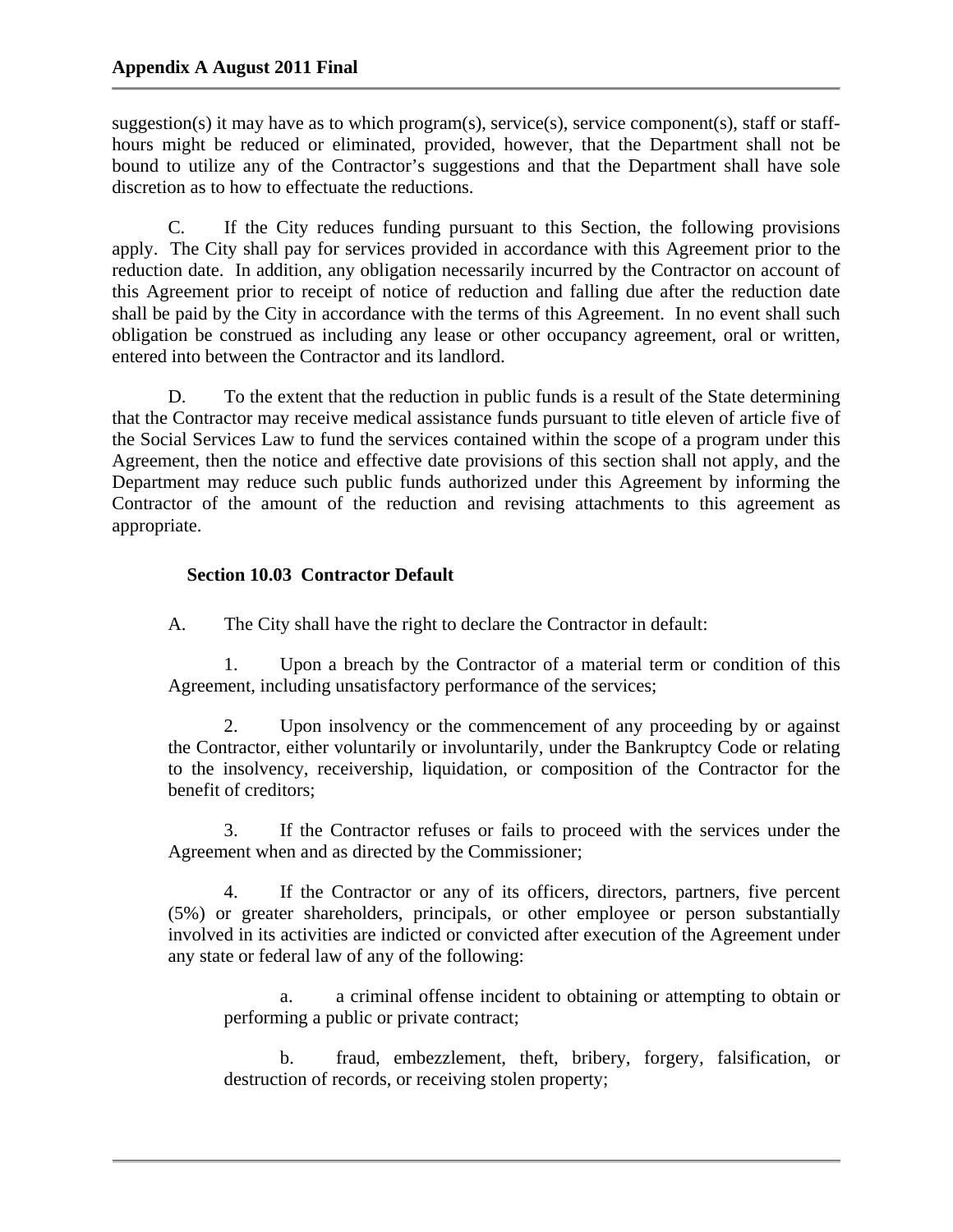c. a criminal violation of any state or federal antitrust law;

d. violation of the Racketeer Influence and Corrupt Organization Act, 18 U.S.C. § 1961 et seq., or the Mail Fraud Act, 18 U.S.C. § 1341 et seq., for acts in connection with the submission of bids or proposals for a public or private contract;

e. conspiracy to commit any act or omission that would constitute grounds for conviction or liability under any statute described in subparagraph (d) above; or

f. an offense indicating a lack of business integrity that seriously and directly affects responsibility as a City vendor.

5. If the Contractor or any of its officers, directors, partners, five percent (5%) or greater shareholders, principals, or other employee or person substantially involved in its activities are subject to a judgment of civil liability under any state or federal antitrust law for acts or omissions in connection with the submission of bids or proposals for a public or private contract; or

6. If the Contractor or any of its officers, directors, partners, five percent (5%) or greater shareholders, principals, or other employee or person substantially involved in its activities makes or causes to be made any false, deceptive, or fraudulent material statement, or fail to make a required material statement in any bid, proposal, or application for City or other government work.

B. The right to declare the Contractor in default shall be exercised by sending the Contractor a written notice of the conditions of default, signed by the Commissioner, setting forth the ground or grounds upon which such default is declared ("Notice to Cure"). The Contractor shall have ten (10) Days from receipt of the Notice to Cure or any longer period that is set forth in the Notice to Cure to cure the default. The Commissioner may temporarily suspend services under the Agreement pending the outcome of the default proceedings pursuant to this Section.

C. If the conditions set forth in the Notice to Cure are not cured within the period set forth in the Notice to Cure, the Commissioner may declare the Contractor in default pursuant to this Section. Before the Commissioner may exercise his or her right to declare the Contractor in default, the Commissioner shall give the Contractor an opportunity to be heard upon not less than five (5) business days notice. The Commissioner may, in his or her discretion, provide for such opportunity to be in writing or in person. Such opportunity to be heard shall not occur prior to the end of the cure period but notice of such opportunity to be heard may be given prior to the end of the cure period and may be given contemporaneously with the Notice to Cure.

D. After the opportunity to be heard, the Commissioner may terminate the Agreement, in whole or in part, upon finding the Contractor in default pursuant to this Section, in accordance with the provisions of Section 10.05.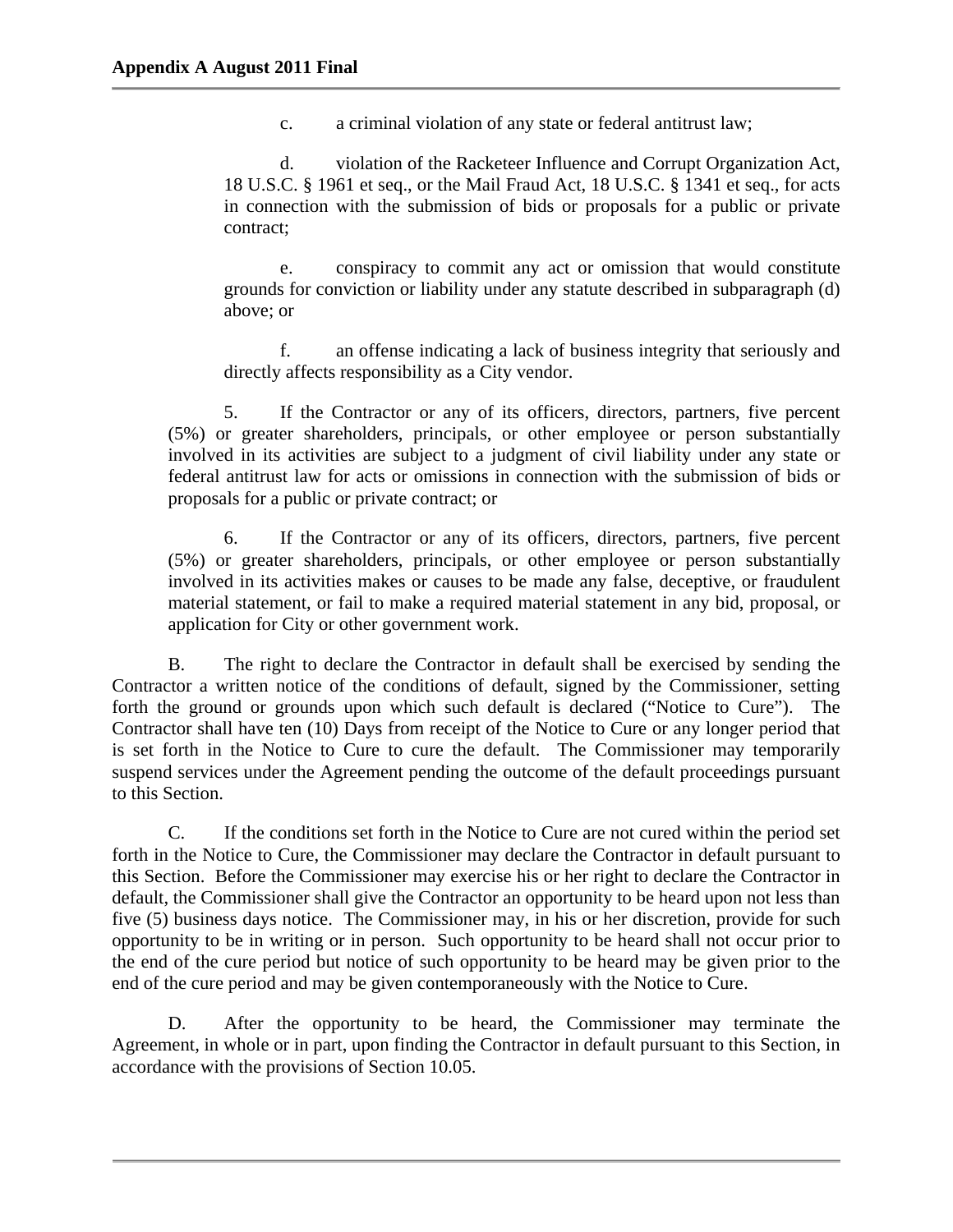E. The Commissioner, after declaring the Contractor in default, may have the services under the Agreement completed by such means and in such manner, by contract with or without public letting, or otherwise, as he or she may deem advisable in accordance with applicable PPB Rules. After such completion, the Commissioner shall certify the expense incurred in such completion, which shall include the cost of re-letting. Should the expense of such completion, as certified by the Commissioner, exceed the total sum which would have been payable under the Agreement if it had been completed by the Contractor, any excess shall be promptly paid by the Contractor upon demand by the City. The excess expense of such completion, including any and all related and incidental costs, as so certified by the Commissioner, and any liquidated damages assessed against the Contractor, may be charged against and deducted out of monies earned by the Contractor.

# **Section 10.04 Force Majeure**

A. For purposes of this Agreement, a force majeure event is an act or event beyond the control and without any fault or negligence of the Contractor ("Force Majeure Event"). Such events may include, but are not limited to, fire, flood, earthquake, storm or other natural disaster, civil commotion, war, terrorism, riot, and labor disputes not brought about by any act or omission of the Contractor.

B. In the event the Contractor cannot comply with the terms of the Agreement (including any failure by the Contractor to make progress in the performance of the services) because of a Force Majeure Event, then the Contractor may ask the Commissioner to excuse the nonperformance and/or terminate the Agreement. If the Commissioner, in his or her reasonable discretion, determines that the Contractor cannot comply with the terms of the Agreement because of a Force Majeure Event, then the Commissioner shall excuse the nonperformance and may terminate the Agreement. Such a termination shall be deemed to be without cause.

C. If the City terminates the Agreement pursuant to this Section, the following provisions apply. The City shall not incur or pay any further obligation pursuant to this Agreement beyond the termination date. The City shall pay for services provided in accordance with this Agreement prior to the termination date. Any obligation necessarily incurred by the Contractor on account of this Agreement prior to receipt of notice of termination and falling due after the termination date shall be paid by the City in accordance with the terms of this Agreement. In no event shall such obligation be construed as including any lease or other occupancy agreement, oral or written, entered into between the Contractor and its landlord.

# **Section 10.05 Procedures for Termination**

A. The Department and/or the City shall give the Contractor written notice of any termination of this Agreement. Such notice shall specify the applicable provision(s) under which the Agreement is terminated and the effective date of the termination. Except as otherwise provided in this Agreement, the notice shall comply with the provisions of this Section. For termination without cause, the effective date of the termination shall not be less than ten (10) Days from the date the notice is personally delivered, or fifteen (15) Days from the date the notice is either sent by certified mail, return receipt requested, or sent by fax and deposited in a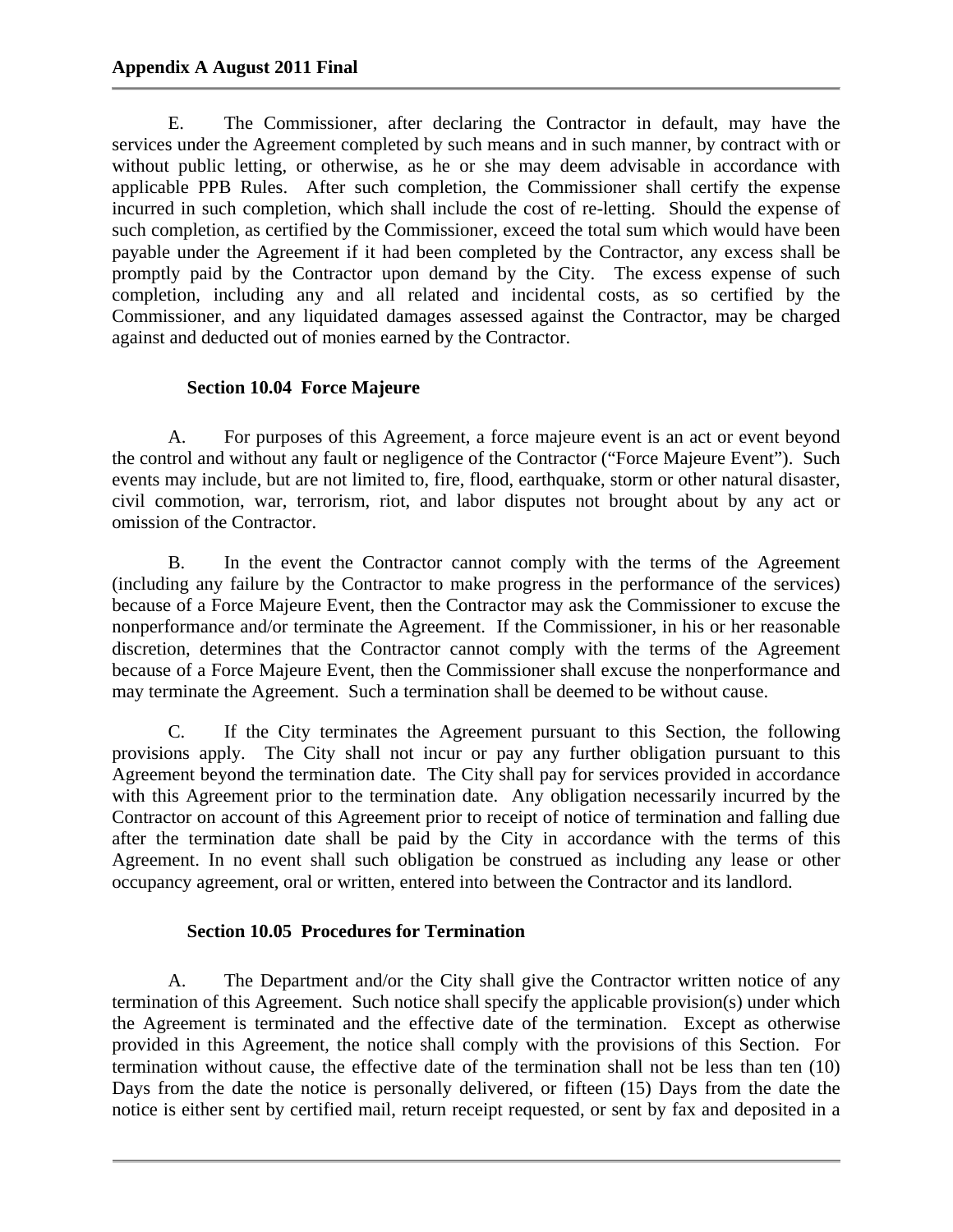post office box regularly maintained by the United States Postal Service in a postage pre-paid envelope. In the case of termination for default, the effective date of the termination shall be as set forth above for a termination without cause or such earlier date as the Commissioner may determine. If the City terminates the Agreement in part, the Contractor shall continue the performance of the Agreement to the extent not terminated.

B. Upon termination or expiration of this Agreement, the Contractor shall comply with the City close-out procedures, including but not limited to:

1. Accounting for and refunding to the Department, within forty-five (45) Days, any unexpended funds which have been advanced to the Contractor pursuant to this Agreement;

2. Furnishing within forty-five (45) Days an inventory to the Department of all equipment, appurtenances and property purchased through or provided under this Agreement and carrying out any Department or City directive concerning the disposition of such equipment, appurtenances and property;

3. Turning over to the Department or its designees all books, records, documents and material specifically relating to this Agreement that the Department has requested be turned over;

4. Submitting to the Department, within ninety (90) Days, a final statement and report relating to the Agreement. The report shall be made by a certified public accountant or a licensed public accountant; and

5. Providing reasonable assistance to the Department in the transition, if any, to a new contractor.

# **Section 10.06 Miscellaneous Provisions**

A. The Commissioner, in addition to any other powers set forth in this Agreement or by operation of Law, may suspend, in whole or in part, any part of the services to be provided under this Agreement whenever in his or her judgment such suspension is required in the best interest of the City. If the Commissioner suspends this Agreement pursuant to this Section, the City shall not incur or pay any further obligation pursuant to this Agreement beyond the suspension date until such suspension is lifted. The City shall pay for services provided in accordance with this Agreement prior to the suspension date. In addition, any obligation necessarily incurred by the Contractor on account of this Agreement prior to receipt of notice of suspension and falling due during the suspension period shall be paid by the City in accordance with the terms of this Agreement.

B. Notwithstanding any other provisions of this Agreement, the Contractor shall not be relieved of liability to the City for damages sustained by the City by virtue of the Contractor's breach of the Agreement, and the City may withhold payments to the Contractor for the purpose of set-off in the amount of damages due to the City from the Contractor.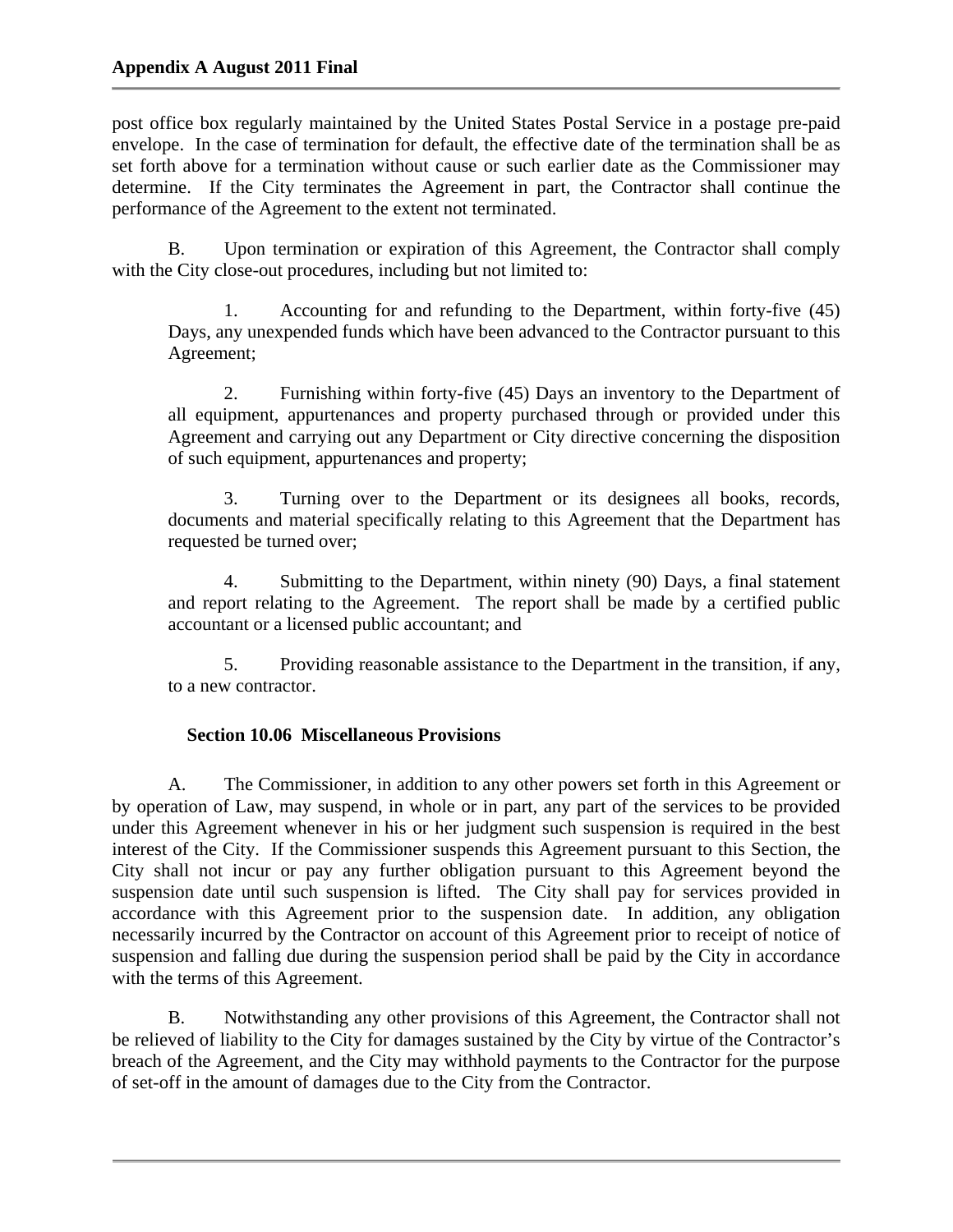C. The rights and remedies of the City provided in this Article shall not be exclusive and are in addition to all other rights and remedies provided by Law or under this Agreement.

## **ARTICLE 11 - PROMPT PAYMENT AND ELECTRONIC FUNDS TRANSFER**

## **Section 11.01 Prompt Payment**

A. The prompt payment provisions of PPB Rule § 4-06 are applicable to payments made under this Agreement. The provisions generally require the payment to the Contractor of interest on payments made after the required payment date, as set forth in the PPB Rules.

B. The Contractor shall submit a proper invoice to receive payment, except where the Agreement provides that the Contractor will be paid at predetermined intervals without having to submit an invoice for each scheduled payment.

C. Determination of interest due will be made in accordance with the PPB Rules and the applicable rate of interest shall be the rate in effect at the time of payment.

## **Section 11.02 Electronic Funds Transfer**

A. In accordance with Admin. Code § 6-107.1, the Contractor agrees to accept payments under this Agreement from the City by electronic funds transfer. An electronic funds transfer is any transfer of funds, other than a transaction originated by check, draft, or similar paper instrument, which is initiated through an electronic terminal, telephonic instrument or computer or magnetic tape so as to order, instruct, or authorize a financial institution to debit or credit an account. Prior to the first payment made under this Agreement, the Contractor shall designate one financial institution or other authorized payment agent and shall complete the "EFT Vendor Payment Enrollment Form" available from the Agency or at http://www.nyc.gov/dof in order to provide the commissioner of the Department of Finance with information necessary for the Contractor to receive electronic funds transfer payments through the designated financial institution or authorized payment agent. The crediting of the amount of a payment to the appropriate account on the books of a financial institution or other authorized payment agent designated by the Contractor shall constitute full satisfaction by the City for the amount of the payment under this Agreement. The account information supplied by the Contractor to facilitate the electronic funds transfer shall remain confidential to the fullest extent provided by Law.

B. The Agency Head may waive the application of the requirements of this Section to payments on contracts entered into pursuant to Charter § 315. In addition, the commissioner of the Department of Finance and the Comptroller may jointly issue standards pursuant to which the Agency may waive the requirements of this Section for payments in the following circumstances: (i) for individuals or classes of individuals for whom compliance imposes a hardship; (ii) for classifications or types of checks; or (iii) in other circumstances as may be necessary in the best interest of the City.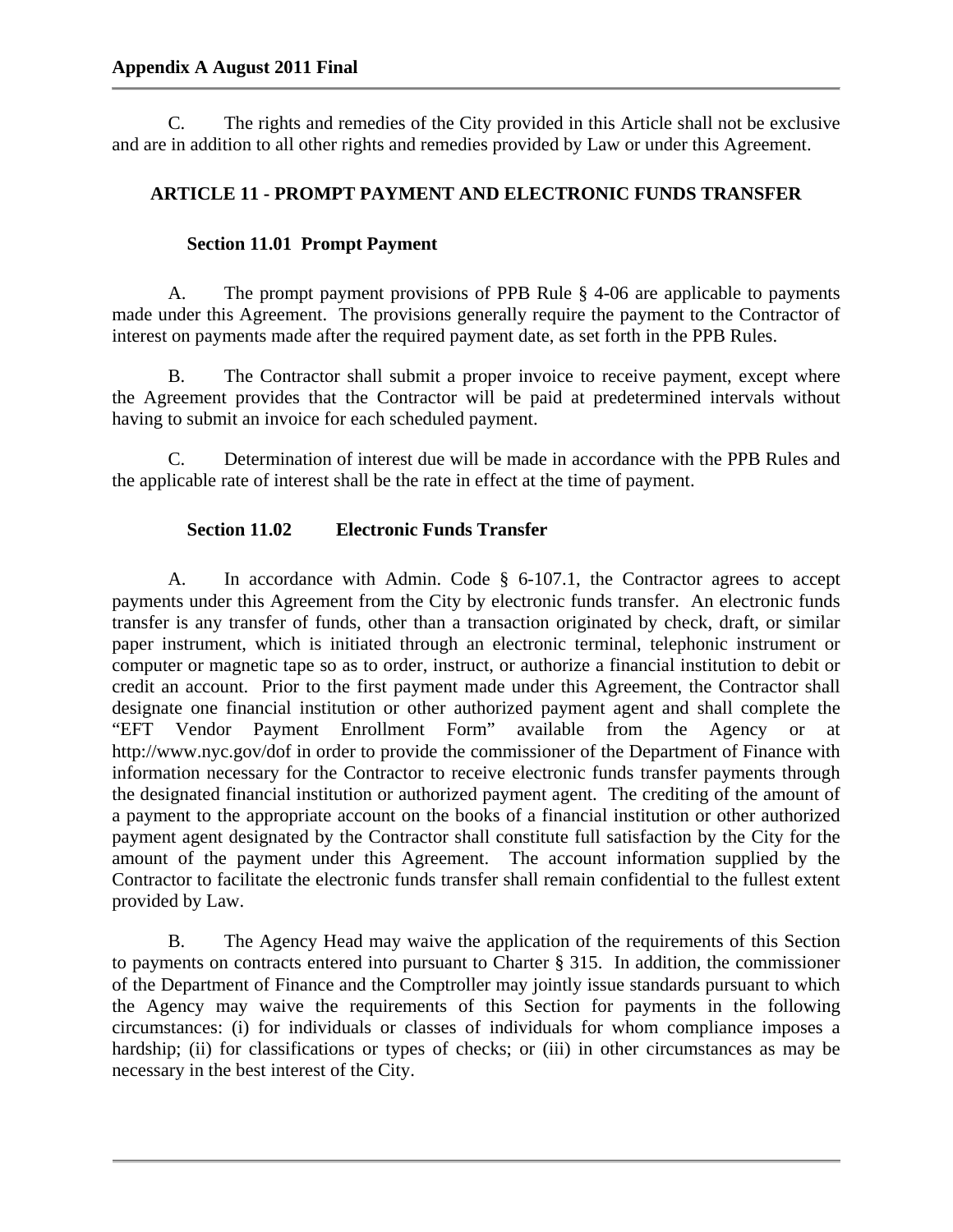C. This Section is applicable to contracts valued at Twenty-Five Thousand Dollars (\$25,000) and above.

#### **ARTICLE 12 - CLAIMS**

#### **Section 12.01 Choice of Law**

This Agreement shall be deemed to be executed in the City and State of New York, regardless of the domicile of the Contractor, and shall be governed by and construed in accordance with the Laws of the State of New York (notwithstanding New York choice of law or conflict of law principles) and the Laws of the United States, where applicable.

#### **Section 12.02 Jurisdiction and Venue**

The parties agree that any and all claims asserted by or against the City arising under or related to this Agreement shall solely be heard and determined either in the courts of the United States located in the City or in the courts of the State located in the City and County of New York. The parties shall consent to the dismissal and/or transfer of any claims asserted in any other venue or forum to the proper venue or forum. If the Contractor initiates any action in breach of this Section, the Contractor shall be responsible for and shall promptly reimburse the City for any attorneys' fees incurred by the City in removing the action to a proper court consistent with this Section.

#### **Section 12.03 Resolution of Disputes**

A. Except as provided in Subparagraphs (A)(1) and (A)(2) below, all disputes between the City and the Contractor that arise under, or by virtue of, this Agreement shall be finally resolved in accordance with the provisions of this Section and PPB Rule § 4-09. This procedure shall be the exclusive means of resolving any such disputes.

1. This Section shall not apply to disputes concerning matters dealt with in other sections of the PPB Rules or to disputes involving patents, copyrights, trademarks, or trade secrets (as interpreted by the courts of New York State) relating to proprietary rights in computer software, or to termination other than for cause.

2. For construction and construction-related services this Section shall apply only to disputes about the scope of work delineated by the Agreement, the interpretation of Agreement documents, the amount to be paid for extra work or disputed work performed in connection with the Agreement, the conformity of the Contractor's work to the Agreement, and the acceptability and quality of the Contractor's work; such disputes arise when the City Engineer, City Resident Engineer, City Engineering Audit Officer, or other designee of the Agency Head makes a determination with which the Contractor disagrees. For construction, this Section shall not apply to termination of the Agreement for cause or other than for cause.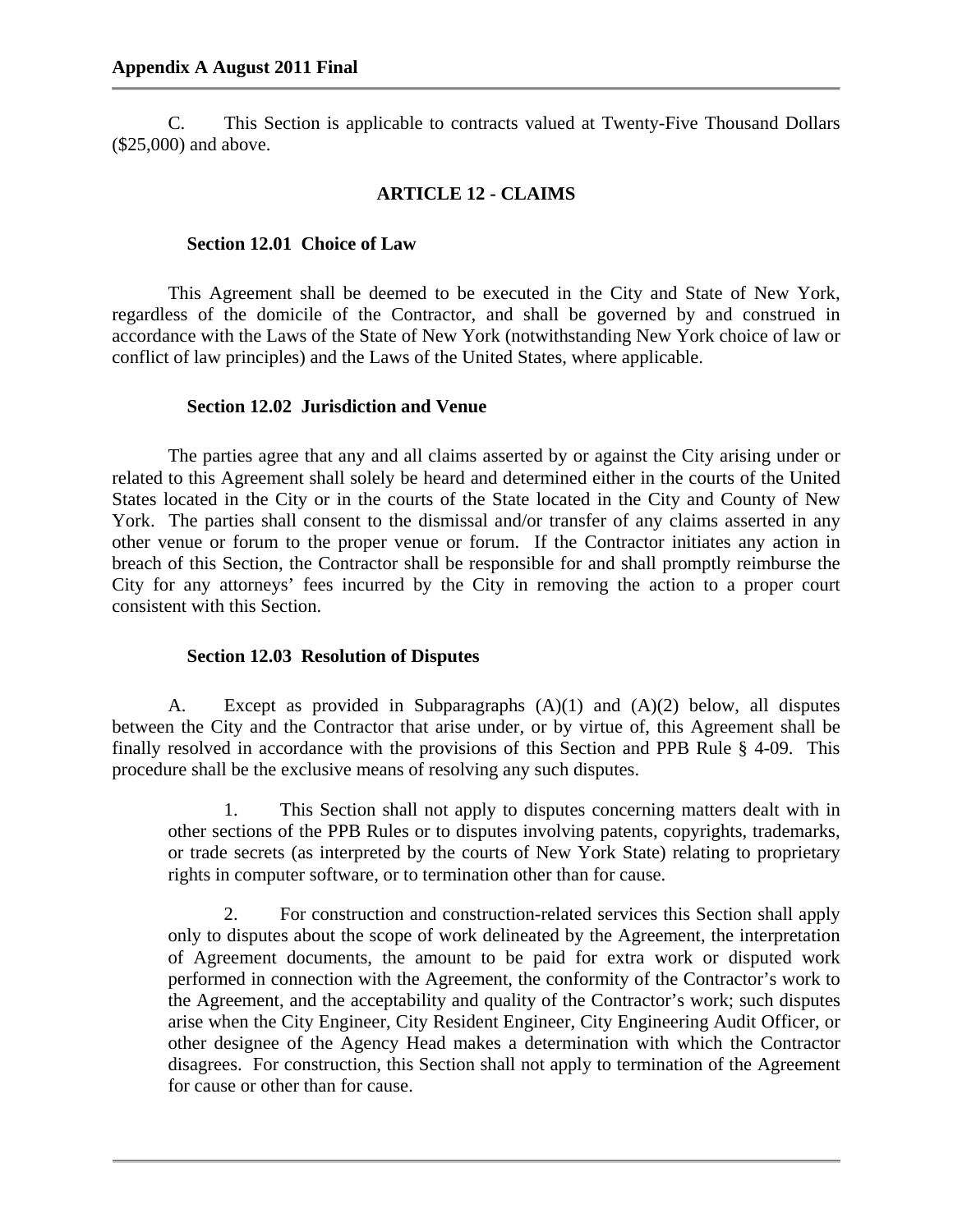## **Appendix A August 2011 Final**

B. All determinations required by this Section shall be clearly stated, with a reasoned explanation for the determination based on the information and evidence presented to the party making the determination. Failure to make such determination within the time required by this Section shall be deemed a non-determination without prejudice that will allow application to the next level.

C. During such time as any dispute is being presented, heard, and considered pursuant to this Section, the Agreement terms shall remain in full force and effect and, unless otherwise directed by the ACCO or Engineer, the Contractor shall continue to perform work in accordance with the Agreement and as directed by the ACCO or City Engineer, City Resident Engineer, City Engineering Audit Officer, or other designee of the Agency Head. Failure of the Contractor to continue the work as directed shall constitute a waiver by the Contractor of any and all claims being presented pursuant to this Section and a material breach of contract.

D. Presentation of Dispute to Agency Head.

1. Notice of Dispute and Agency Response. The Contractor shall present its dispute in writing ("Notice of Dispute") to the Agency Head within the time specified herein, or, if no time is specified, within thirty (30) Days of receiving written notice of the determination or action that is the subject of the dispute. This notice requirement shall not be read to replace any other notice requirements contained in the Agreement. The Notice of Dispute shall include all the facts, evidence, documents, or other basis upon which the Contractor relies in support of its position, as well as a detailed computation demonstrating how any amount of money claimed by the Contractor in the dispute was arrived at. Within thirty (30) Days after receipt of the complete Notice of Dispute, the ACCO or, in the case of construction or construction-related services, the City Engineer, City Resident Engineer, City Engineering Audit Officer, or other designee of the Agency Head, shall submit to the Agency Head all materials he or she deems pertinent to the dispute. Following initial submissions to the Agency Head, either party may demand of the other the production of any document or other material the demanding party believes may be relevant to the dispute. The requested party shall produce all relevant materials that are not otherwise protected by a legal privilege recognized by the courts of New York State. Any question of relevancy shall be determined by the Agency Head whose decision shall be final. Willful failure of the Contractor to produce any requested material whose relevancy the Contractor has not disputed, or whose relevancy has been affirmatively determined, shall constitute a waiver by the Contractor of its claim.

2. Agency Head Inquiry. The Agency Head shall examine the material and may, in his or her discretion, convene an informal conference with the Contractor and the ACCO and, in the case of construction or construction-related services, the City Engineer, City Resident Engineer, City Engineering Audit Officer, or other designee of the Agency Head, to resolve the issue by mutual consent prior to reaching a determination. The Agency Head may seek such technical or other expertise as he or she shall deem appropriate, including the use of neutral mediators, and require any such additional material from either or both parties as he or she deems fit. The Agency Head's ability to render, and the effect of, a decision hereunder shall not be impaired by any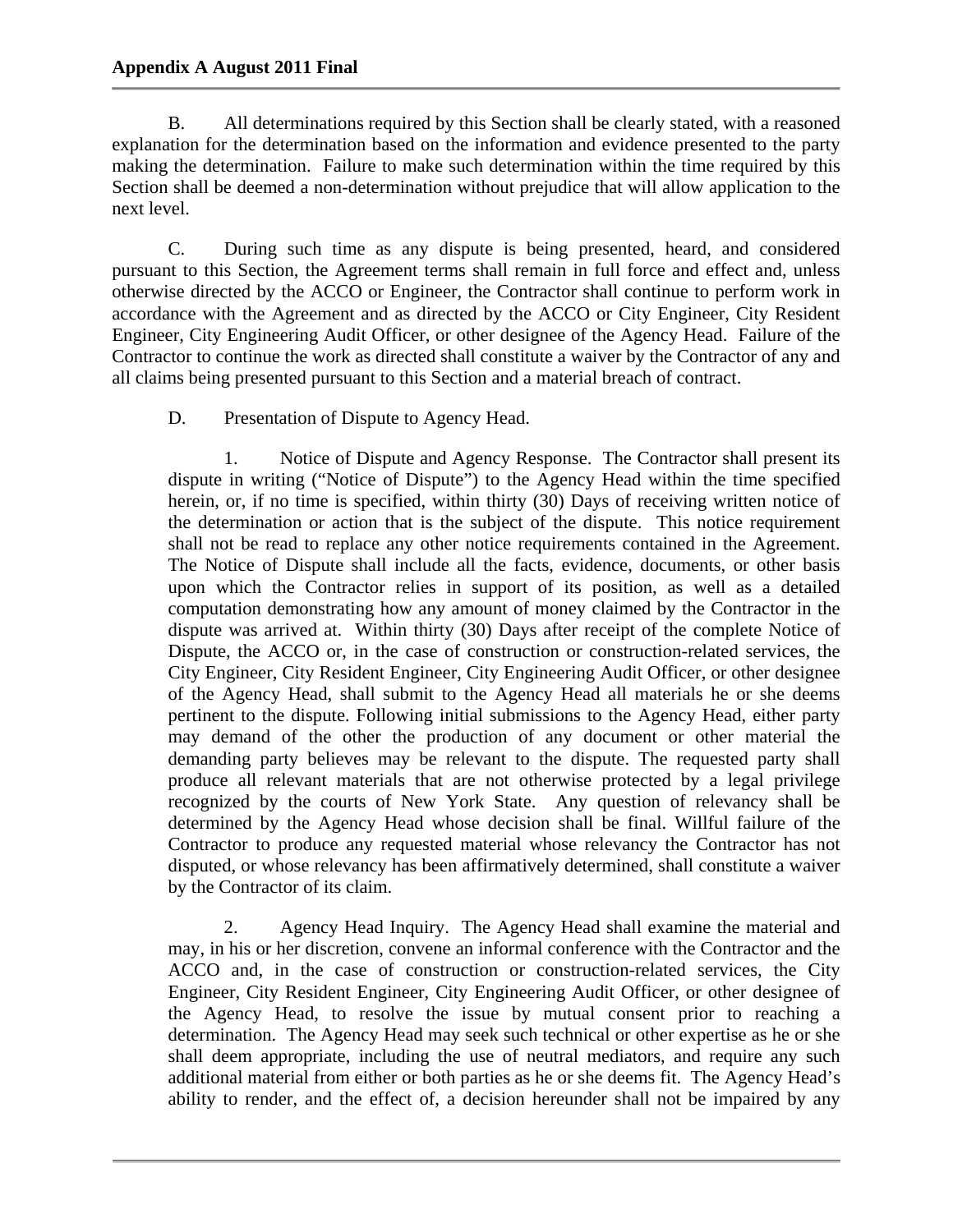negotiations in connection with the dispute presented, whether or not the Agency Head participated therein. The Agency Head may or, at the request of any party to the dispute, shall compel the participation of any other contractor with a contract related to the work of this Agreement and that contractor shall be bound by the decision of the Agency Head. Any contractor thus brought into the dispute resolution proceeding shall have the same rights and obligations under this Section as the Contractor initiating the dispute.

3. Agency Head Determination. Within thirty (30) Days after the receipt of all materials and information, or such longer time as may be agreed to by the parties, the Agency Head shall make his or her determination and shall deliver or send a copy of such determination to the Contractor and ACCO and, in the case of construction or construction-related services, the City Engineer, City Resident Engineer, City Engineering Audit Officer, or other designee of the Agency Head, together with a statement concerning how the decision may be appealed.

4. Finality of Agency Head Decision. The Agency Head's decision shall be final and binding on all parties, unless presented to the Contract Dispute Resolution Board ("CDRB") pursuant to this Section. The City may not take a petition to the CDRB. However, should the Contractor take such a petition, the City may seek, and the CDRB may render, a determination less favorable to the Contractor and more favorable to the City than the decision of the Agency Head.

E. Presentation of Dispute to the Comptroller. Before any dispute may be brought by the Contractor to the CDRB, the Contractor must first present its claim to the Comptroller for his or her review, investigation, and possible adjustment.

1. Time, Form, and Content of Notice. Within thirty (30) Days of receipt of a decision by the Agency Head, the Contractor shall submit to the Comptroller and to the Agency Head a Notice of Claim regarding its dispute with the Agency. The Notice of Claim shall consist of (i) a brief statement of the substance of the dispute, the amount of money, if any, claimed and the reason(s) the Contractor contends the dispute was wrongly decided by the Agency Head; (ii) a copy of the decision of the Agency Head; and (iii) a copy of all materials submitted by the Contractor to the Agency, including the Notice of Dispute. The Contractor may not present to the Comptroller any material not presented to the Agency Head, except at the request of the Comptroller.

2. Agency Response. Within thirty (30) Days of receipt of the Notice of Claim, the Agency shall make available to the Comptroller a copy of all material submitted by the Agency to the Agency Head in connection with the dispute. The Agency may not present to the Comptroller any material not presented to the Agency Head, except at the request of the Comptroller.

3. Comptroller Investigation. The Comptroller may investigate the claim in dispute and, in the course of such investigation, may exercise all powers provided in Admin. Code §§ 7-201 and 7-203. In addition, the Comptroller may demand of either party, and such party shall provide, whatever additional material the Comptroller deems pertinent to the claim, including original business records of the Contractor. Willful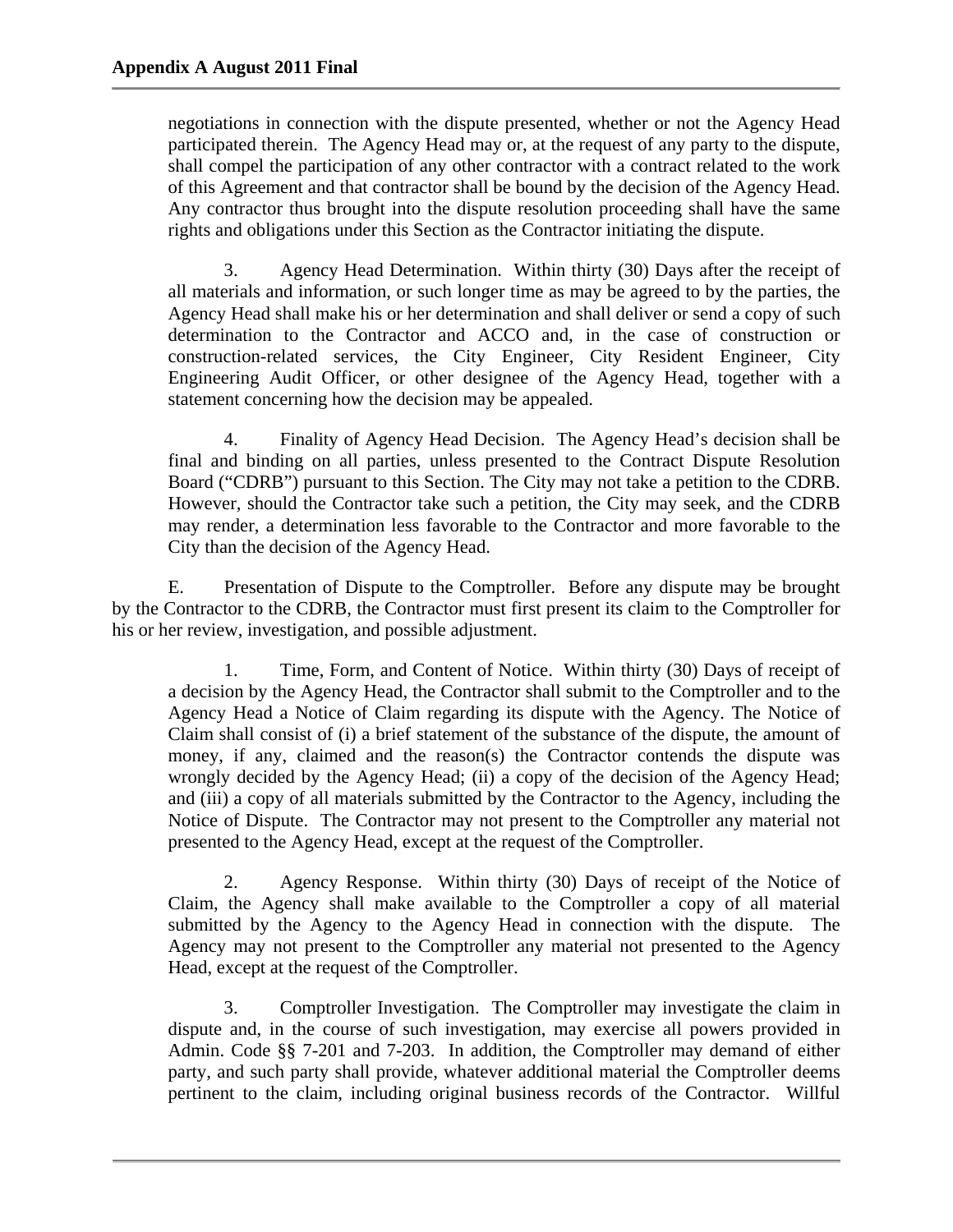failure of the Contractor to produce within fifteen (15) Days any material requested by the Comptroller shall constitute a waiver by the Contractor of its claim. The Comptroller may also schedule an informal conference to be attended by the Contractor, Agency representatives, and any other personnel desired by the Comptroller.

4. Opportunity of Comptroller to Compromise or Adjust Claim. The Comptroller shall have forty-five (45) Days from his or her receipt of all materials referred to in Paragraph (E)(3) above to investigate the disputed claim. The period for investigation and compromise may be further extended by agreement between the Contractor and the Comptroller, to a maximum of ninety (90) Days from the Comptroller's receipt of all the materials. The Contractor may not present its petition to the CDRB until the period for investigation and compromise delineated in this Paragraph has expired. In compromising or adjusting any claim hereunder, the Comptroller may not revise or disregard the terms of the Agreement.

F. Contract Dispute Resolution Board. There shall be a Contract Dispute Resolution Board composed of:

1. the chief administrative law judge of the Office of Administrative Trials and Hearings ("OATH") or his or her designated OATH administrative law judge, who shall act as chairperson, and may adopt operational procedures and issue such orders consistent with this Section as may be necessary in the execution of the CDRB's functions, including, but not limited to, granting extensions of time to present or respond to submissions;

2. the City Chief Procurement Officer ("CCPO") or his or her designee; any designee shall have the requisite background to consider and resolve the merits of the dispute and shall not have participated personally and substantially in the particular matter that is the subject of the dispute or report to anyone who so participated; and

3. a person with appropriate expertise who is not an employee of the City. This person shall be selected by the presiding administrative law judge from a prequalified panel of individuals, established, and administered by OATH, with appropriate background to act as decision-makers in a dispute. Such individuals may not have a contract or dispute with the City or be an officer or employee of any company or organization that does, or regularly represent persons, companies, or organizations having disputes with the City.

G. Petition to CDRB. In the event the claim has not been settled or adjusted by the Comptroller within the period provided in this Section, the Contractor, within thirty (30) Days thereafter, may petition the CDRB to review the Agency Head determination.

1. Form and Content of Petition by the Contractor. The Contractor shall present its dispute to the CDRB in the form of a petition, which shall include (i) a brief statement of the substance of the dispute, the amount of money, if any, claimed, and the reason(s) the Contractor contends that the dispute was wrongly decided by the Agency Head; (ii) a copy of the decision of the Agency Head; (iii) copies of all materials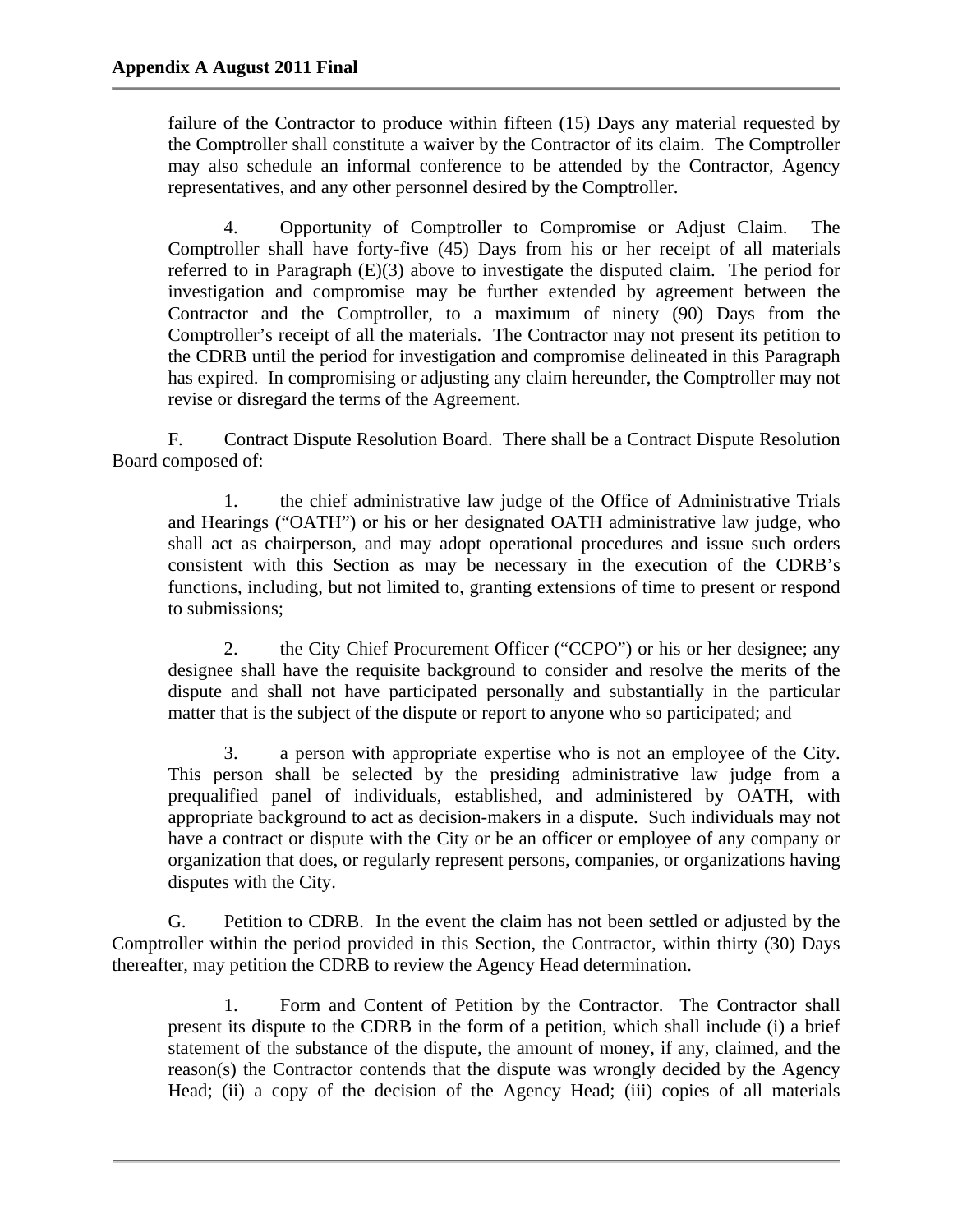submitted by the Contractor to the Agency; (iv) a copy of the decision of the Comptroller, if any, and (v) copies of all correspondence with, and material submitted by the Contractor to, the Comptroller's Office. The Contractor shall concurrently submit four complete sets of the petition: one to the Corporation Counsel (Attn: Commercial and Real Estate Litigation Division), and three to the CDRB at OATH's offices, with proof of service on the Corporation Counsel. In addition, the Contractor shall submit a copy of the statement of the substance of the dispute, cited in (i) above, to both the Agency Head and the Comptroller.

2. Agency Response. Within thirty (30) Days of receipt of the petition by the Corporation Counsel, the Agency shall respond to the statement of the Contractor and make available to the CDRB all material it submitted to the Agency Head and Comptroller. Three complete copies of the Agency response shall be submitted to the CDRB at OATH's offices and one to the Contractor. Extensions of time for submittal of the Agency response shall be given as necessary upon a showing of good cause or, upon the consent of the parties, for an initial period of up to thirty (30) Days.

3. Further Proceedings. The CDRB shall permit the Contractor to present its case by submission of memoranda, briefs, and oral argument. The CDRB shall also permit the Agency to present its case in response to the Contractor by submission of memoranda, briefs, and oral argument. If requested by the Corporation Counsel, the Comptroller shall provide reasonable assistance in the preparation of the Agency's case. Neither the Contractor nor the Agency may support its case with any documentation or other material that was not considered by the Comptroller, unless requested by the CDRB. The CDRB, in its discretion, may seek such technical or other expert advice as it shall deem appropriate and may seek, on it own or upon application of a party, any such additional material from any party as it deems fit. The CDRB, in its discretion, may combine more than one dispute between the parties for concurrent resolution.

4. CDRB Determination. Within forty-five (45) Days of the conclusion of all submissions and oral arguments, the CDRB shall render a decision resolving the dispute. In an unusually complex case, the CDRB may render its decision in a longer period of time, not to exceed ninety (90) Days, and shall so advise the parties at the commencement of this period. The CDRB's decision must be consistent with the terms of this Agreement. Decisions of the CDRB shall only resolve matters before the CDRB and shall not have precedential effect with respect to matters not before the CDRB.

5. Notification of CDRB Decision. The CDRB shall send a copy of its decision to the Contractor, the ACCO, the Corporation Counsel, the Comptroller, the CCPO, and, in the case of construction or construction-related services, the City Engineer, City Resident Engineer, City Engineering Audit Officer, or other designee of the Agency Head. A decision in favor of the Contractor shall be subject to the prompt payment provisions of the PPB Rules. The required payment date shall be thirty (30) Days after the date the parties are formally notified of the CDRB's decision.

6. Finality of CDRB Decision. The CDRB's decision shall be final and binding on all parties. Any party may seek review of the CDRB's decision solely in the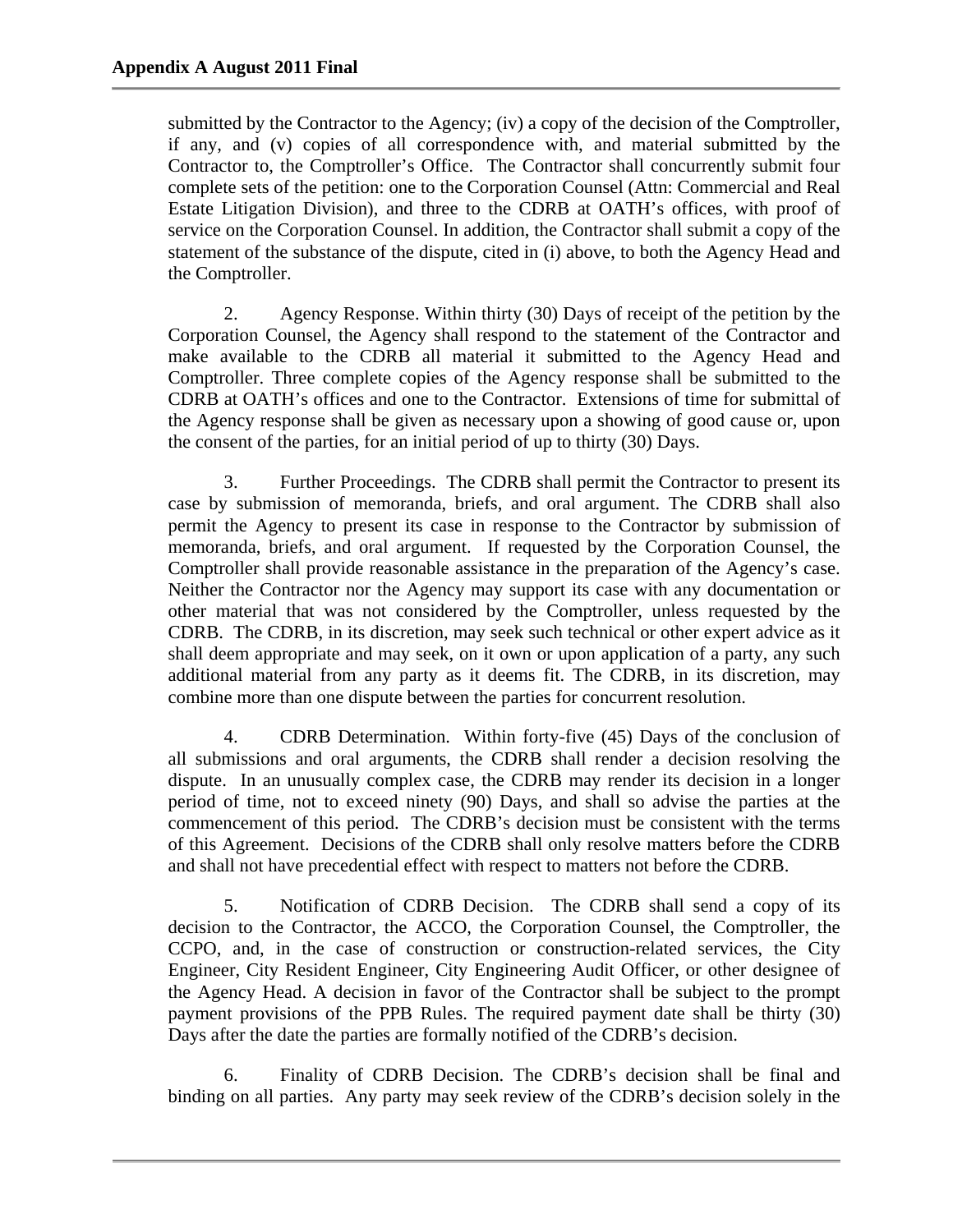form of a challenge, filed within four months of the date of the CDRB's decision, in a court of competent jurisdiction of the State of New York, County of New York pursuant to Article 78 of the Civil Practice Law and Rules. Such review by the court shall be limited to the question of whether or not the CDRB's decision was made in violation of lawful procedure, was affected by an error of Law, or was arbitrary and capricious or an abuse of discretion. No evidence or information shall be introduced or relied upon in such proceeding that was not presented to the CDRB in accordance with PPB Rules § 4- 09.

H. Any termination, cancellation, or alleged breach of the Agreement prior to or during the pendency of any proceedings pursuant to this Section shall not affect or impair the ability of the Agency Head or CDRB to make a binding and final decision pursuant to this Section.

## **Section 12.04 Claims and Actions**

A. Any claim against the City or Department based on this Agreement or arising out of this Agreement that is not subject to dispute resolution under the PPB Rules or this Agreement shall not be made or asserted in any legal proceeding, unless the Contractor shall have strictly complied with all requirements relating to the giving of notice and of information with respect to such claims as provided in this Agreement.

B. No action shall be instituted or maintained on any such claims unless such action shall be commenced within six (6) months after the date of filing with the Comptroller of the certificate for the final payment under this Agreement, or within six (6) months of the termination or expiration of this Agreement, or within six (6) months after the accrual of the cause of action, whichever first occurs.

## **Section 12.05 No Claim Against Officers, Agents or Employees**

No claim shall be made by the Contractor against any officer, agent, or employee of the City in their personal capacity for, or on account of, anything done or omitted in connection with this Agreement.

## **Section 12.06 General Release**

The acceptance by the Contractor or its assignees of the final payment under this Agreement, whether by check, wire transfer, or other means, and whether pursuant to invoice, voucher, judgment of any court of competent jurisdiction or any other administrative means, shall constitute and operate as a release of the City from any and all claims of and liability to the Contractor, of which the Contractor was aware or should reasonably have been aware, arising out of the performance of this Agreement based on actions of the City prior to such acceptance of final payment, excepting any disputes that are the subject of pending dispute resolution procedures.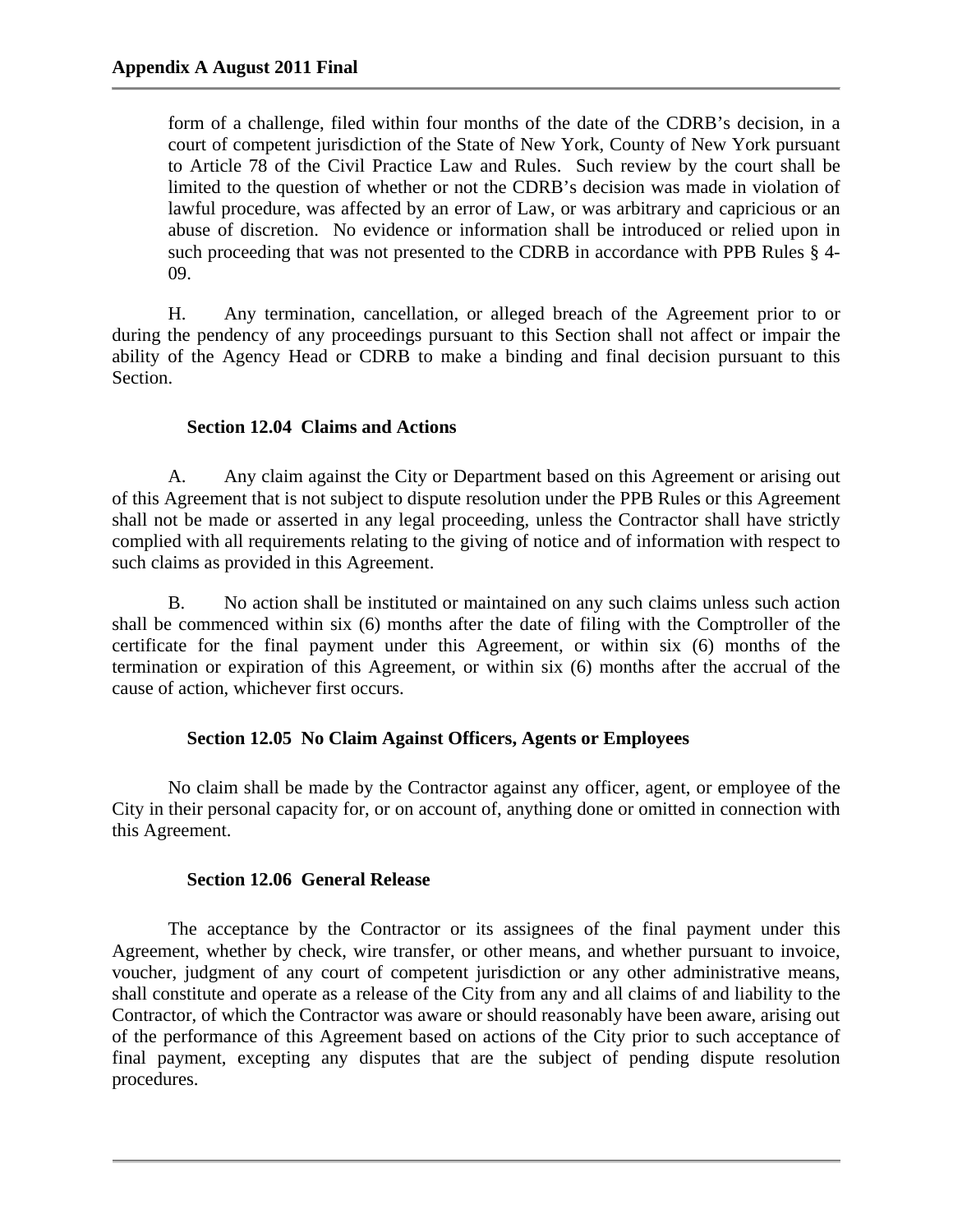## **Section 12.07 No Waiver**

Waiver by either the Department or the Contractor of a breach of any provision of this Agreement shall not be deemed to be a waiver of any other or subsequent breach and shall not be construed to be a modification of the terms of the Agreement unless and until the same shall be agreed to in writing by the parties as set forth in Section 9.01.

## **ARTICLE 13 - APPLICABLE LAWS**

## **Section 13.01 PPB Rules**

This Agreement is subject to the PPB Rules. In the event of a conflict between the PPB Rules and a provision of this Agreement, the PPB Rules shall take precedence.

### **Section 13.02 All Legal Provisions Deemed Included**

Each and every provision required by Law to be inserted in this Agreement is hereby deemed to be a part of this Agreement, whether actually inserted or not.

### **Section 13.03 Severability / Unlawful Provisions Deemed Stricken**

If this Agreement contains any unlawful provision not an essential part of the Agreement and which shall not appear to have been a controlling or material inducement to the making of this Agreement, the unlawful provision shall be deemed of no effect and shall, upon notice by either party, be deemed stricken from the Agreement without affecting the binding force of the remainder.

## **Section 13.04 Compliance With Laws**

The Contractor shall perform all services under this Agreement in accordance with all applicable Laws as are in effect at the time such services are performed.

### **Section 13.05 Americans with Disabilities Act (ADA)**

A. This Agreement is subject to the provisions of Subtitle A of Title II of the Americans with Disabilities Act of 1990, 42 U.S.C. § 12131 et seq. ("ADA") and regulations promulgated pursuant thereto, see 28 CFR Part 35. The Contractor shall not discriminate against an individual with a disability, as defined in the ADA, in providing services, programs, or activities pursuant to this Agreement. If directed to do so by the Department to ensure the Contractor's compliance with the ADA during the term of this Agreement, the Contractor shall prepare a plan ("Compliance Plan") which lists its program site(s) and describes in detail, how it intends to make the services, programs and activities set forth in the scope of services herein readily accessible and usable by individuals with disabilities at such site(s). In the event that the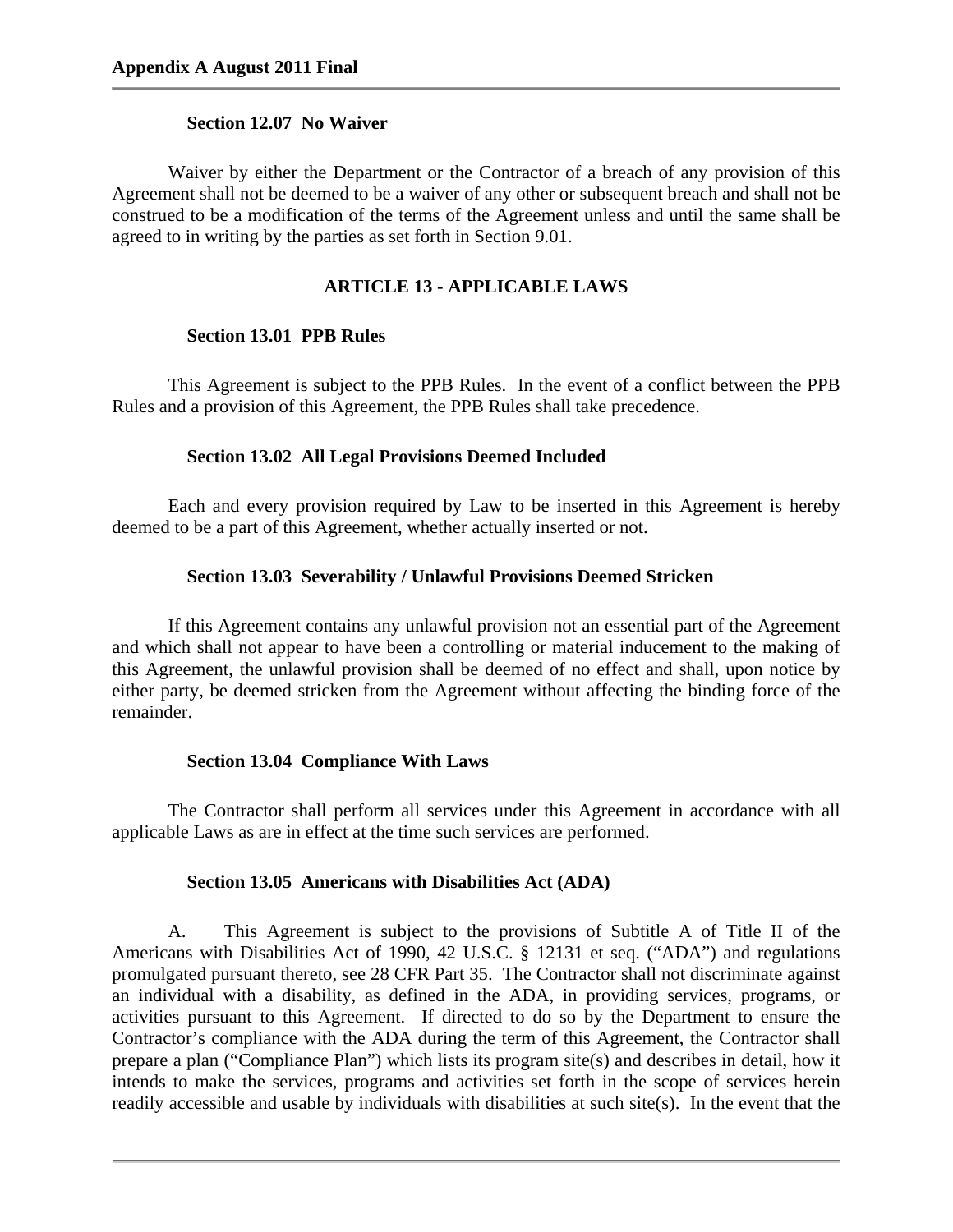program site is not readily accessible and usable by individuals with disabilities, contractor shall also include in the Compliance Plan, a description of reasonable alternative means and methods that result in making the services, programs or activities provided under this Agreement, readily accessible to and usable by individuals with disabilities, including but not limited to people with visual, auditory or mobility disabilities. The Contractor shall submit the Compliance Plan to the ACCO for review within ten (10) Days after being directed to do so and shall abide by the Compliance Plan and implement any action detailed in the Compliance Plan to make the services, programs, or activities accessible and usable by the disabled.

B. The Contractor's failure to either submit a Compliance Plan as required herein or implement an approved Compliance Plan may be deemed a material breach of this Agreement and result in the City terminating this Agreement.

# **Section 13.06 Voter Registration**

A. Participating Agencies. Pursuant to Charter § 1057-a, if this Agreement is with a participating City agency and the Contractor has regular contact with the public in the daily administration of its business, the Contractor must comply with the requirements of this Section. The participating City agencies are: the Administration for Children's Services; the City Clerk; the Civilian Complaint Review Board; the Commission on Human Rights; Community Boards; the Department of Small Business Services; the Department of Citywide Administrative Services; the Department of Consumer Affairs; the Department of Correction; the Department of Environmental Protection; the Department of Finance; the Department of Health and Mental Health; the Department of Homeless Services; the Department of Housing Preservation and Development; the Department of Parks and Recreation; the Department of Probation; the Taxi and Limousine Commission; the Department of Transportation; and the Department of Youth and Community Development.

B. Distribution of Voter Registration Forms. In accordance with Charter § 1057-a, the Contractor, if it has regular contact with the public in the daily administration of its business under this Agreement, hereby agrees as follows:

1. The Contractor shall provide and distribute voter registration forms to all persons together with written applications for services, renewal, or recertification for services and change of address relating to such services. Such voter registration forms shall be provided to the Contractor by the City. The Contractor should be prepared to provide forms written in Spanish or Chinese, and shall obtain a sufficient supply of such forms from the City.

2. The Contractor shall also include a voter registration form with any Contractor communication sent through the United States mail for the purpose of supplying clients with materials for application, renewal, or recertification for services and change of address relating to such services. If forms written in Spanish or Chinese are not provided in such mailing, the Contractor shall provide such forms upon the Department's request.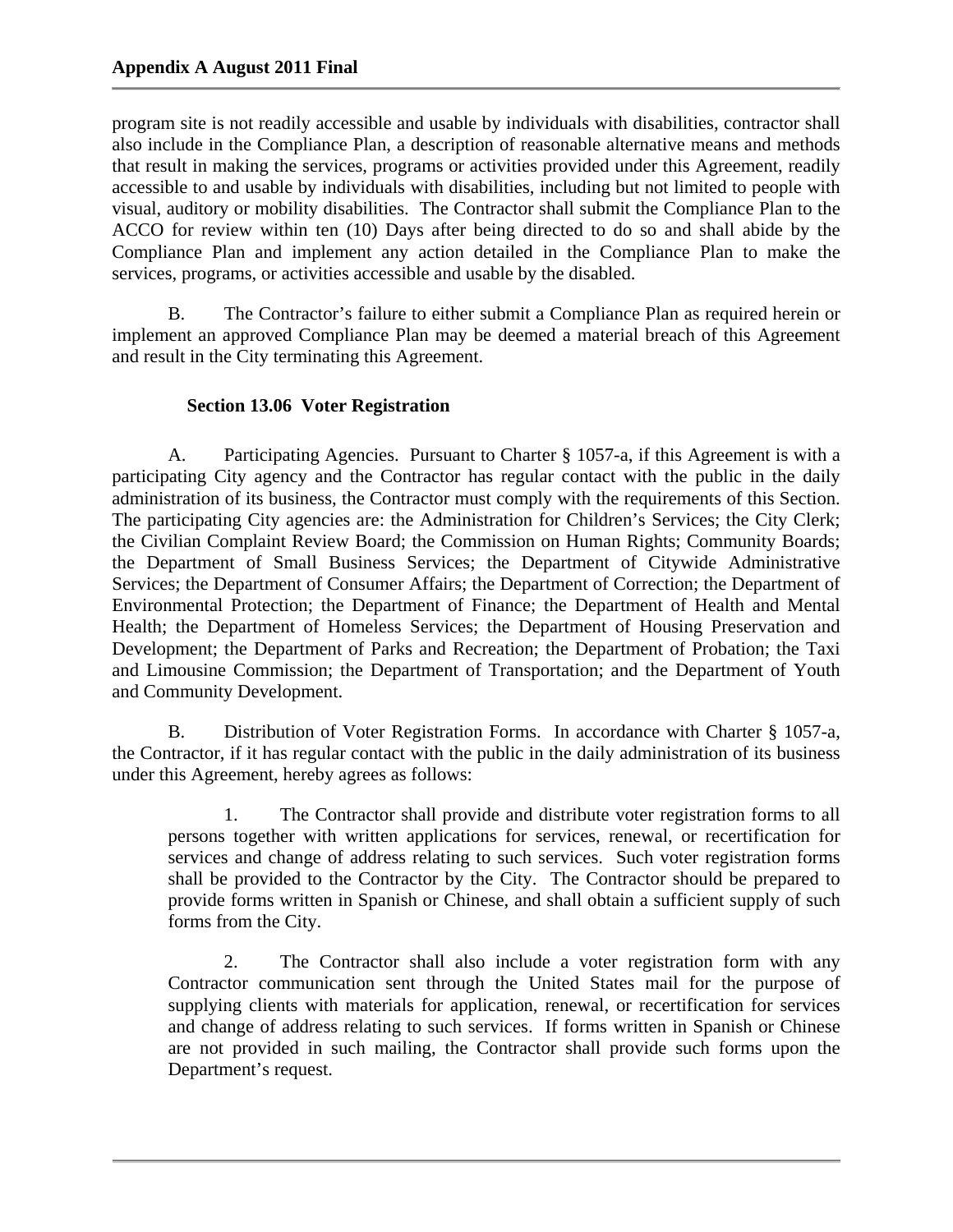3. The Contractor shall, subject to approval by the Department, incorporate an opportunity to request a voter registration application into any application for services, renewal, or recertification for services and change of address relating to such services provided on computer terminals, the World Wide Web or the Internet. Any person indicating that they wish to be sent a voter registration form via computer terminals, the World Wide Web or the Internet shall be sent such a form by the Contractor or be directed, in a manner subject to approval by the Department, to a link on that system where such a form may be downloaded.

4. The Contractor shall, at the earliest practicable or next regularly scheduled printing of its own forms, subject to approval by the Department, physically incorporate the voter registration forms with its own application forms in a manner that permits the voter registration portion to be detached therefrom. Until such time when the Contractor amends its form, the Contractor should affix or include a postage-paid City Board of Elections voter registration form to or with its application, renewal, recertification, and change of address forms.

5. The Contractor shall prominently display in its public office, subject to approval by the Department, promotional materials designed and approved by the City or State Board of Elections.

6. For the purposes of Paragraph A of this Section, the word "Contractor" shall be deemed to include subcontractors having regular contact with the public in the daily administration of their business.

7. The provisions of Paragraph A of this Section shall not apply to services that must be provided to prevent actual or potential danger to life, health, or safety of any individual or of the public.

C. Assistance in Completing Voter Registration Forms. In accordance with Charter § 1057-a, the Contractor hereby agrees as follows:

1. In the event the Department provides assistance in completing distributed voter registration forms, the Contractor shall also provide such assistance, in the manner and to the extent specified by the Department.

2. In the event the Department receives and transmits completed registration forms from applicants who wish to have the forms transmitted to the City Board of Elections, the Contractor shall similarly provide such service, in the manner and to the extent specified by the Department.

3. If, in connection with the provision of services under this Agreement, the Contractor intends to provide assistance in completing distributed voter registration forms or to receive and transmit completed registration forms from applicants who wish to have the forms transmitted to the City Board of Elections, the Contractor shall do so only by prior arrangement with the Department.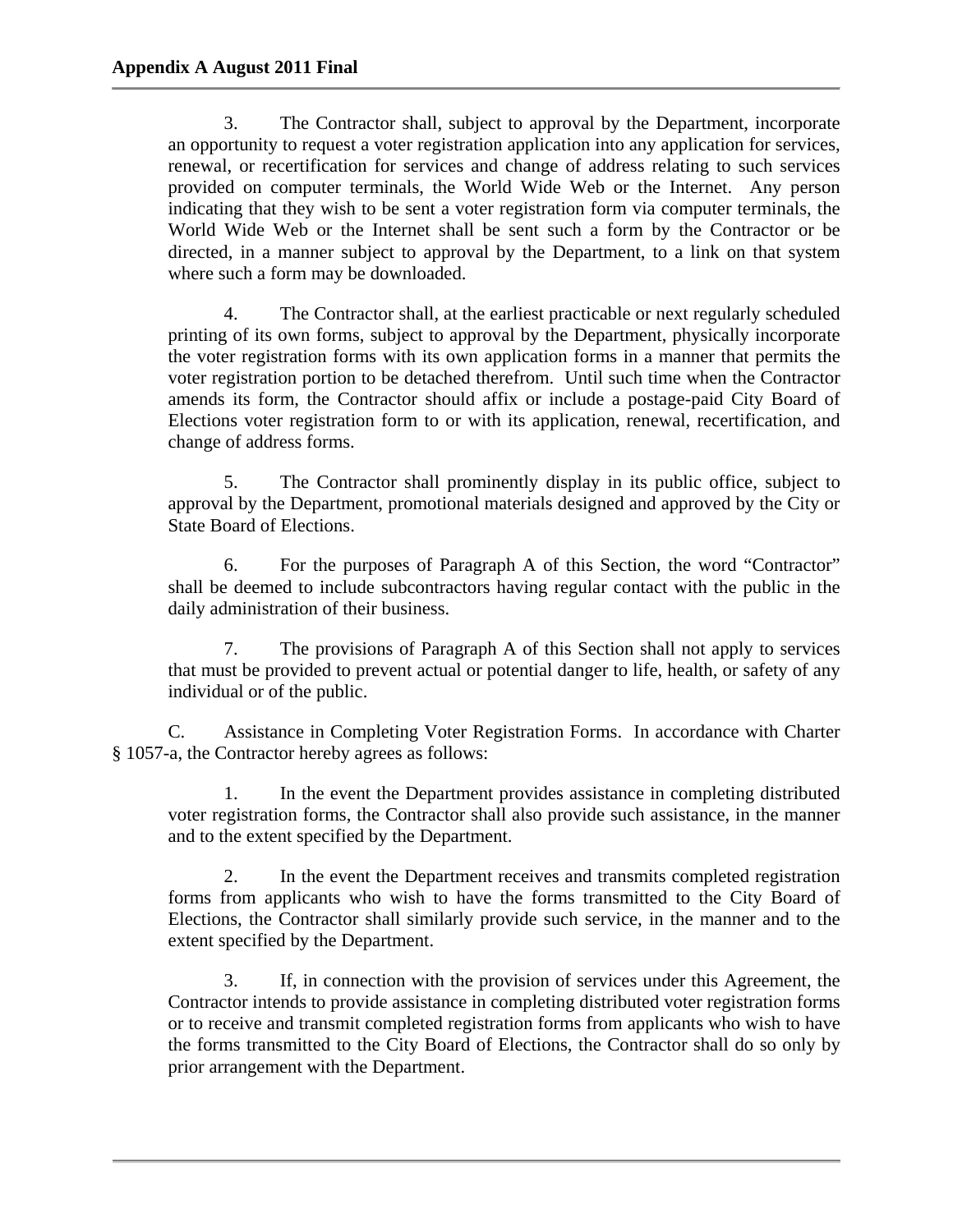4. The provision of Paragraph B services by the Contractor may be subject to Department protocols, including protocols regarding confidentiality.

D. Required Statements. In accordance with Charter § 1057-a, the Contractor hereby agrees as follows:

1. The Contractor shall advise all persons seeking voter registration forms and information, in writing together with other written materials provided by the Contractor or by appropriate publicity, that the Contractor's or government services are not conditioned on being registered to vote.

2. No statement shall be made and no action shall be taken by the Contractor or an employee of the Contractor to discourage an applicant from registering to vote or to encourage or discourage an applicant from enrolling in any particular political party.

3. The Contractor shall communicate to applicants that the completion of voter registration forms is voluntary.

4. The Contractor and the Contractor's employees shall not:

a. seek to influence an applicant's political preference or party designation;

b. display any political preference or party allegiance;

c. make any statement to an applicant or take any action the purpose or effect of which is to discourage the applicant from registering to vote; or

d. make any statement to an applicant or take any action the purpose or effect of which is to lead the applicant to believe that a decision to register or not to register has any bearing on the availability of services or benefits.

E. The Contractor, as defined above and in this Agreement, agrees that the covenants and representations in this Section are material conditions of this Agreement.

F. The provisions of this Section do not apply where the services under this Agreement are supported by a federal or State grant of funds and the source of funds prohibits the use of federal or State funds for the purposes of this Section.

# **Section 13.07 Participation in an International Boycott**

A. The Contractor agrees that neither the Contractor nor any substantially-owned affiliated company is participating or shall participate in an international boycott in violation of the provisions of the federal Export Administration Act of 1979, as amended, 50 U.S.C. Appendix. §§ 2401 et seq., or the regulations of the United States Department of Commerce promulgated thereunder.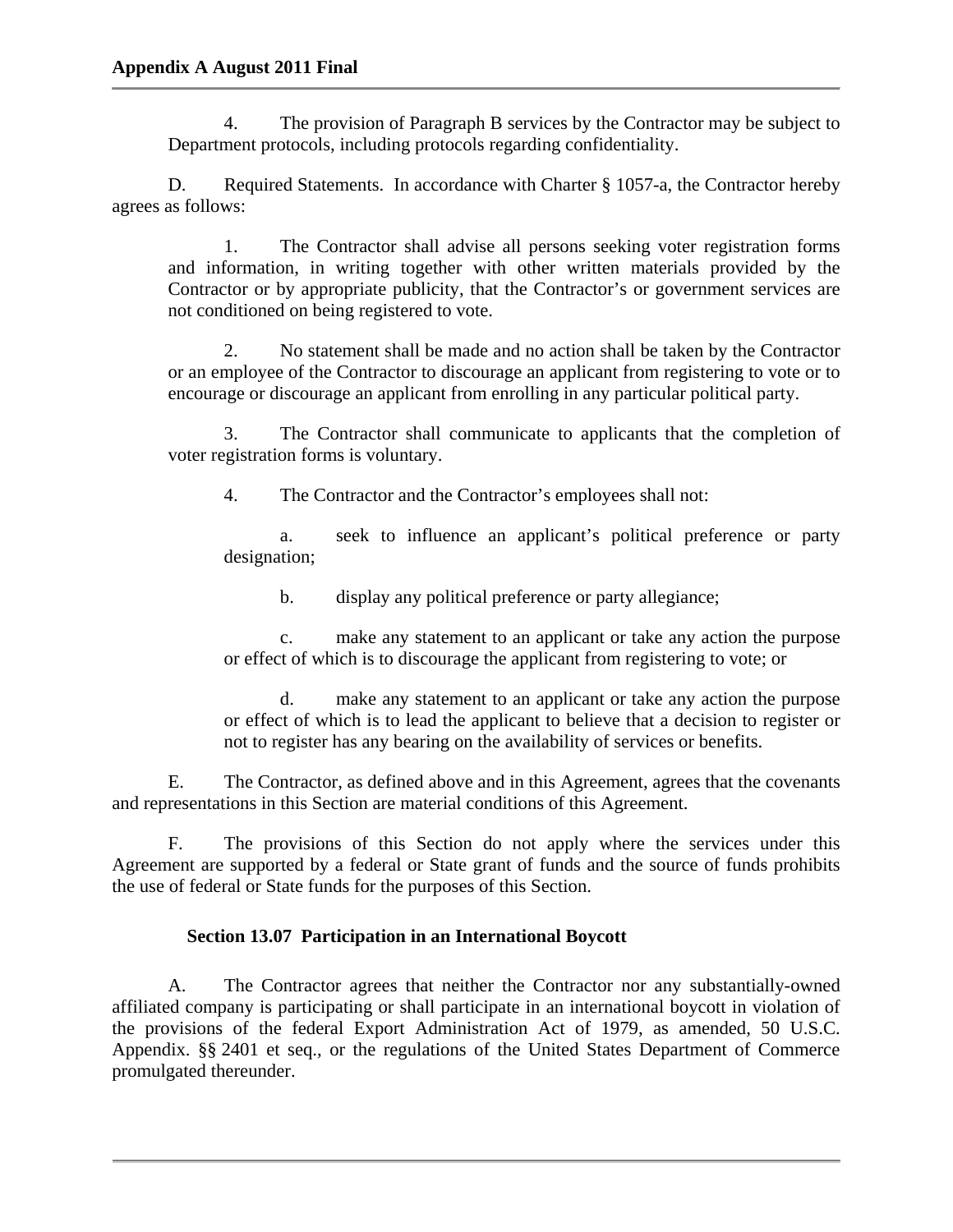B. Upon the final determination by the Commerce Department or any other agency of the United States as to, or conviction of, the Contractor or a substantially-owned affiliated company thereof, of participation in an international boycott in violation of the provisions of the Export Administration Act of 1979, as amended, or the regulations promulgated thereunder, the Comptroller may, at his or her option, render forfeit and void this Agreement.

C. The Contractor shall comply in all respects, with the provisions of Admin. Code § 6-114 and the rules issued by the Comptroller thereunder.

# **Section 13.08 MacBride Principles**

A. In accordance with and to the extent required by Admin. Code § 6-115.1, the Contractor stipulates that the Contractor and any individual or legal entity in which the Contractor holds a ten percent (10%) or greater ownership interest and any individual or legal entity that holds a ten percent (10%) or greater ownership interest in the Contractor either (a) have no business operations in Northern Ireland, or (b) shall take lawful steps in good faith to conduct any business operations they have in Northern Ireland in accordance with the MacBride Principles, and shall permit independent monitoring of their compliance with such principles.

B. The Contractor agrees that the covenants and representations in Paragraph A above are material conditions to this Agreement.

C. This Section does not apply if the Contractor is a not-for-profit corporation.

# **Section 13.09 Access to Public Health Insurance Coverage Information**

A. Participating Agencies. Pursuant to Charter § 1069, if this Agreement is with a participating City agency and the Contractor is one to whom this Section applies as provided in Paragraph B of this Section, the Contractor hereby agrees to fulfill the obligations in Paragraph C of this Section. The participating City agencies are: the Administration for Children's Services; the City Clerk; the Commission on Human Rights; the Department for the Aging; the Department of Corrections; the Department of Homeless Services; the Department of Housing Preservation and Development; the Department of Juvenile Justice; the Department of Health and Mental Hygiene; the Department of Probation; the Department of Social Services/Human Resources Administration; the Taxi and Limousine Commission; the Department of Youth and Community Development; the Office to Combat Domestic Violence; and the Office of Immigrant Affairs.

 B. Applicability to Certain Contractors. This Section shall be applicable to a Contractor operating pursuant to an Agreement which (i) is in excess of \$250,000 and (ii) requires such Contractor to supply individuals with a written application for, or written renewal or recertification of services, or request for change of address form in the daily administration of its contractual obligation to such participating City agency. "Contractors" to whom this Section applies shall be deemed to include subcontractors if the subcontract requires the subcontractor to supply individuals with a written application for, or written renewal or recertification of services,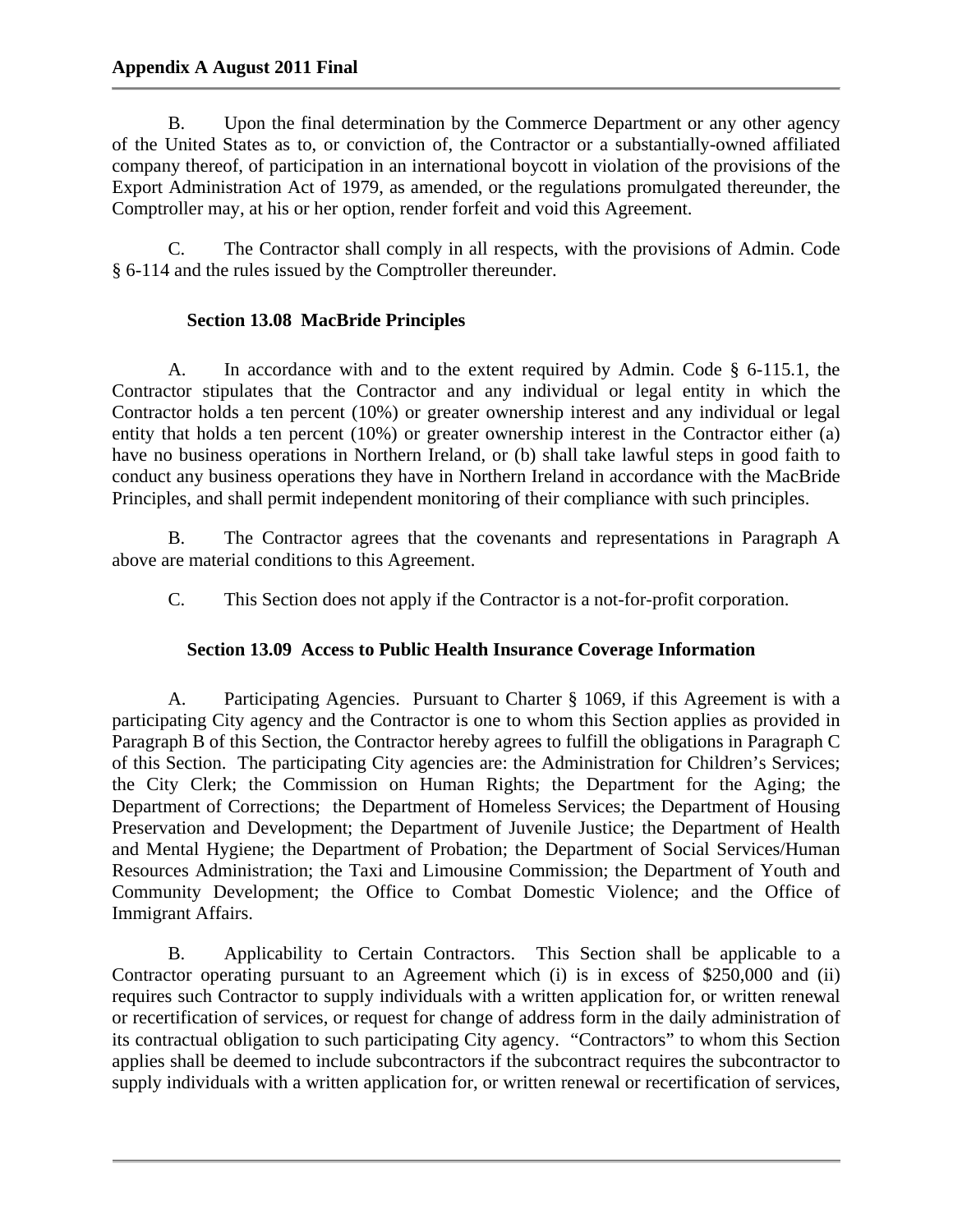or request for change of address form in the daily administration of the subcontractor's contractual obligation.

 C. Distribution of Public Health Insurance Pamphlet. In accordance with Charter § 1069, when the participating City agency supplies the Contractor with the public health insurance program options pamphlet published by the Department of Health and Mental Hygiene pursuant to Section 17-183 of the Admin. Code (hereinafter "pamphlet"), the Contractor hereby agrees as follows:

 1. The Contractor will distribute the pamphlet to all persons requesting a written application for services, renewal or recertification of services or request for a change of address relating to the provision of services.

 2. The Contractor will include a pamphlet with any Contractor communication sent through the United States mail for the purpose of supplying an individual with a written application for services, renewal or recertification of services or with a request for a change of address form relating to the provision of services.

 3. The Contractor will provide an opportunity for an individual requesting a written application for services, renewal or recertification for services or change of address form relating to the provision of services via the Internet to request a pamphlet, and will provide such pamphlet by United States mail or an Internet address where such pamphlet may be viewed or downloaded, to any person who indicates via the Internet that they wish to be sent a pamphlet.

 4. The Contractor will ensure that its employees do not make any statement to an applicant for services or client or take any action the purpose or effect of which is to lead the applicant or client to believe that a decision to request public health insurance or a pamphlet has any bearing on their eligibility to receive or the availability of services or benefits.

 5. The Contractor will comply with: (i) any procedures established by the participating City agency to implement Charter §1069; (ii) any determination of the commissioner or head of the participating City agency (which is concurred in by the commissioner of the Department of Health and Mental Hygiene) to exclude a program, in whole or in part, from the requirements of Charter § 1069; and (iii) any determination of the commissioner or head of the participating City agency (which is concurred in by the commissioner of the Department of Health and Mental Hygiene) as to which Workforce Investment Act of 1998 offices providing workforce development services shall be required to fulfill the obligations under Charter § 1069.

 D. Non-applicability to Certain Services. The provisions of this Section shall not apply to services that must be provided to prevent actual or potential danger to the life, health or safety of any individual or to the public.

# **Section 13.10 Distribution of Personal Identification Materials**

A. Participating Agencies. Pursuant to City Executive Order No. 150 of 2011 ("E.O. 150"), if this Agreement is with a participating City agency and the Contractor has regular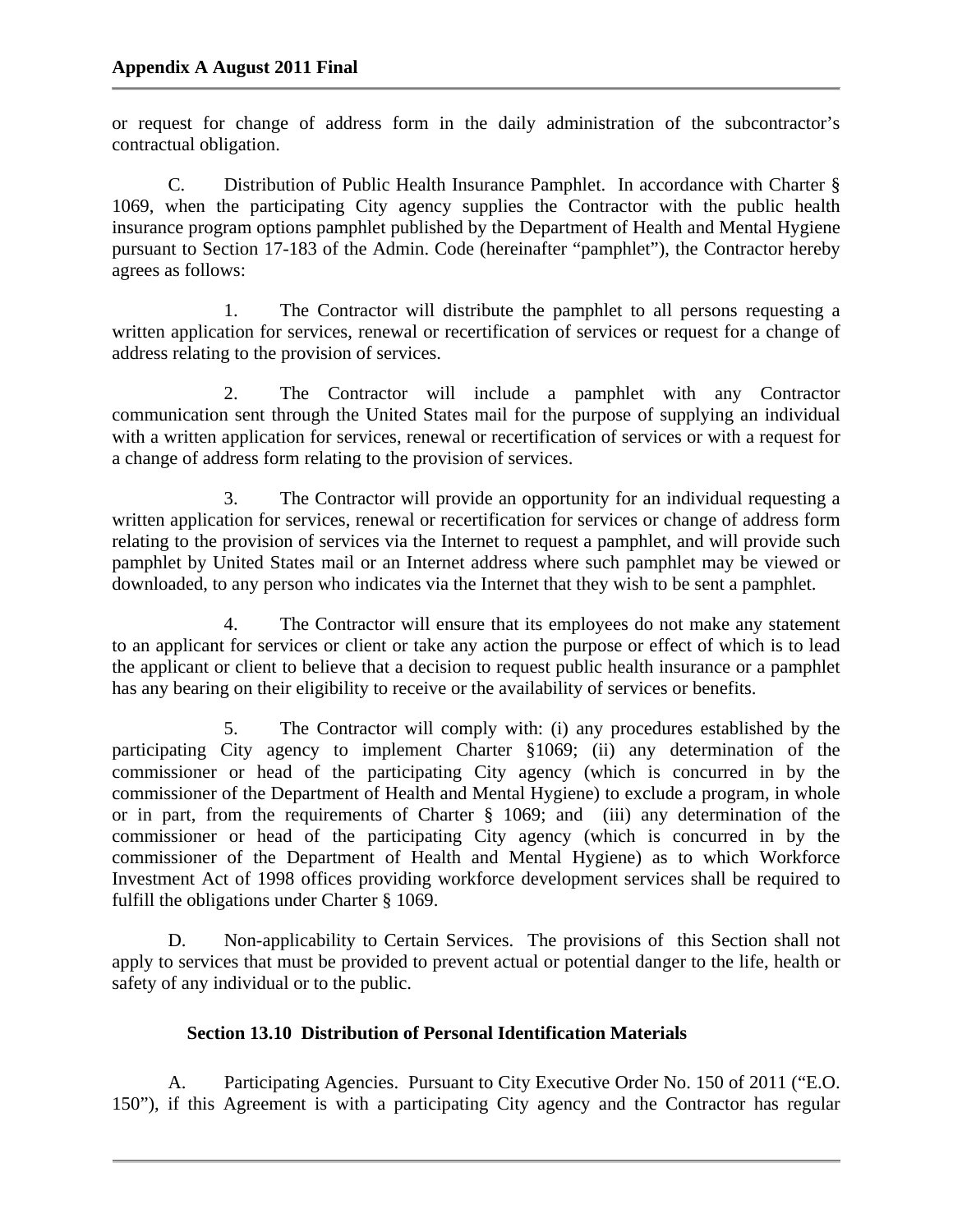contact with the public in the daily administration of its business, the Contractor must comply with the requirements of this Section. The participating City agencies are: Administration for Children's Services, Department of Consumer Affairs, Department of Correction, Department of Health and Mental Hygiene, Department of Homeless Services, Department of Housing Preservation and Development, Human Resources Administration, Department of Parks and Recreation, Department of Probation, and Department of Youth and Community Development.

 B. Policy. As expressed in E.O. 150, it is the policy of the City to provide information to individuals about how they can obtain the various forms of City, State, and Federal government-issued identification and, where appropriate, to assist them with the process for applying for such identification.

 C. Distribution of Materials. If the Contractor has regular contact with the public in the daily administration of its business, the Contractor hereby agrees to provide and distribute materials and information related to whether and how to obtain various forms of City, State, and Federal government-issued identification as the Agency directs in accordance with the Agency's plans developed pursuant to E.O. 150.

# **ARTICLE 14 - MISCELLANEOUS PROVISIONS**

## **Section 14.01 Conditions Precedent**

A. This Agreement shall be neither binding nor effective unless and until it is registered pursuant to Charter § 328.

B. The requirements of this Section shall be in addition to, and not in lieu of, any approval or authorization otherwise required for this Agreement to be effective and for the expenditure of City funds.

# **Section 14.02 Merger**

This written Agreement contains all the terms and conditions agreed upon by the parties, and no other agreement, oral or otherwise, regarding the subject matter of this Agreement shall be deemed to exist or to bind either of the parties, or to vary any of the terms contained in this Agreement, other than a written change, amendment or modification duly executed by both parties pursuant to Article 9 of this Appendix A.

## **Section 14.03 Headings**

Headings are inserted only as a matter of convenience and therefore are not a part of and do not affect the substance of this Agreement.